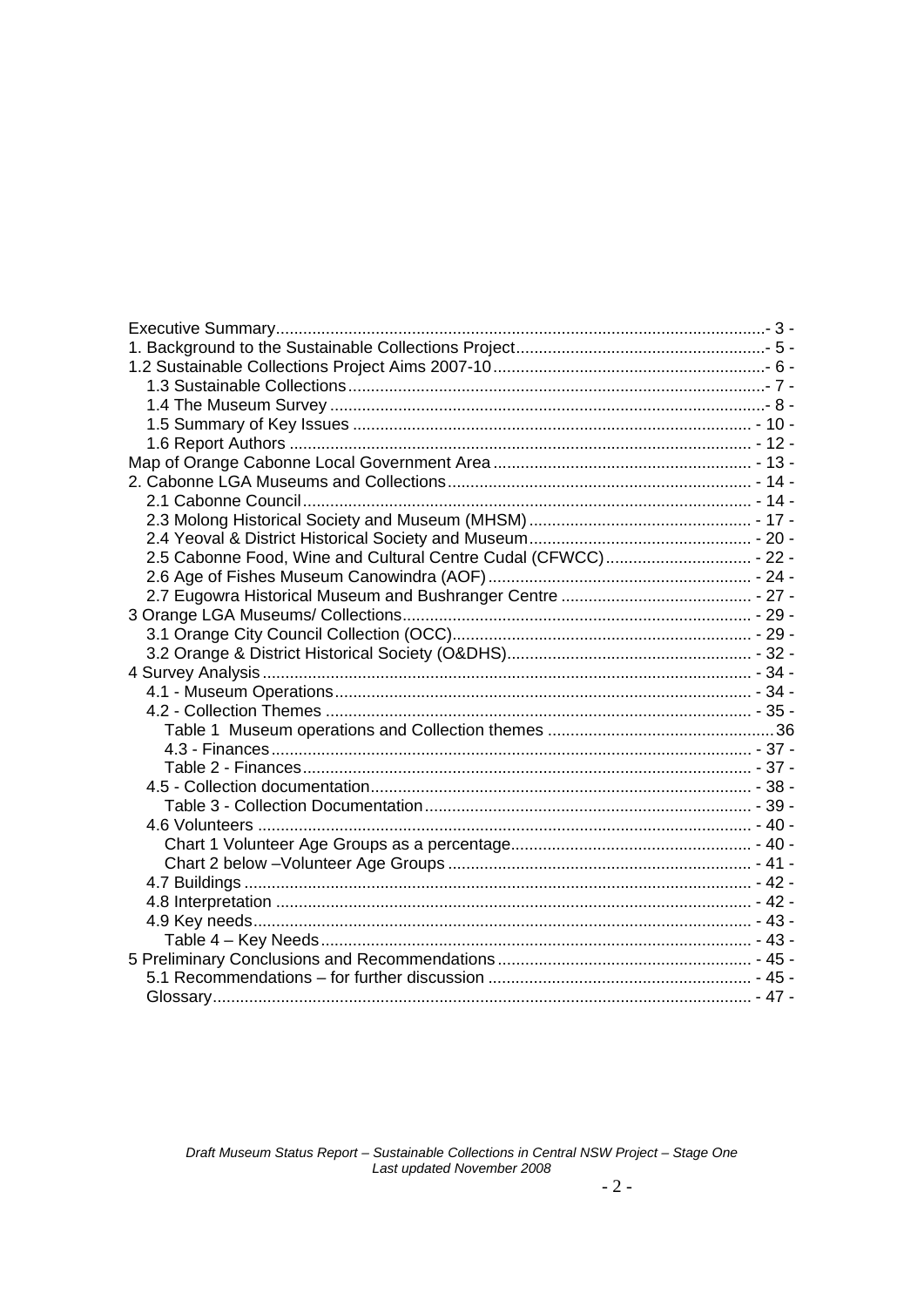## **Executive Summary**

The Sustainable Collections Project is a joint initiative of Cabonne, Blayney and Orange Councils, supported by funding from Arts NSW. The project is designed to assist museums with the documentation and assessment of their collections, and provide strategic advice to councils on collection and museum planning. A key element of the project is the employment of a collections project officer to work directly with the museums, documenting their collections, establishing a sound collection management framework and assessing the significance of the collections. This is essential work to protect the integrity, meaning and value of the collections today and for future generations.

Anne Vincent was engaged as the collections project officer and began work in November 2007. This museum survey report, researched by Collections Project Officer, documents the current status and needs of the museums at the outset of the project. It provides a benchmark from which to measure progress on the key tasks of collection documentation and assessment. It also underlines the urgent need for this project, as nearly all the museums have major weaknesses in their collection management processes. Key issues identified through the survey and analysis of the collections and museum operations include:

- $\triangleright$  Limited or non existent collection documentation: less than 20% of the collections are catalogued and some have virtually no records
- ¾ Collections are largely unprovenanced
- $\triangleright$  Lack of storage and collection working space
- $\triangleright$  Some collections are at risk of theft in poorly designed exhibition areas, exacerbated by incomplete collection records
- ¾ Exhausted and aging volunteers, 45% of volunteers are over 70 and only 4% are under 45
- $\triangleright$  Not enough volunteers to make up the backlog in collection documentation work, or sustain museum operations
- $\triangleright$  Some museum buildings are in a poor state of repair and many offer few amenities to make volunteering in the museum more comfortable
- $\triangleright$  Competition for volunteers with other community groups that can offer a more rewarding volunteer experience with less responsibility
- $\triangleright$  Poor museum environments are damaging collections through exposure to dust and light, and lack of suitable storage to enable rotation of organic items
- $\triangleright$  Lack of space and resources to change and update displays
- $\triangleright$  Most of the historical societies are operating on very small budgets raised from membership fees and admissions
- $\triangleright$  Lack of basic research on objects, despite the good record of museum volunteers in local history research
- $\triangleright$  With a few exceptions, most of the museums have limited opening hours, restricting public access and service to tourists
- $\triangleright$  Duplication of collection themes, due to the ad hoc accumulation of collections without planning, policies or coordination
- $\triangleright$  A substantial numbers of objects in poor condition, incomplete, lacking a provenance or story relevant to the district, and generally unworthy of being in a museum, meaning the museums need a careful program of deaccessioning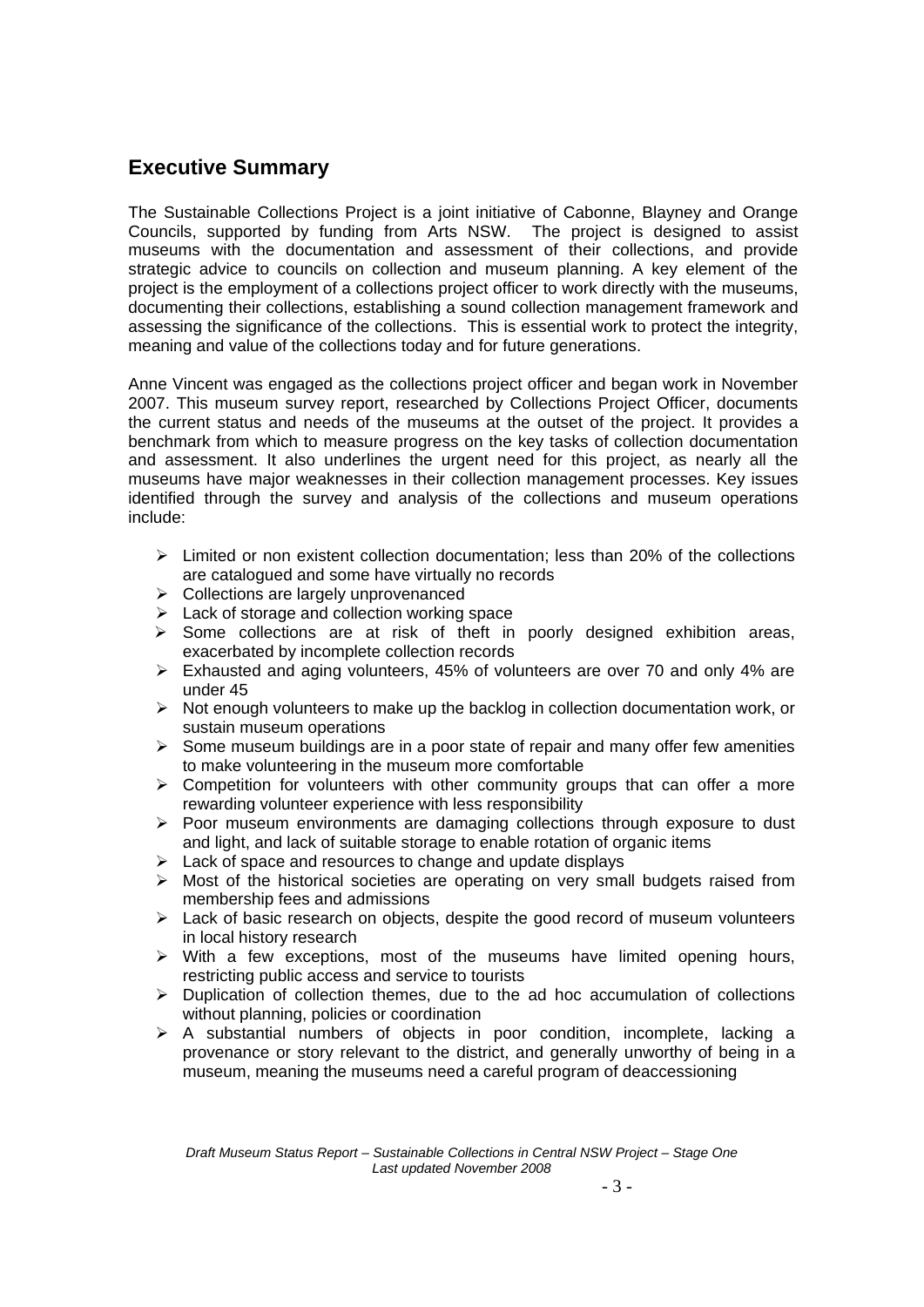- $\triangleright$  Most museums lack phone and internet connections at a time when the web is changing museum practice and marketing. An enormous amount of museum advice is only available on line.
- $\triangleright$  Lack of resources and skills to properly present and interpret collections, meaning that visitors and the community do not appreciate the significance of the collections.

These issues have been building over the last 30 years and will not be solved in a hurry. However the project has begun with the resources to make a real difference to the state of the collections, so they can be passed to the next generation in better shape than would otherwise be the case. The assistance of the collections project officer has been warmly welcomed by museum volunteers, who carry heavy responsibilities with few resources and little support to meet their obligations to the collections.

Immediate priorities for the collection documentation work include:

Molong and District Historical Society: a stock take of their collection, reconciling incomplete collection records and lists, dismantling displays and packing costumes into conservation boxes, moving items at risk, identifying loan items for return and items in poor condition for possible deaccessioning.

Canowindra and District Historical Society: update accession records, check each item is numbered and photographed, research on the provenance of the most significant objects, continue developing object files, statements of significance, identifying items for possible deaccessioning, assessment of the archives.

Eugowra: establish accession register, complete accession sheets, number and photograph items, research provenance, identify donors, establish object files for the most significant items, and adopt a collection policy.

Yeoval: update/complete accession register, accession sheets, number and photograph each item, identify and research the most significant items, draft and adopt a collection policy.

Cudal: develop accession register, number and photograph items, identify significant items, draft and adopt a collection policy.

Orange and District Historical Society: reconcile and upgrade basic accession records, create an accession register, accession sheets, photographing and numbering objects and identifying items for deaccessioning before moving part of the collection into new storage.

To support this program of work targeted training and workshops will be offered on assessing significance and related priorities. The first workshop was held in February with good feedback from participants.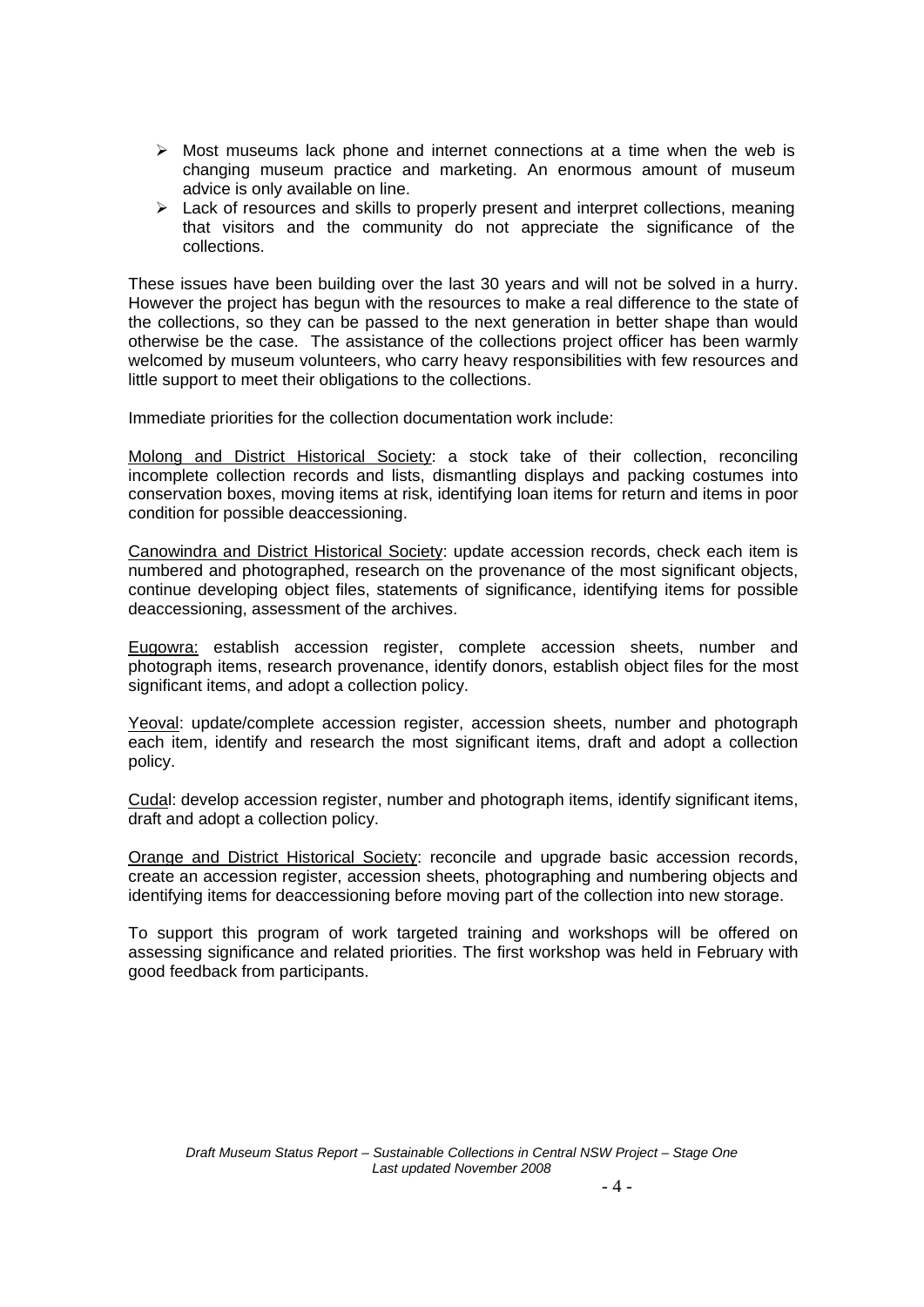## **1. Background to the Sustainable Collections Project**

Over many decades, hundreds if not thousands of volunteers have built important collections and museum enterprises in the towns and villages of central NSW. Their work has created what is now a significant community, cultural and financial asset. Museums are places that hold important family and community memories that reflect the distinctive identity, people and places of their locality. However few volunteer-managed museums have the human and financial resources to actively manage and maintain their collections to sustain their value into the future. Many museums deserve to reach a wider audience to fulfill the educational and tourism potential inherent in their collections. By harnessing new resources and improving planning and coordination, museums can play a more dynamic role in the economic development of their region, supporting tourism, and new education and creative enterprises.

There is recognition of the need to assist museums with the documentation and assessment of collections, and to work with councils to improve the planning and coordination of museums. Arts NSW and Cabonne, Blayney and Orange Councils have agreed to support a sustainable collections project, planned to operate over three to four years. Each Council is contributing \$12,000pa, with Arts NSW providing \$22,000 for year 1 of the project. The 2008 Cultural Grants Program through Arts NSW has generously provided \$46,000 for year 2.

Most of the funding is earmarked to engage a Collections Project Officer to work closely with participating museums on the documentation and assessment of their collections. With support from Orange City Council's museum adviser, the project will also prepare a museum development plan for the Councils, working closely with the museums and Councils to identify key needs and ways of supporting the sustainable development of region's important collections.

This project is designed to resonate with current policies for museums and collections, policies which are encouraging museums to work in networks, to share resources and collaborate with other collection domains such as libraries. With greater cooperation between councils in central NSW there is an opportunity to improve and coordinate museum planning, producing benefits for collections and communities. The Sustainable Collections Project will explore practical ways to enhance tourism, cultural and economic opportunities to enable collections to sustain their value into the future.

Following advertisement of the Collections Project Officer position, Anne Vincent was appointed to the position as a consultant for year 1 of the project from late 2007 through to mid 2008.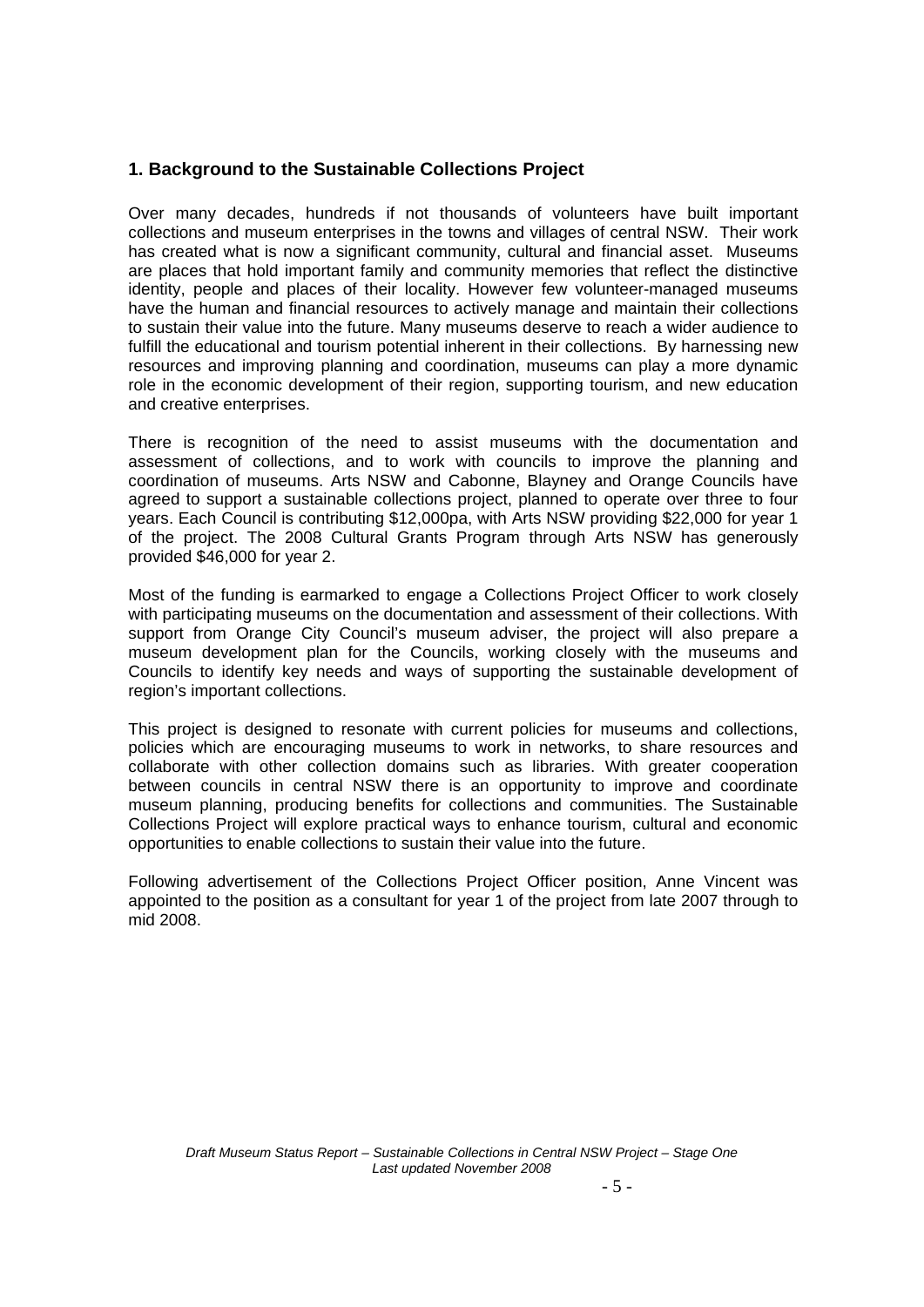## **1.2 Sustainable Collections Project Aims 2007-10**

- ¾ Work with museum volunteers to research, document and assess the significance of the collections
- $\triangleright$  Identify distinctive themes and stories in each collection, analysing the collections in relation to broader historical themes shaping the development of the region (this helps to identify strengths, duplication and omissions in the collections and understand how well the collections reflect the wider history of the region)
- $\triangleright$  Analyse the condition and needs of the collections
- ¾ Improve collection management and interpretation through expert advice, training and support
- $\triangleright$  Identify priority projects and assist museums with funding applications
- $\triangleright$  Harness advice and support from state and national collection organisations
- $\triangleright$  Liaise with Aboriginal groups and improve the documentation and interpretation of Aboriginal collections
- $\geq$  Explore ways of linking museums, libraries, archives and galleries into a cooperative network to share resources, link collections and develop collaborative programs
- $\triangleright$  Link museums with heritage themes, places and trails, and with councils' arts and cultural plans
- $\triangleright$  Align future museum developments with tourism and economic goals
- $\geq$  Consult with communities about the future of their museums and collections
- $\triangleright$  Planning for museum themes and content to meet the needs of communities and tourists
- ¾ Provide advice to councils about strategic developments, and collection and museum needs and opportunities
- Prepare a strategic plan for the region's collections and museums, identifying opportunities to share resources, improve community access, and link museums and collections to wider cultural, social, educational and tourism goals
- $\triangleright$  Develop a combined museums and collections web site with online educational resources about local collections, history and heritage for use by schools in the region, and by tourists
- $\triangleright$  Enhance community access to the collections and improve interpretation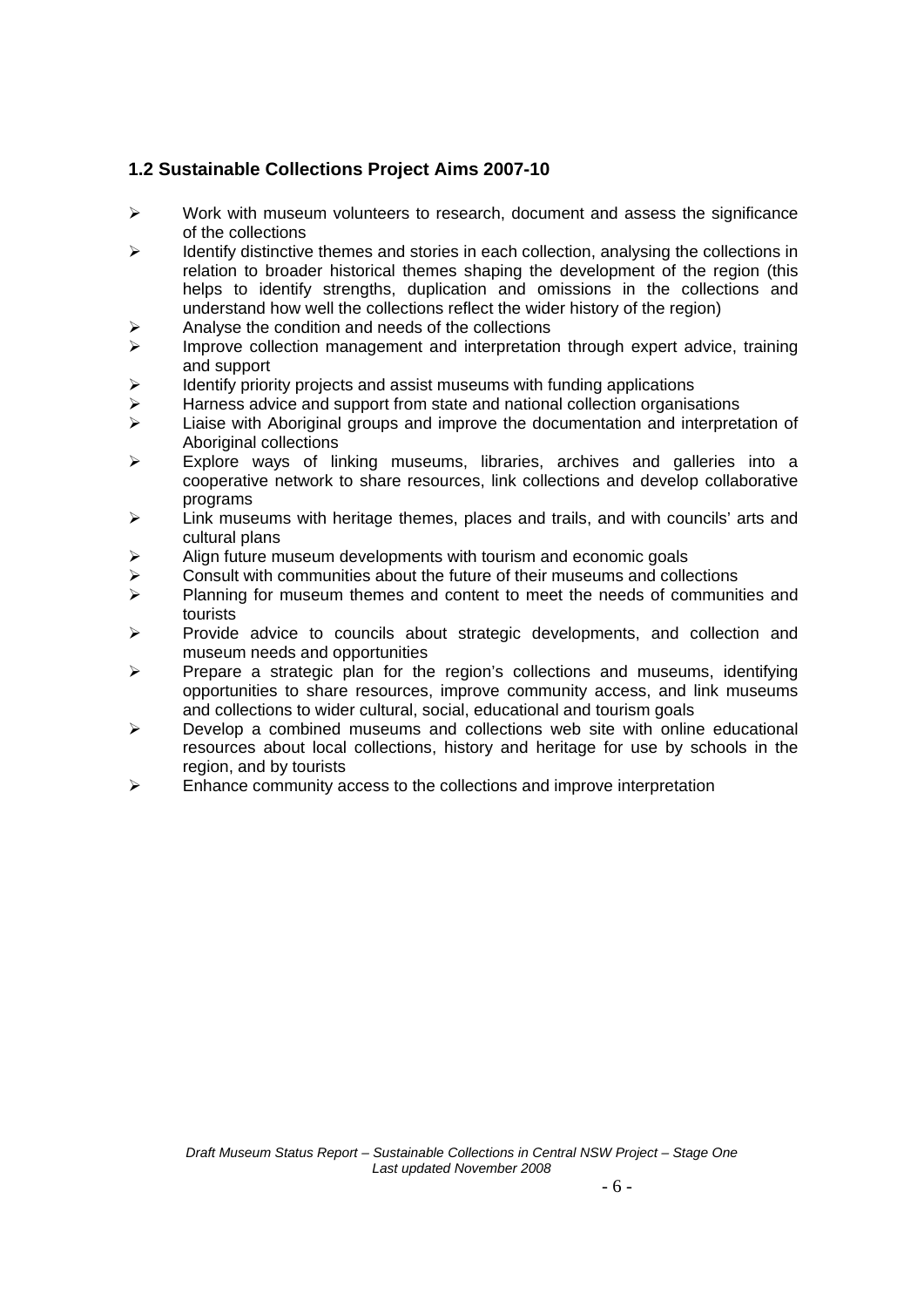## **1.3 Sustainable Collections**

-

Museum collections are held in trust for the benefit of communities today and into the future. The idea of keeping collections in perpetuity is fundamental to the concept of what a museum is. However critical analysis of the state of collections in Australia is highlighting concerns about the long term sustainability of collections.

There is growing recognition of the importance of sustainability principles<sup>1</sup> in the sound management of museums and collections. A number of peak bodies in the collections sector have adopted sustainability policies and the issue figures in high level discussions about the future of collections in Australia. Museum and government policies on sustainability recognise that Australia's distributed national collections are an asset and legacy for the future. But they may become a future liability if we fail to collect, conserve and document collections with our long term obligations and liabilities in mind. $2$ 

For the volunteer-managed museum sector sustainability has particular resonance as they struggle to balance limited funding, often decrepit museum buildings, dwindling numbers of aging volunteers, and collections that have not been documented in a way that protects their integrity or records the provenance<sup>3</sup> of items. This means that the collections may be passed to the next generation of custodians without the history and associations that make the objects significant in their local context. With the first generation of volunteers who built museums and collections now aging and dying, poor collection documentation is jeopardising the meaning and significance of collections, and creating risks for the security of collections.

Other dimensions of sustainability for the region's collections include the deterioration of collections that have been on permanent display, poor quality display environments which are damaging collections, the lack of adequate storage or collection working space, the accumulation of objects of low significance, the growth of museums and collections without regard for sustainability, or consideration of what is a manageable size for the collection in relation to available resources.

This project will open a debate with museum volunteers, Councils and other stakeholders about the sustainability of museums and collections so that we can plan for and protect the legacy of donors and volunteers into the future.

<sup>1</sup> Sustainable development is development that meets the needs of the present without compromising the ability of future generations to meet their own needs; Norwegian Prime Minister Brundtland. The concept of sustainability means living on earth's income rather than eroding its capital. See also Museums Australia's *Museums and Sustainability Guidelines*.

<sup>&</sup>lt;sup>2</sup> M. Birtley. A Study into the Key Needs of Collecting Institutions in the Heritage Sector, Deakin University, 2002; R. Russell and K. Winkworth, *Significance, a Guide to Assessing the Significance of Cultural Heritage Objects and Collections*, Commonwealth Government for the Heritage Collections Council, 2001, p8

<sup>3</sup> Provenance means the chain of ownership of the object and its life history. It is integral to the significance of historical and scientific collections. Objects without a provenance are generally of lower significance. Once those who owned or collected the item have died it is very difficult or even impossible to recover the provenance.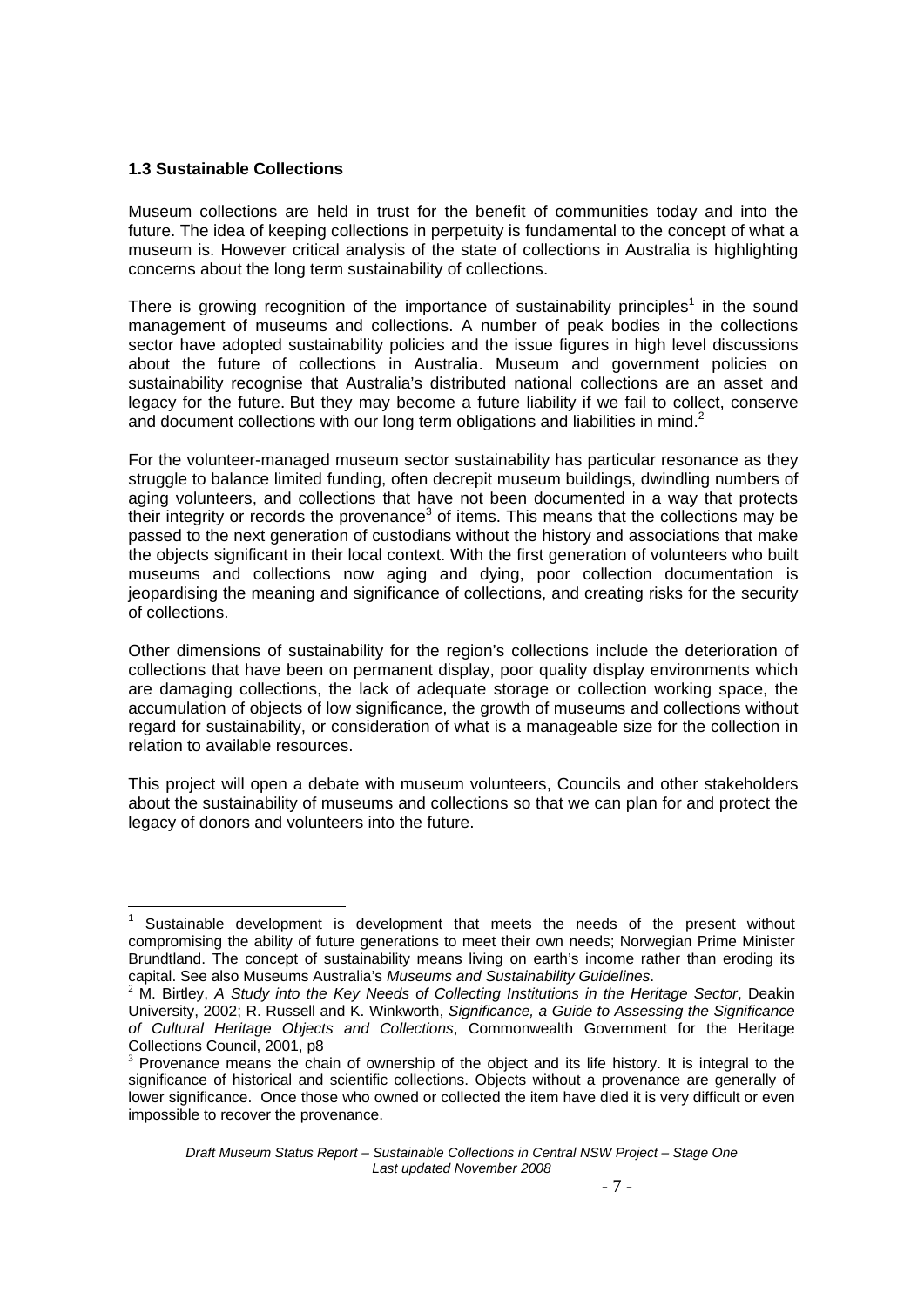## **1.4 The Museum Survey**

As outlined in the project brief, the survey aims to research, profile and review the current status of museums and collections, preparing a report describing the museums and collections, significant objects and themes, key needs and issues affecting the collections. The survey provides a benchmark from which to measure progress on the key tasks of collection documentation and assessment. Information from the survey will also guide museum planning in the next stages of the project.

A survey form was given to each museum/ collection and follow up interviews with museum volunteers were undertaken by the consultant. The survey sought responses from museums in the following areas:

Museum operations

- Opening hours and admission charges
- **visitor numbers**
- **volunteers**
- Exhibition themes
- Museum buildings
- **Finances**

Collection

- **Themes**
- **Documentation**
- **Policies**
- **Security**
- Working space

Key Needs in the areas of

- **Collection**
- Volunteers
- **Building**

It is encouraging that a number of museums have recorded reasonably good figures for the state of their collection catalogue. However figures may change with further in-depth work on the collection records. Self identified surveys can skew results if volunteers are confused about the difference between simple accession lists and a museum-standard catalogue description.

#### **Participants**

#### **Orange City Council Area**

Orange and District Historical Society Orange City Council

Orange is also home to the Marsden Memorial Rural History Research Centre which is a community organisation dedicated to the research and publication of rural history and the preservation of significant woolsheds and farm buildings.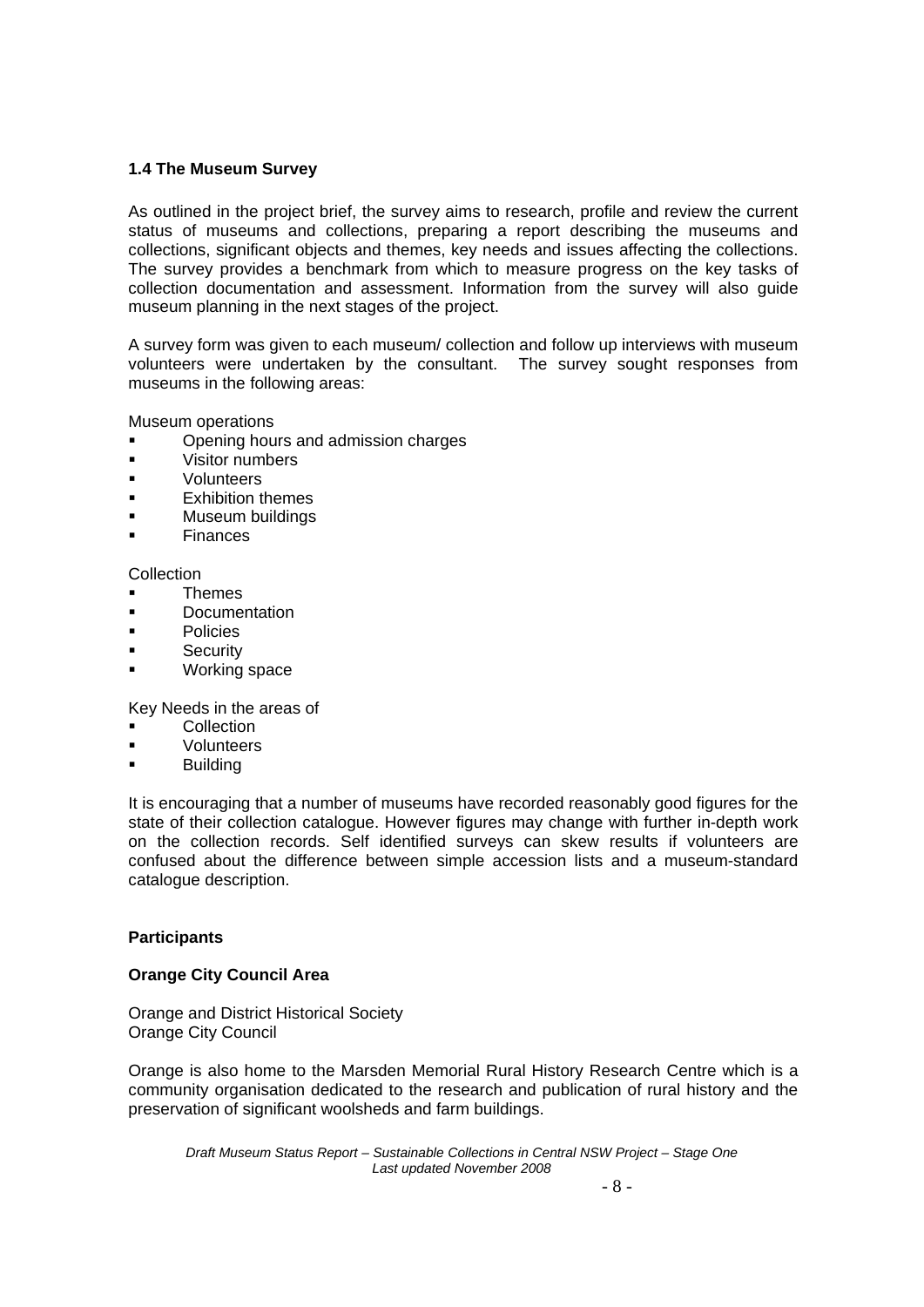### **Cabonne Council Area**

Canowindra Historical Society and Museum Inc. Molong Historical Society and Museum Inc. Eugowra Historical Museum and Bushranger Centre Yeoval Historical Society and Museum Cabonne Food and Wine Cultural Centre (Cudal) Age of Fishes Museum Inc. (Canowindra)

## **Blayney Shire museums and other collections – to be added**

Initial work in the project is focused on formally organised museum collections and related organisations. In addition to the collections listed above, other potentially significant collections are held throughout the region by community organizations such as the RSL, Bloomfield Hospital and private museums such as the Manildra Mill and Rail Museum. Depending on resources, some of these collections may be added to the project as work unfolds. There are also a number of highly significant family or private collections held insitu as part of a significant heritage site. Some of these collections have evolved through generations of the one family and are potentially of state or national significance. While the Collections Project Officer's work is focused on public or community collections, workshops and advice on the care and management of collections are open to all interested individuals.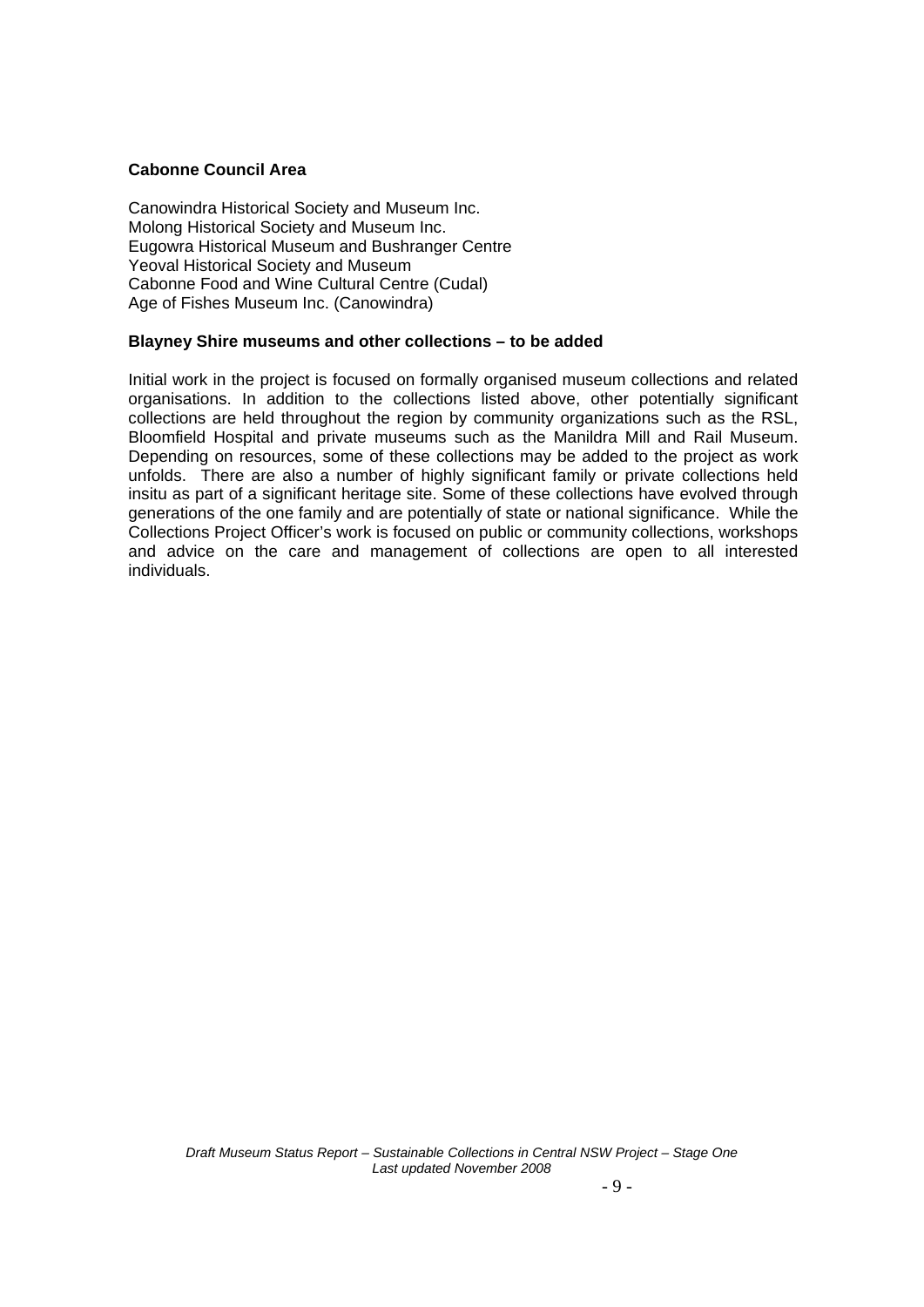## **1.5 Summary of Key Issues**

The survey results compiled into this document underline the rationale and urgent need for this project, as nearly all the museums have major weaknesses in their collection management processes.

Not all the issues below have been identified through the survey and interviews, but are apparent from analysis of the data and collections. Few museum volunteers will say they need a deaccessioning program, but they may say instead they need another shed or more storage. The real need may be a combination of both.

The issues listed here do underline a quiet crisis in the state of the collections. However it is important to recognize this crisis is not particular to central NSW, but is found in volunteer managed collections throughout Australia. Museum volunteers have done an heroic job in building museums and collections for their communities. While it is now clear that these collections need urgent assistant, this does not imply any criticism of the work of the volunteers. Museum standards in collection documentation and interpretation have risen dramatically over the last 20 years, as have the costs of managing museums and collections. Moreover, there has always been a mismatch in museum volunteer skills between the hands-on work of building sheds and restoring collections, and the book work, computer skills and research required for 21<sup>st</sup> century collection management.

- $\geq$  Limited or non existent collection documentation; less than 20% of the collections are catalogued and some have virtually no records
- $\triangleright$  Collections are largely unprovenanced
- $\triangleright$  Lack of storage and collection working space
- $\triangleright$  Some collections at risk of theft in poorly designed exhibition areas, exacerbated by incomplete collection records
- $\triangleright$  Exhausted and aging volunteers, 45% of volunteers are over 70 and only 4% are under 45
- $\triangleright$  Not enough volunteers to make up the backlog in collection documentation work, or even sustain museum operations
- $\triangleright$  Some museum buildings are in a poor state of repair and many offer few amenities to make volunteering in the museum more comfortable
- $\triangleright$  Competition for volunteers with other community groups that can offer a more rewarding volunteer experience with less responsibility
- $\triangleright$  Poor museum environments are damaging collections through exposure to dust and light, and lack of suitable storage to enable rotation of organic items
- $\triangleright$  Lack of space and resources to change and update displays
- $\triangleright$  Most of the historical societies are operating on very small budgets raised from membership fees and admissions
- $\triangleright$  Lack of basic research on objects, despite the good record of museum volunteers in local history research
- $\triangleright$  With a few exceptions, most of the museums have limited opening hours, restricting public access and service to tourists
- $\triangleright$  Duplication of collection themes, due to the ad hoc accumulation of collections without planning, policies or coordination
- $\triangleright$  Substantial numbers of objects in poor condition, incomplete, lacking a provenance or story relevant to the district, and generally unworthy of being in a museum, meaning the museums need a careful program of deaccessioning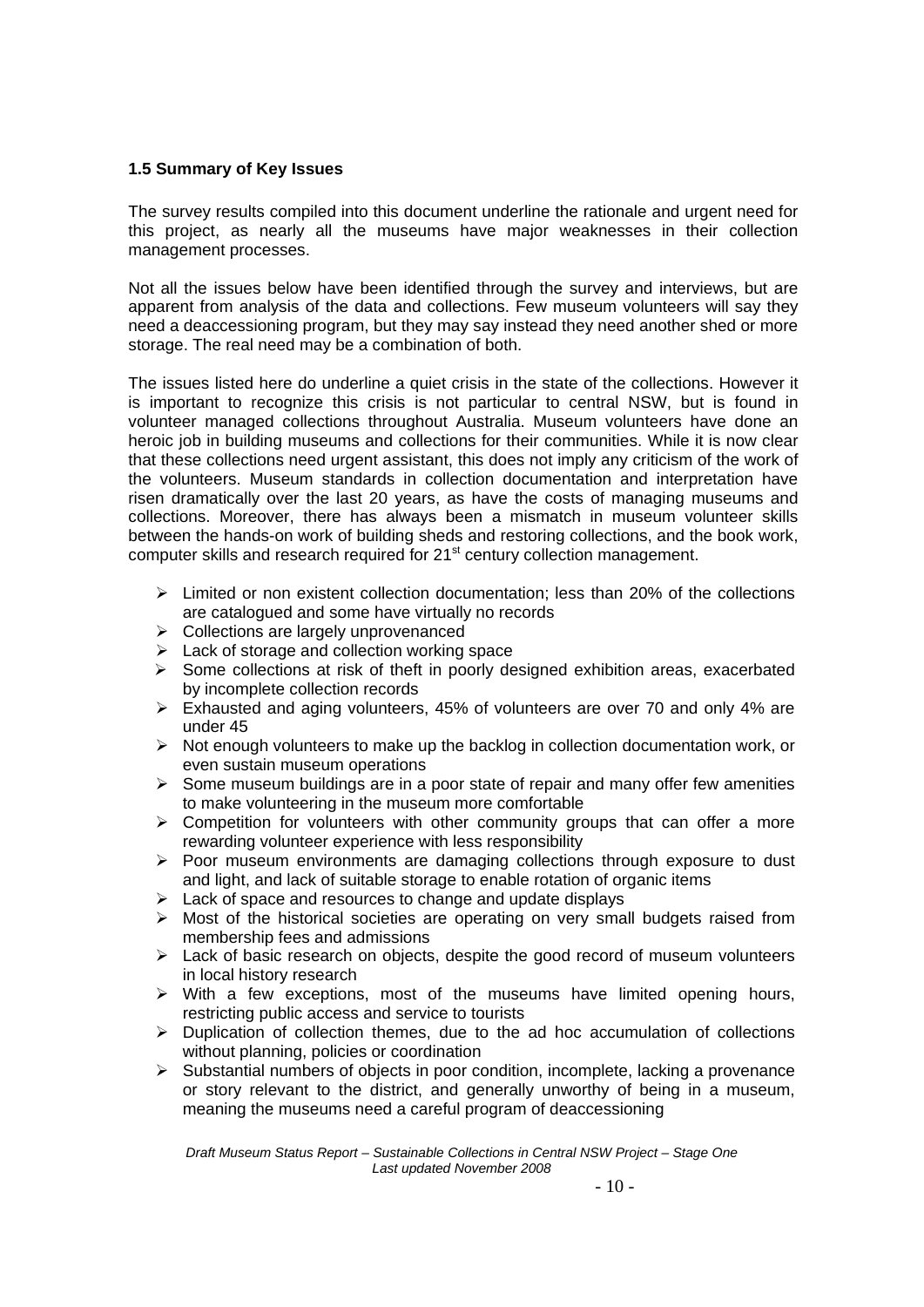- $\triangleright$  Most museums lack phone and internet connections at a time when the web is changing museum practice and marketing. An enormous amount of museum advice is only available on line
- ¾ Lack of resources and skills to properly present and interpret collections, meaning that visitors and the community do not appreciate the significance of the collections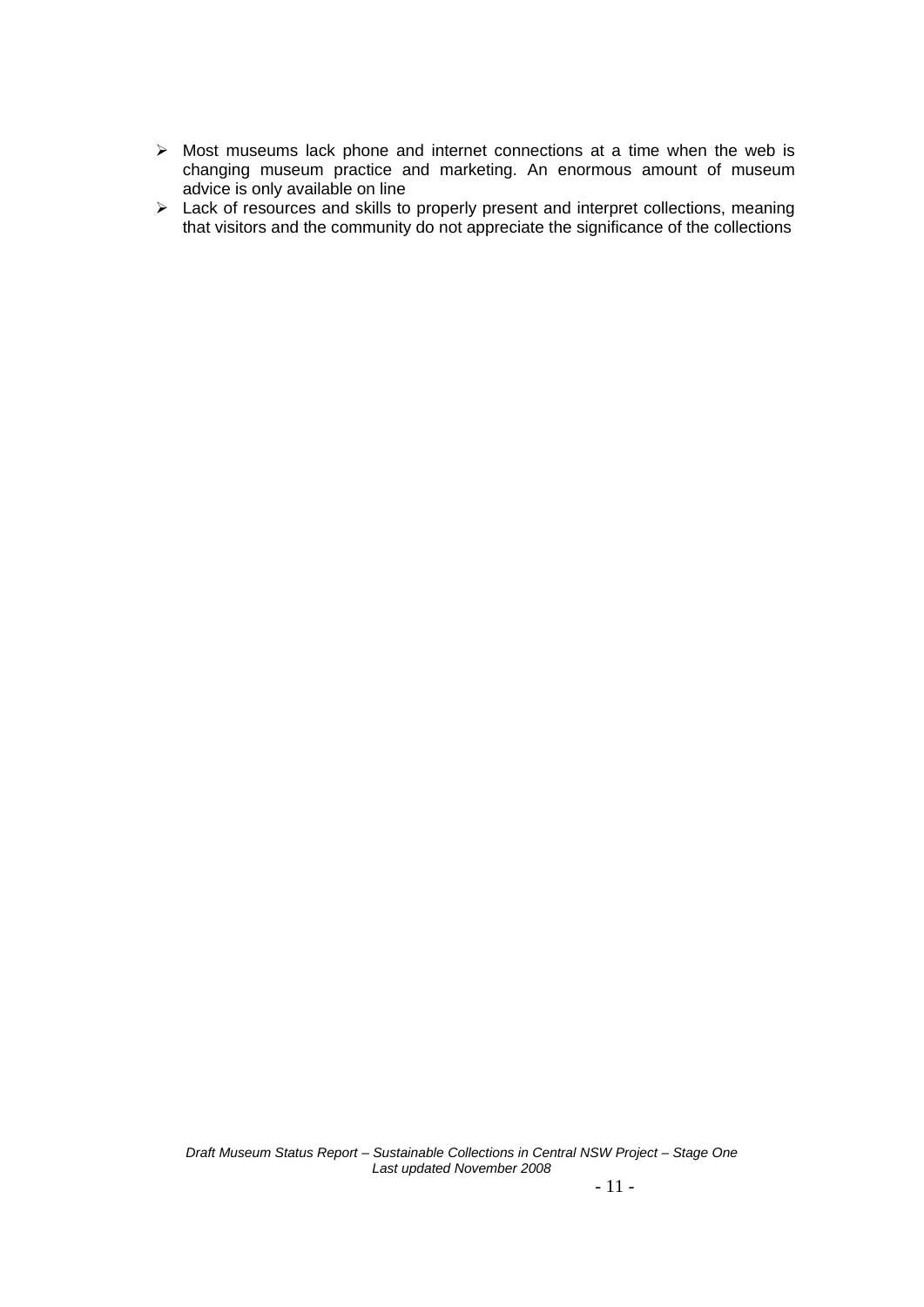## **1.6 Report Authors**

Museum survey researched by Anne Vincent. Draft report by Anne Vincent, Alison Russell, Community Liaison Adviser, Orange City Council, and Kylie Winkworth, museum adviser to Orange City.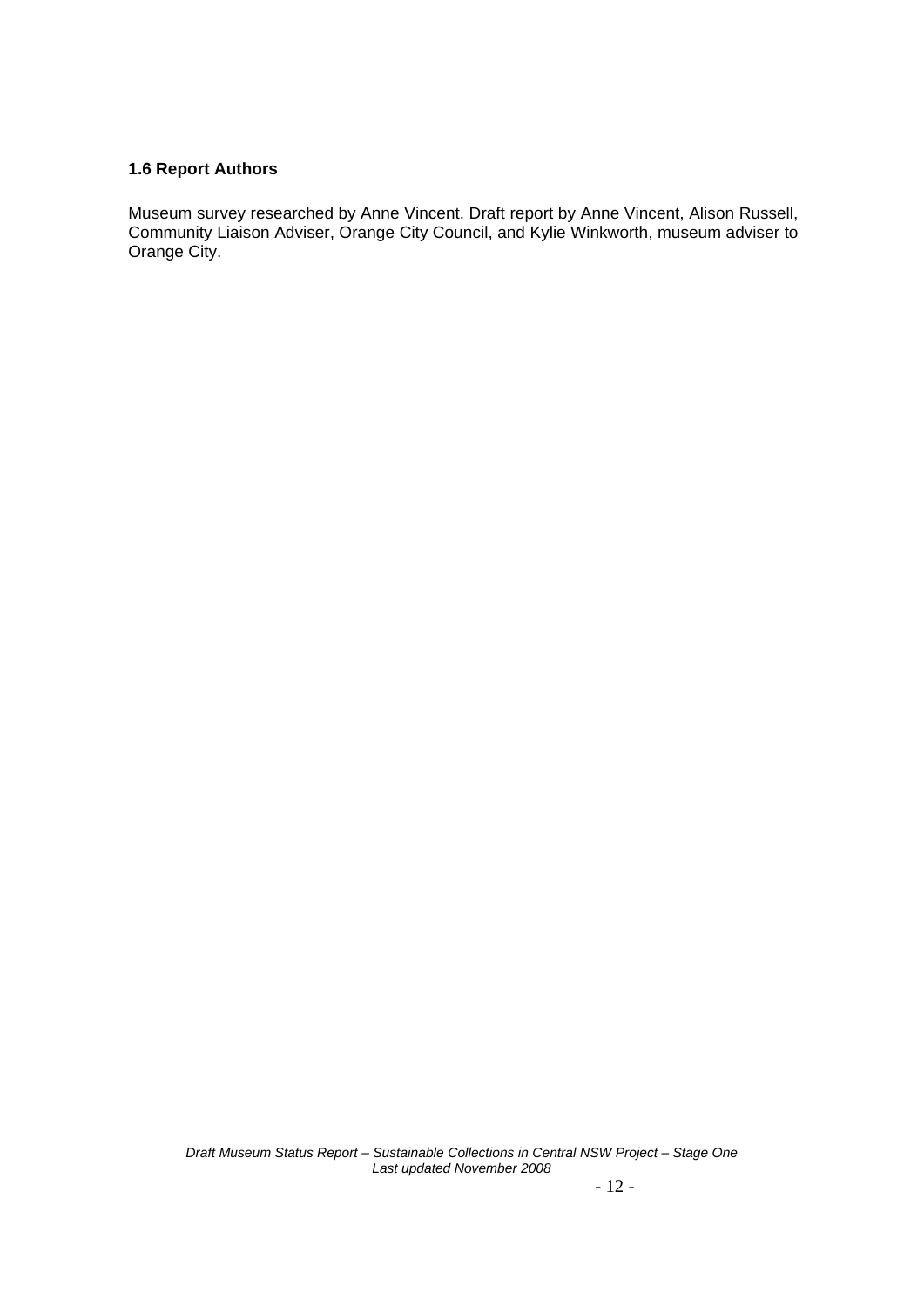## **Map of Orange Cabonne Local Government Area**



| <b>LGA</b> | <b>Population</b> | <b>Area in Sq.kms</b> |
|------------|-------------------|-----------------------|
| Orange     | 37,790            | 285                   |
| Cabonne    | 13,000            | 6,026                 |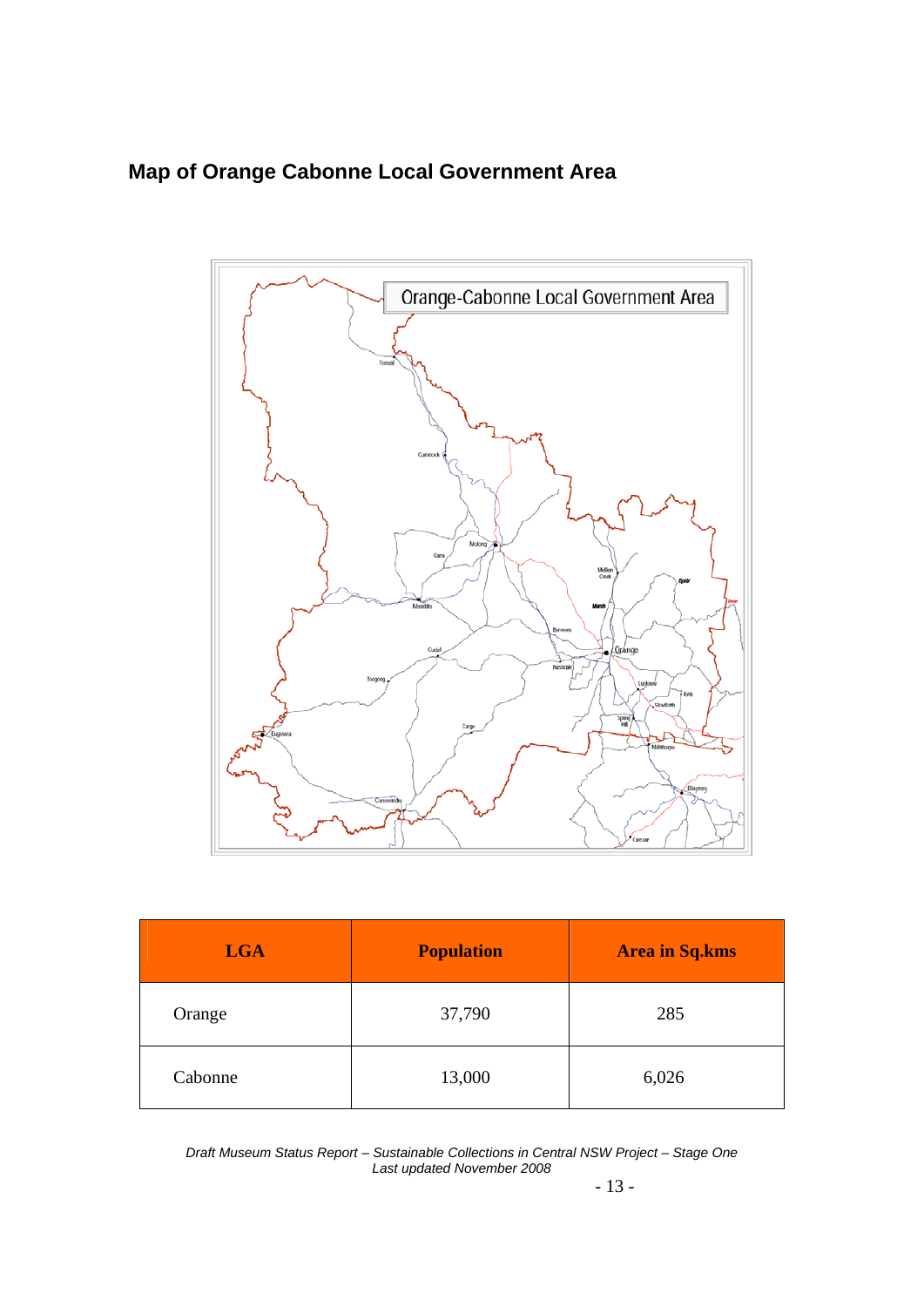## **2. Cabonne LGA Museums and Collections**

## **2.1 Cabonne Council**

Cabonne Council is in Central West NSW, covering the towns, of Canowindra, Cargo, Cudal, Cumnock, Eugowra, Manildra, Molong and Yeoval. The area is home to the site of Australia's first gold rush and is famous for ballooning, food and wine, agriculture and mining.

Cabonne Country is over 6,000 sq. km and home to some of the most beautiful and bountiful county in New South Wales. Including the magnificent Mt Canobolas - the highest point west until Africa!, Borenore Caves, a 360 million-year-old fish fossil find and now museum in Canowindra, three National Parks, and endless amounts of bushranger history.

The 2001 Census found the Cabonne Local Government area had an estimated resident population of 12,558 people. There are 5,070 dwellings with an average occupancy rate of 2.47 people per dwelling.





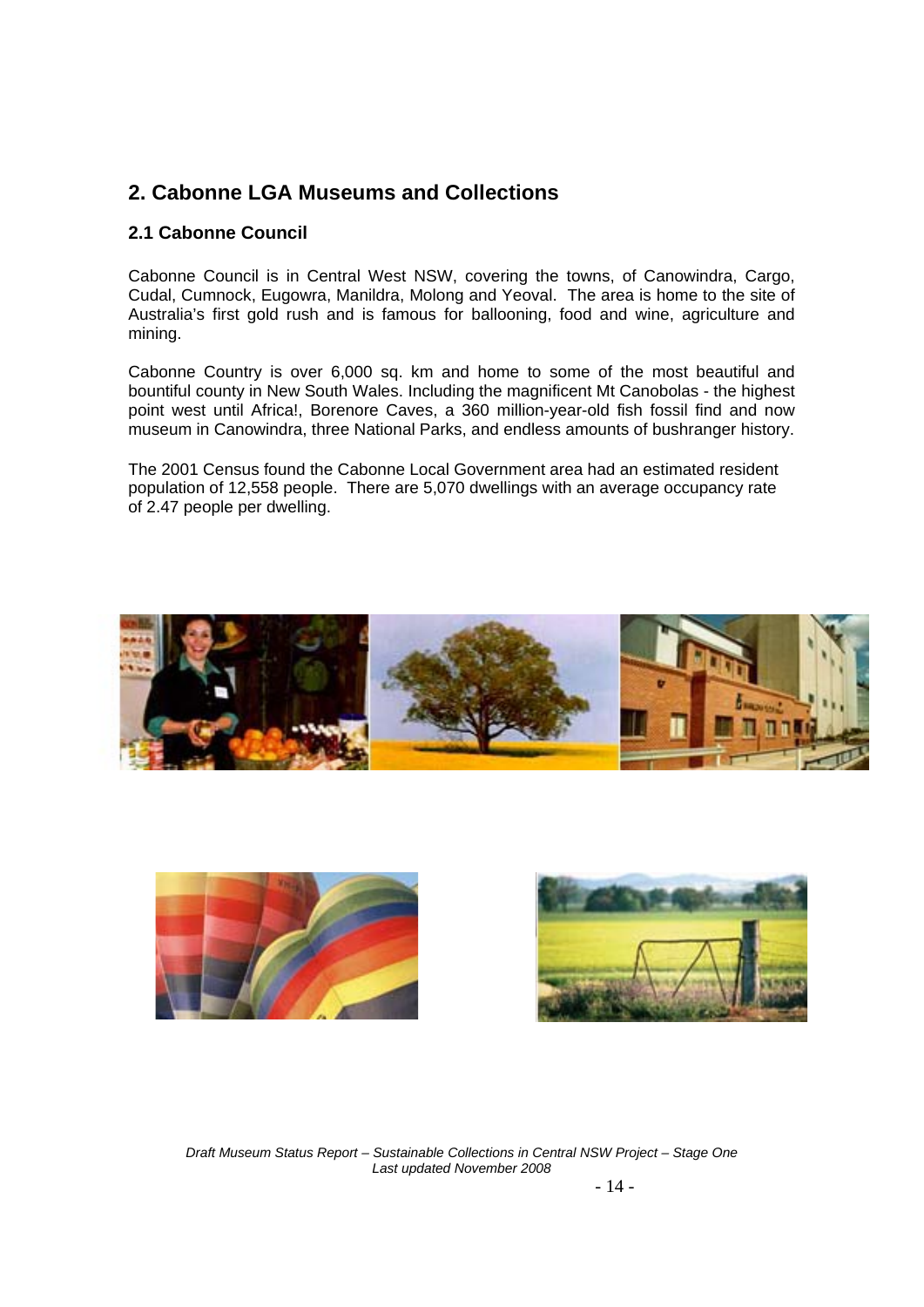## **2.2 Canowindra & District Historical Society and Museum (C&DHS)**

This society was founded in 1967 and the first stage of the museum opened in 1970 with help from a Captain Cook Bicentennial Grant when the former Murga School building was relocated in the corner of Memorial Park in Gaskill Street, under the auspices of the Boree Shire Council. This building was gradually extended north by voluntary labour on former railway land. In 1988 the stationmaster's house, Railway Cottage, was acquired with money from a Bicentenary Grant and restored with help from local service clubs as part of the museum complex.

The Museum's collection, which is listed on the Collections Australia Network, illustrates the development of Canowindra from an 1840s frontier township at the very limits of official settlement, to its growth as a rural centre. It is a well developed collection comprising, costumes, machinery, moved buildings, books, photographs and maps. It holds vehicles of the horse drawn era and farm implements that reflect the importance of wheat, lucerne and wool to the growth of the central west. A slab shepherd's hut (pictured above) a woolshed and a tiny weatherboard shop have been relocated to save them from demolition and now house thematic displays. The main building displays wedding gowns, a dental surgery, bedroom, nursery as well as household items, photographs and memorabilia.

Over the years Canowindra's members have researched and published approximately 15 books relating to the history of the area as well as pamphlets, brochures and excursion notes. The Society actively promotes Canowindra's history by organising displays, events and museum open days.

C&DHS operates on a budget of under \$4,000 and its income is derived from sales of its publications, rent from the flat in Railway Cottage, annual functions, membership and admission. The main changes in the budget over the last five years reflect differing maintenance costs associated with Railway Cottage.

Volunteers endeavour to open the museum to visitors for 4 hours each weekend but falling volunteer numbers means that this is not always possible.

Canowindra's collection documentation is reasonably well developed, partly because of the Society's stability but also as a result of having had the benefit of advice from Museum Advisor Kylie Winkworth. Collection documentation priorities at Canowindra centre around archive documentation, recording of object stories and the continued development of object files. In common with all collections developed over a forty year period, deaccessioning is also a priority, to remove unprovenanced items and objects in poor condition.

Canowindra's major concerns and collection needs relate to the building. Whilst the site is secured by a high boundary fence, the Museum building is not insulated and is without any climate control system. Annual temperatures in Canowindra range from -6 to 45 degrees and prolonged exposure to this variation is causing the deterioration of items in the collection. Sheds are open to dust which promotes corrosion and damage to original paint and surfaces. There is insufficient storage for the collection and archives and the space is not fireproof nor is water connected to the museum building. Very limited collection workspace and storage space compounds the difficulty of caring for the collection and means many of the objects must remain on permanent display.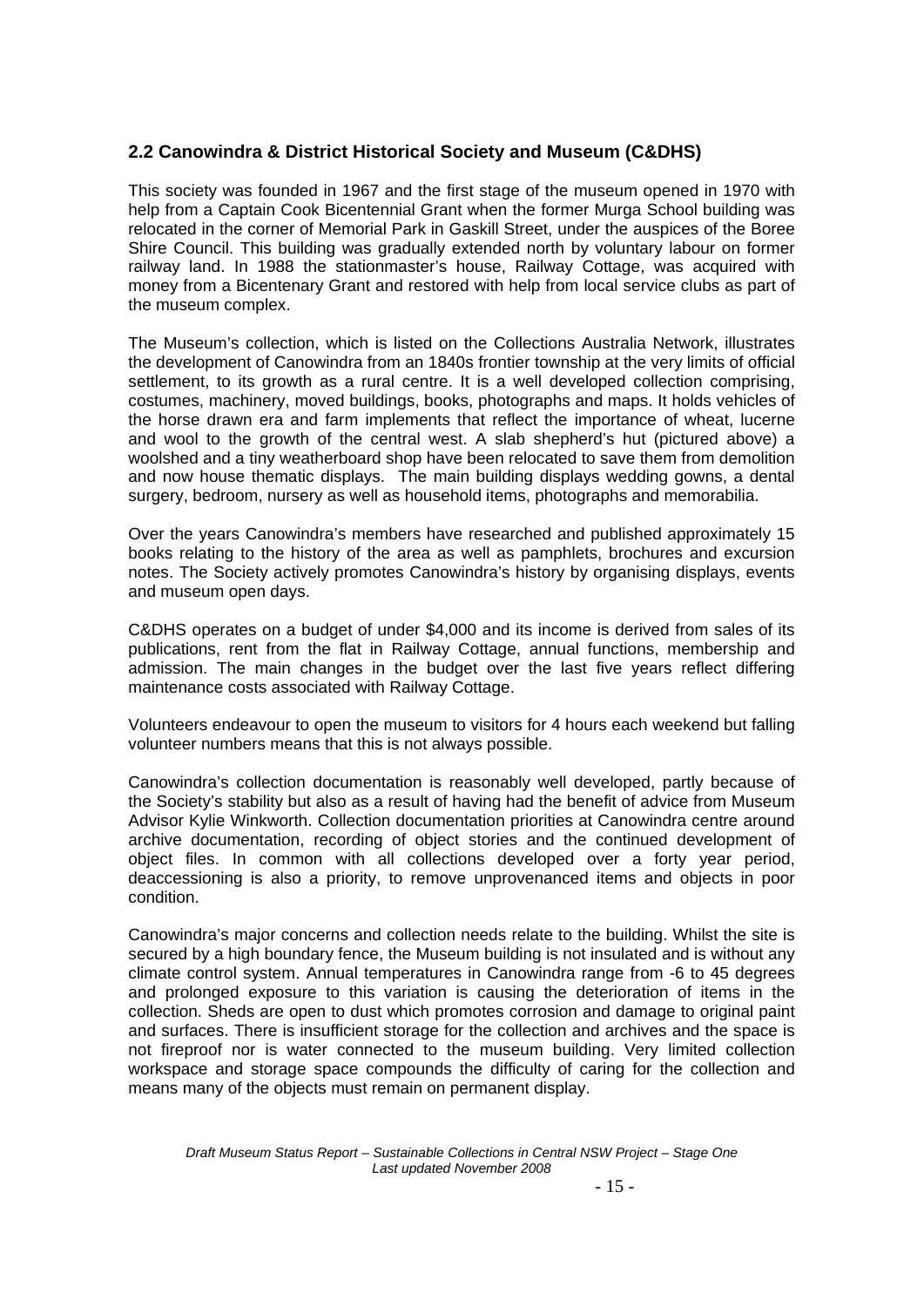Facilities for volunteers working in the museum are very poor. There is no on site toilet or water. Volunteers and visitors must use public toilets in the adjacent park. The lack of space and toilet facilities is not conducive to volunteer comfort nor does it assist in recruiting new volunteers.

A site master plan prepared in 2006 proposes a number of options to improve facilities for visitors, volunteers and the collection, but upgrading the current sheds and buildings, or adding a new building will require significant grant funding.

#### Themes

Domestic history. costume including wedding gowns, dental surgery, school room, agriculture, bushrangers, photographs and local history archives

#### **Table 1 - Museum Operations**

| <b>Opening</b><br><b>Hours</b>  | Entry<br><b>Fee</b>    | Out of<br><b>Hours</b><br><b>Service</b> | Annual<br>Visitor<br>No's | <b>School</b><br><b>Program</b> | <b>Item Types</b>                                                  | On<br><b>CAN</b> | <b>Phone</b><br>/Internet |
|---------------------------------|------------------------|------------------------------------------|---------------------------|---------------------------------|--------------------------------------------------------------------|------------------|---------------------------|
| Sat. am 2<br>hours<br>Sunday pm | \$3 adult<br>\$1 child | Yes                                      | 500                       | No.                             | Objects,<br>maps,<br>archives<br>photos<br>machinery,<br>buildings | Yes              | <b>No</b>                 |

## **Table 2 – Finances**

| <b>Financial</b><br>members | Joined last<br>12 months | <b>Budget</b> | Main source of income                                                            | Changes in last 5<br>vears                      |
|-----------------------------|--------------------------|---------------|----------------------------------------------------------------------------------|-------------------------------------------------|
| $100+$                      | 10                       | \$4,000       | Books, functions, m/ship<br>fees.<br>admission,<br>rental.<br>cottage<br>fundina | <b>Differing</b><br>annual<br>maintenance costs |

## **Table 3 – Collection documentation**

| Number of<br>items | % on display | % accessioned | %<br>catalogued | % numbered | No. Object<br>files |
|--------------------|--------------|---------------|-----------------|------------|---------------------|
| 3350               | 85%          | 85%           | 85%             | 85%        | 20                  |

| % Photographed | <b>Statements of</b><br>significance | <b>Collection</b><br><b>Policy</b> | De-<br>accession<br><b>Policy</b> | <b>Mosaic</b><br><b>Software</b> | <b>Items on</b><br><b>Mosaic</b> |
|----------------|--------------------------------------|------------------------------------|-----------------------------------|----------------------------------|----------------------------------|
|                |                                      | Yes                                | Yes                               | Yes                              |                                  |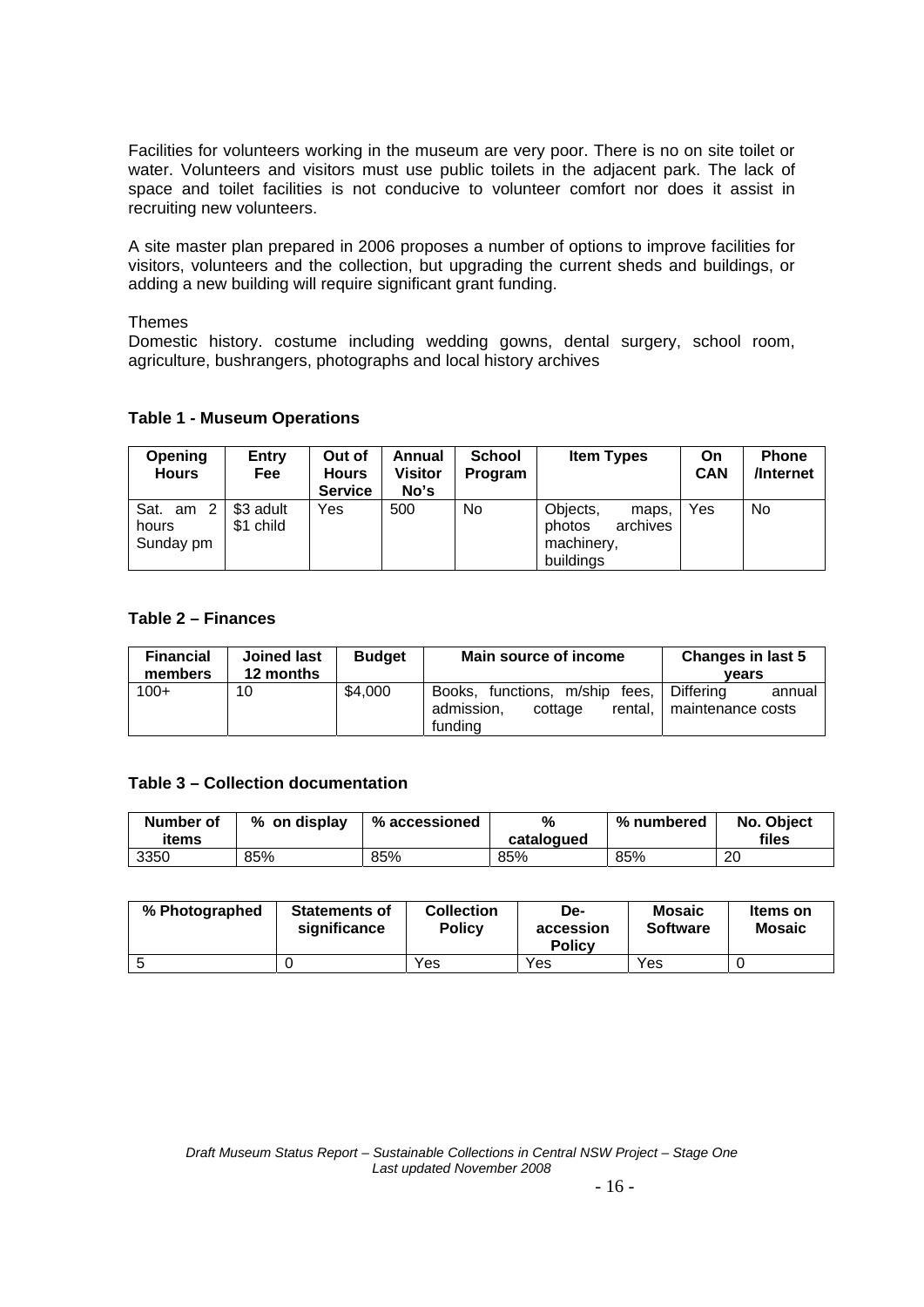## **2.3 Molong Historical Society and Museum (MHSM)**

The Molong Historical Society was founded in 1965 and the collection has been housed at the current address in Riddell Street since 1970. This heritage listed building was built as a hotel, parts of which date to 1856, on land owned by James Mortal Junior. The hotel was sold to John Smith of Gamboola and over the years has been used for many purposes including the doctors' surgery.

For 25 years the society printed a bi-monthly publication *The Molong Historian* under the editorship of David Rutherford, a foundation member and president for many years. The *Historian* published research on many of the district's pioneers, properties, businesses and buildings.

Molong Museum is also home to a significant collection of photographs and memorabilia from Fairbridge, one of the farm schools to which British child migrants were sent from 1938-1973. Fairbridge Farm is an important part of local and national history and is the controversial subject of a recently written book by former ABC chief David Hill, himself an old Fairbridgian.

Until May 2007, periodic rental of part of the museum building to restaurant operators generated some additional income for the Society. Since the last restaurant operator vacated their rooms the Society and Museum has had no regular income, although several project grants have been received. Molong has approximately 20 volunteers 3 of whom are under 40 and 7 of whom are over 70. At present some of the members are finding it difficult to continue because of aging or ill health.

The beautiful heritage listed building is owned outright by the Molong Historical Society Inc. which carries all the associated expenses of ownership including utilities. Cabonne Council gives the Society a partial reduction in rates. The building is now well over 100 years old and has some major problems. Repairing the building is now beyond the financial reach of the Society. The poor condition of the building is contributing to the deterioration of the collection and makes basic housekeeping extremely challenging. In addition, the layout of the collection in a series of small rooms, with much of the collection on open display is problematic for the security of the collection.

Molong respondents identified their key needs as being assistance with cataloguing and documentation, statements of significance, more volunteers, fundraising, building maintenance and new exhibitions.

Recently, major maintenance issues, insufficient funding, aging members and falling volunteer numbers, have caused the temporary closure of the museum. Collection documentation is fragmented and many items are privately owned and on loan to the museum. The current situation at Molong is critical and the collection is at risk.

Collection documentation priorities include setting up collection working space to conduct a complete audit of the collection, photographing and reconciling items against existing lists, setting aside items of low significance for future deaccessioning and eventual revision of the collection policy and return of items on loan. Some items of costume need to be put into boxes/ storage to minimise further deterioration from light and dust after decades on display.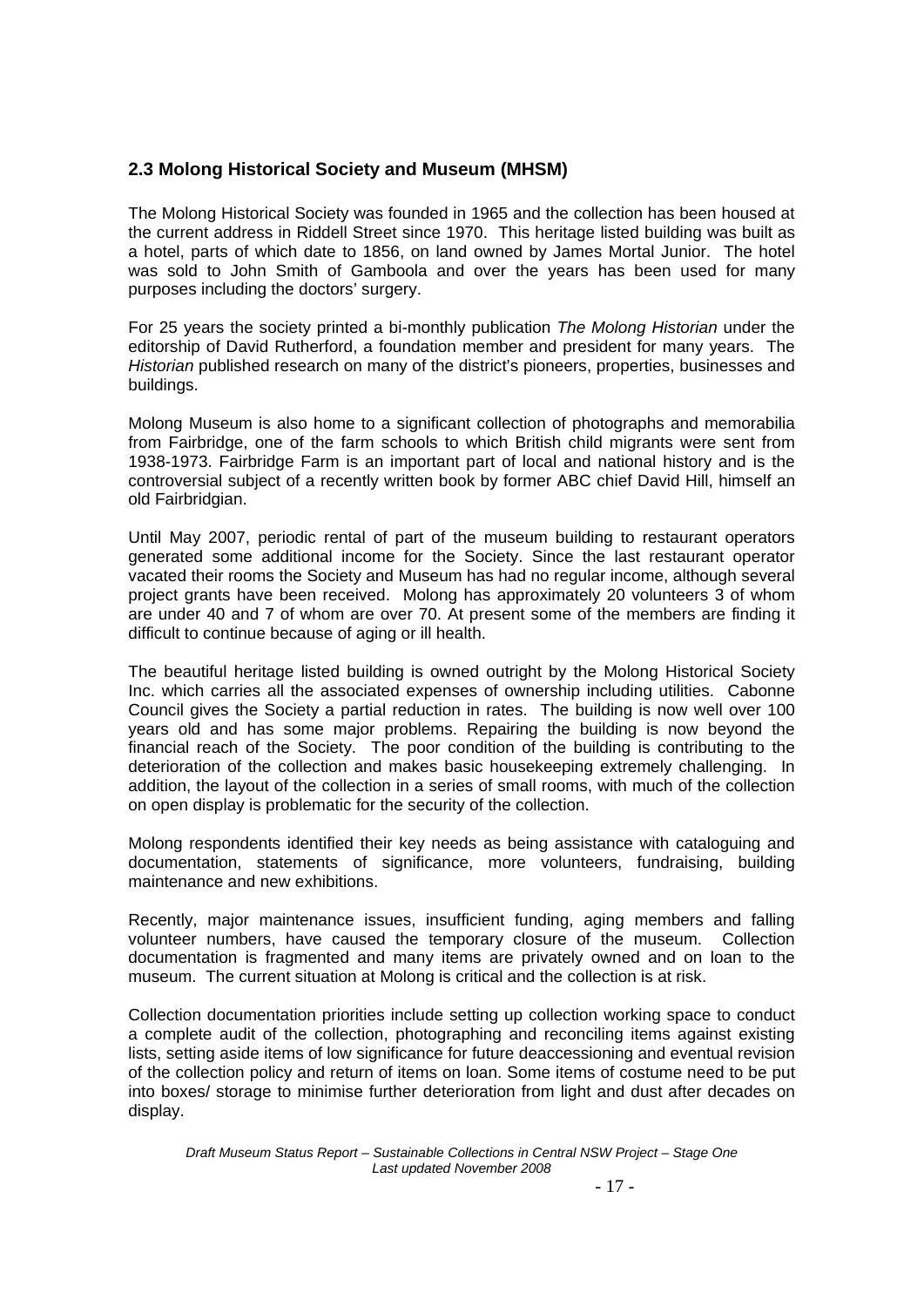Themes Fairbridge Farm, clothing, medical, agriculture, domestic, dolls, lace clothing.



## **Table 1 - Museum Operations**

| Opening<br><b>Hours</b> | Entry<br>Fee           | Out of<br>Hours<br><b>Service</b> | Annual<br>Visitor<br>No's   | <b>School</b><br>Program | <b>Item Types</b>    |        | On<br>CAN | <b>Phone</b><br>/Internet |
|-------------------------|------------------------|-----------------------------------|-----------------------------|--------------------------|----------------------|--------|-----------|---------------------------|
| Currently<br>not open   | \$3 adult<br>\$1 child | N/A                               | <b>Not</b><br>availabl<br>e | No                       | Objects,<br>archives | photos | Yes.      | No                        |

## **Table 2 – Finances**

| <b>Financial</b><br>members | <b>Joined last</b><br>12 months | <b>Budget</b> | Main source of income | <b>Changes in last 5</b><br>vears                             |
|-----------------------------|---------------------------------|---------------|-----------------------|---------------------------------------------------------------|
| 20                          |                                 | \$3.000       | Grants                | Rent from restaurant<br>(2 years) no income<br>since May 2007 |

## **Table 3 – Collection documentation**

| Number of<br>items | % on display | % accessioned | %<br>catalogued | % numbered | No. Object<br>files |
|--------------------|--------------|---------------|-----------------|------------|---------------------|
| 2000               | 90%          |               |                 |            |                     |

| % Photographed | <b>Statements of</b><br>significance | <b>Collection</b><br><b>Policy</b> | De-<br>accession<br><b>Policy</b> | <b>Mosaic</b><br><b>Software</b> | Items on<br><b>Mosaic</b> |
|----------------|--------------------------------------|------------------------------------|-----------------------------------|----------------------------------|---------------------------|
|                |                                      | Yes                                | Yes                               | No                               |                           |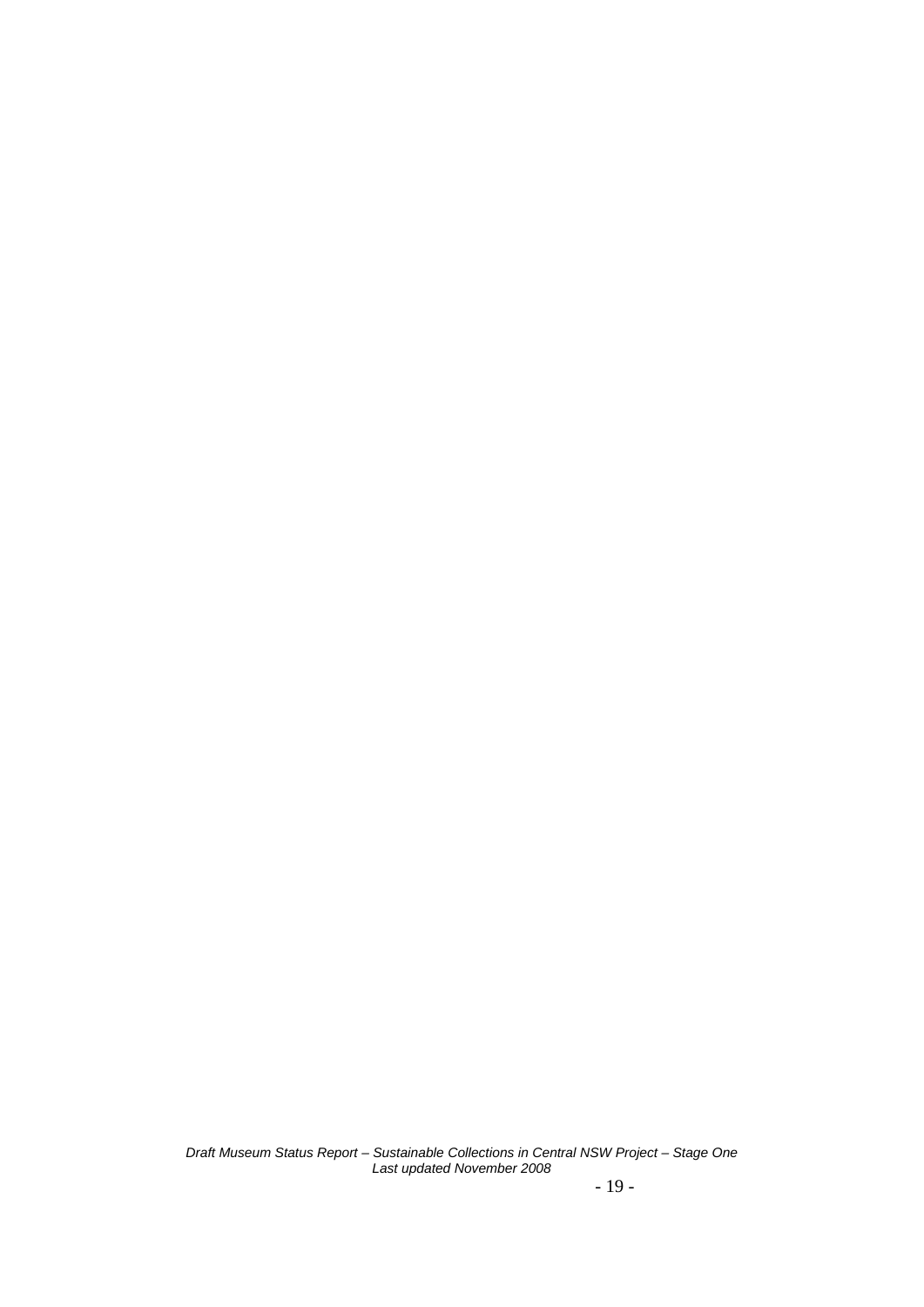## **2.4 Yeoval & District Historical Society and Museum**

This Society comes under the umbrella of the Yeoval Progress Association. Yeoval is a small community with a village population of approximately 400 and all members of the historical society are actively involved in many other community organisations. Yeoval is well known for its association with Banjo Patterson who spent a good part of his youth there. The remains of his childhood home can still be seen there.



The museum opened in 2006 and was purchased with a loan from Cabonne Council. The premises have had a long history of use as a saddler and boot-maker's shop with adjacent cottage and when purchased contained a large number of domestic objects and objects relating to the trade of boot-making.

The museum is being set up as rooms in a house and the boot-maker's shop will also be restored when maintenance issues are resolved.

Items have not been fully sorted to determine significance and to date the collection is only partially documented and without a collection policy. Further development of the museum has been delayed by building maintenance problems and associated funding applications. The YPA is repaying a loan from Cabonne Council at \$7,500 pa and also pays the contents insurance and electricity. Until the loan is repaid Cabonne Council owns the land and the building and therefore covers rates, water rates and building insurance.

Yeoval respondents identified the collection's key needs as being cataloguing and documentation, statements of significance and building maintenance and to this end priorities would include development of a collection policy, continued accessioning of collection objects, significance assessment of objects and development of object files.

**Themes** Bootmaker/saddlery, domestic life, commercial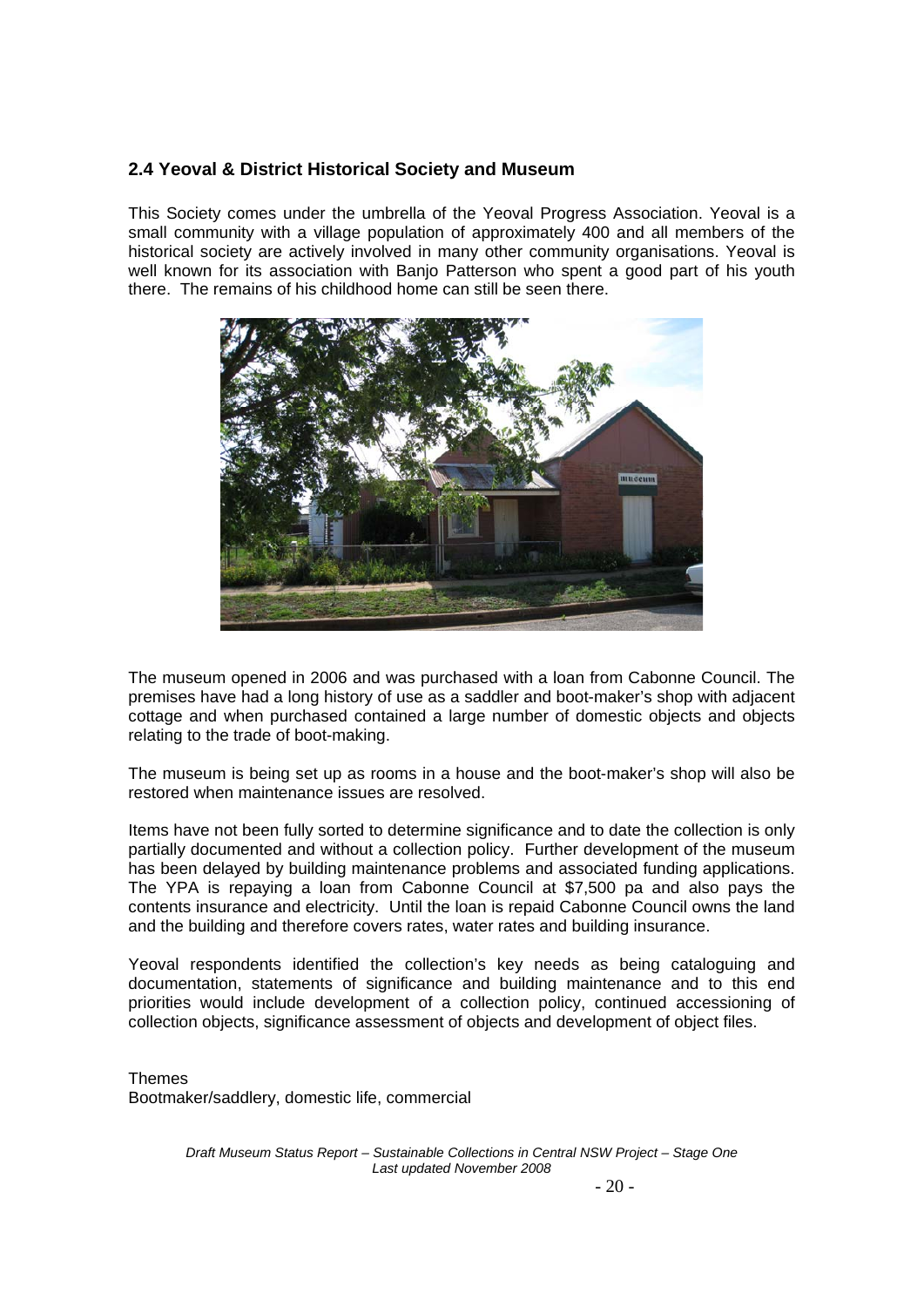## **Table 1 - Museum Operations**

| <b>Opening</b><br><b>Hours</b>                                                                        | Entry<br><b>Fee</b> | Out of<br><b>Hours</b><br><b>Service</b> | Annual<br><b>Visitor</b><br>No's | <b>School</b><br><b>Program</b> | <b>Item Types</b>                    | On<br><b>CAN</b> | <b>Phone</b><br>/Internet |
|-------------------------------------------------------------------------------------------------------|---------------------|------------------------------------------|----------------------------------|---------------------------------|--------------------------------------|------------------|---------------------------|
| 10.00am<br>$\overline{\phantom{0}}$<br>$2.00pm$<br>1 <sup>st</sup> and<br>$3^{\text{rd}}$<br>Saturday | \$2 adult           | Yes                                      | 300                              | No                              | Photos.<br>maps,<br>archives objects | No               | No.                       |

## **Table 2 – Finances**

| <b>Financial</b><br>members | Joined last<br>12 months | <b>Budget</b> | Main source of income      |         | Changes in last 5<br>vears |        | Funds<br>owing                      |
|-----------------------------|--------------------------|---------------|----------------------------|---------|----------------------------|--------|-------------------------------------|
| 18                          | 0                        | \$23,000      | Fundraising<br>scrap steel | selling | Museum<br>2006             | opened | \$7,500<br>to<br>Cabonne<br>Council |

## **Table 3 – Collection documentation**

| Number of<br>items | % on display | % accessioned | %<br>catalogued | % numbered | No. Object<br>files |
|--------------------|--------------|---------------|-----------------|------------|---------------------|
| 1000               | 30%          | 50%           | 50%             | 50%        |                     |

| % Photographed | <b>Statements of</b><br>significance | <b>Collection</b><br><b>Policy</b> | De-<br>accession<br><b>Policy</b> | <b>Mosaic</b><br><b>Software</b> | Items on<br><b>Mosaic</b> |
|----------------|--------------------------------------|------------------------------------|-----------------------------------|----------------------------------|---------------------------|
| 10%            |                                      | No                                 | No                                | No                               | No                        |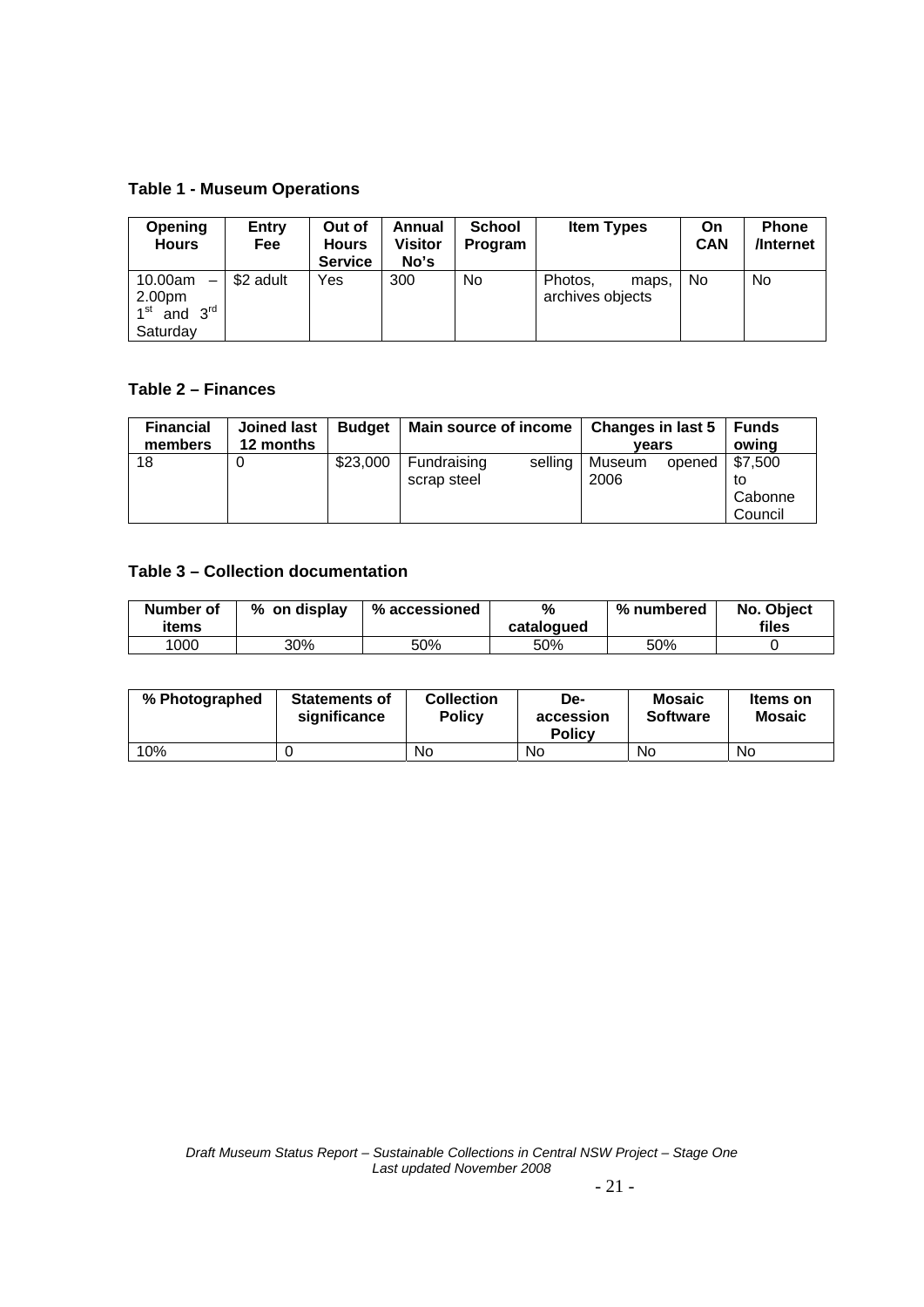## **2.5 Cabonne Food, Wine and Cultural Centre Cudal (CFWCC)**

Cudal is a small village with a population of approximately 450. The Centre is located in a heritage building which was built in 1900 as Parker's Commercial Exchange and is now known locally as Corden's Store.

In more recent times the building was used as part of Cabonne Shire Council's works depot. It was very run down until its recent restoration by this community group. Following negotiations with Council and a successful application for funding from the State Government, the building was restored for use by the community as a cultural centre. The federation building, with its hip hung corrugated iron verandah extending over the footpath, has been a focal point of Cudal's landscape for more than 100 years and is a fine example of a country general store.

The building is large, spacious and has been restored with appropriate facilities for volunteers and customers. It now operates as a cultural centre which hosts and caters for functions, provides tourist information, a café and retail outlet, and venue for community groups and has phone and internet access. Cabonne Shire Council owns the building, but the CFWCC is responsible for the payment of utilities, insurance and reduced rates.

The organization was founded in October 2001 and the centre opened in November 2002. Opening hours are Friday – Sunday from 10.00am until 4.00pm with approximately 1500 visitors per year. The centre's main source of income is from catering and sales in the shop and café.

The centre has no paid staff and is operated by a team of approximately 25 volunteers most of whom are in the 45-70 age group and are also involved in other community organisations, so have limited time available.

The centre holds a small collection of historical items, some of which relate to the history of the building, such as the Lamsen 'flying fox' cash manager (pictured left), and some are part of the centre's décor. The collection comprises historic photographs, maps, objects, memorabilia and local history. Many of the internal shop fittings have been salvaged including cedar counters and shelving. Key needs identified by the respondents were assistance with cataloguing and collection documentation. At the time of the survey the collection was undocumented and there was no collection policy.

**Themes** History of Cordons Store, domestic, military and agriculture.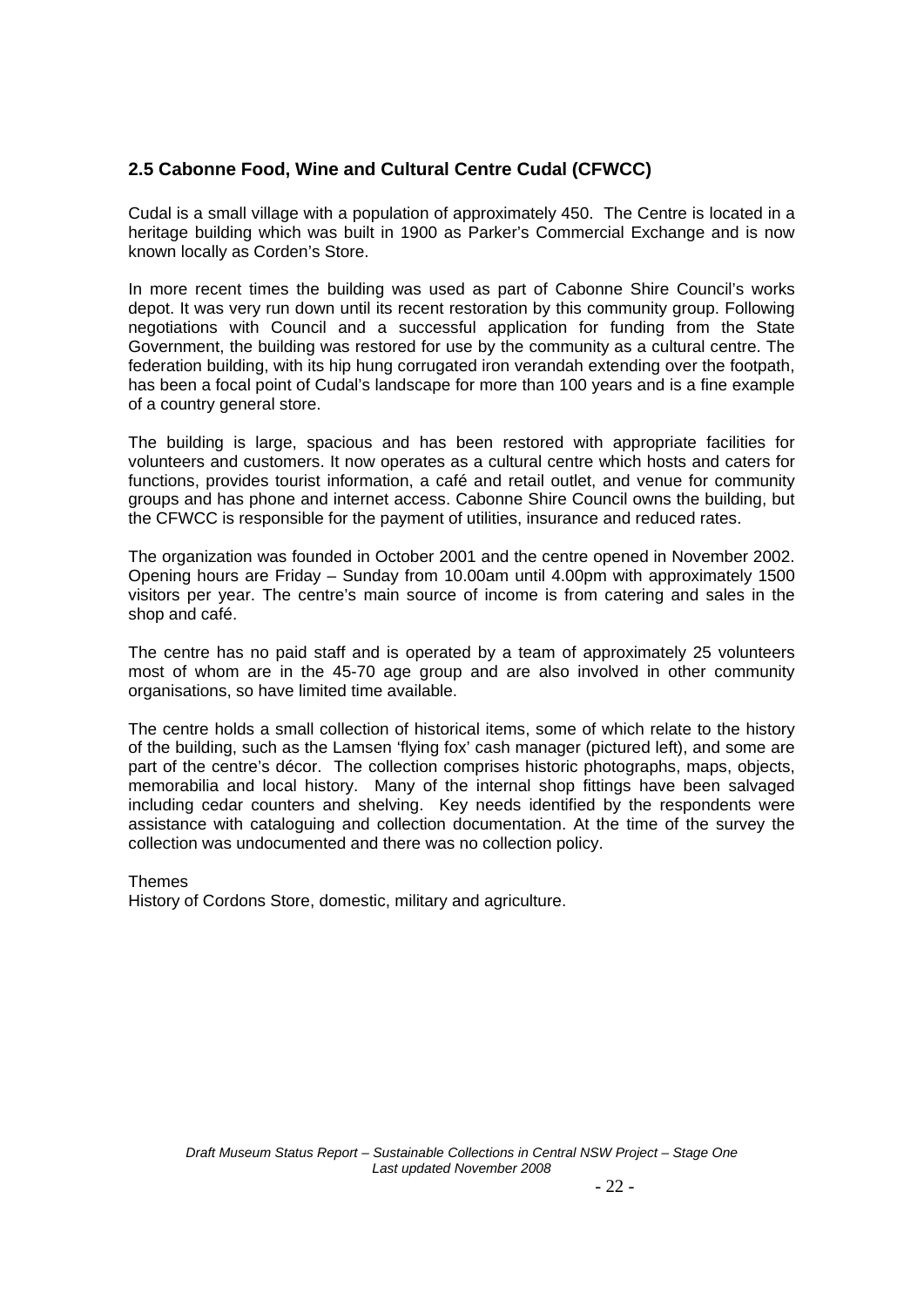

## **Table 1 - Museum Operations**

| <b>Opening</b><br><b>Hours</b>                           | <b>Entry</b><br>Fee | Out of<br><b>Hours</b><br><b>Service</b> | Annual<br>Visitor<br>No's | <b>School</b><br>Program | <b>Item Types</b>                           | On<br><b>CAN</b> | <b>Phone</b><br>/Internet |
|----------------------------------------------------------|---------------------|------------------------------------------|---------------------------|--------------------------|---------------------------------------------|------------------|---------------------------|
| 10.00am<br>$\qquad \qquad$<br>4.00pm<br>Friday<br>Sundav | Nil                 | Yes                                      | 1500                      | lf<br>requeste<br>d      | Photos,<br>maps.<br>objects,<br>memorabilia | No               | Yes                       |

## **Table 2 – Finances**

| <b>Financial</b><br>members | <b>Joined last</b><br>12 months | <b>Budget</b> | Main source of income                              | <b>Changes in last 5</b><br>vears |
|-----------------------------|---------------------------------|---------------|----------------------------------------------------|-----------------------------------|
| N/A                         | N/A                             | \$28,000      | Sales<br>café<br>from<br>shop,<br>and<br>functions | No.                               |

## **Table 3 – Collection documentation**

| Number of<br>items | % on display | % accessioned | %<br>catalogued | % numbered | No. Object<br>files |
|--------------------|--------------|---------------|-----------------|------------|---------------------|
| 100                | 95%          |               |                 |            |                     |

| % Photographed | <b>Statements of</b><br>significance | <b>Collection</b><br><b>Policy</b> | De-<br>accession<br><b>Policy</b> | <b>Mosaic</b><br><b>Software</b> | Items on<br><b>Mosaic</b> |
|----------------|--------------------------------------|------------------------------------|-----------------------------------|----------------------------------|---------------------------|
|                |                                      | No                                 | No                                | No                               | No                        |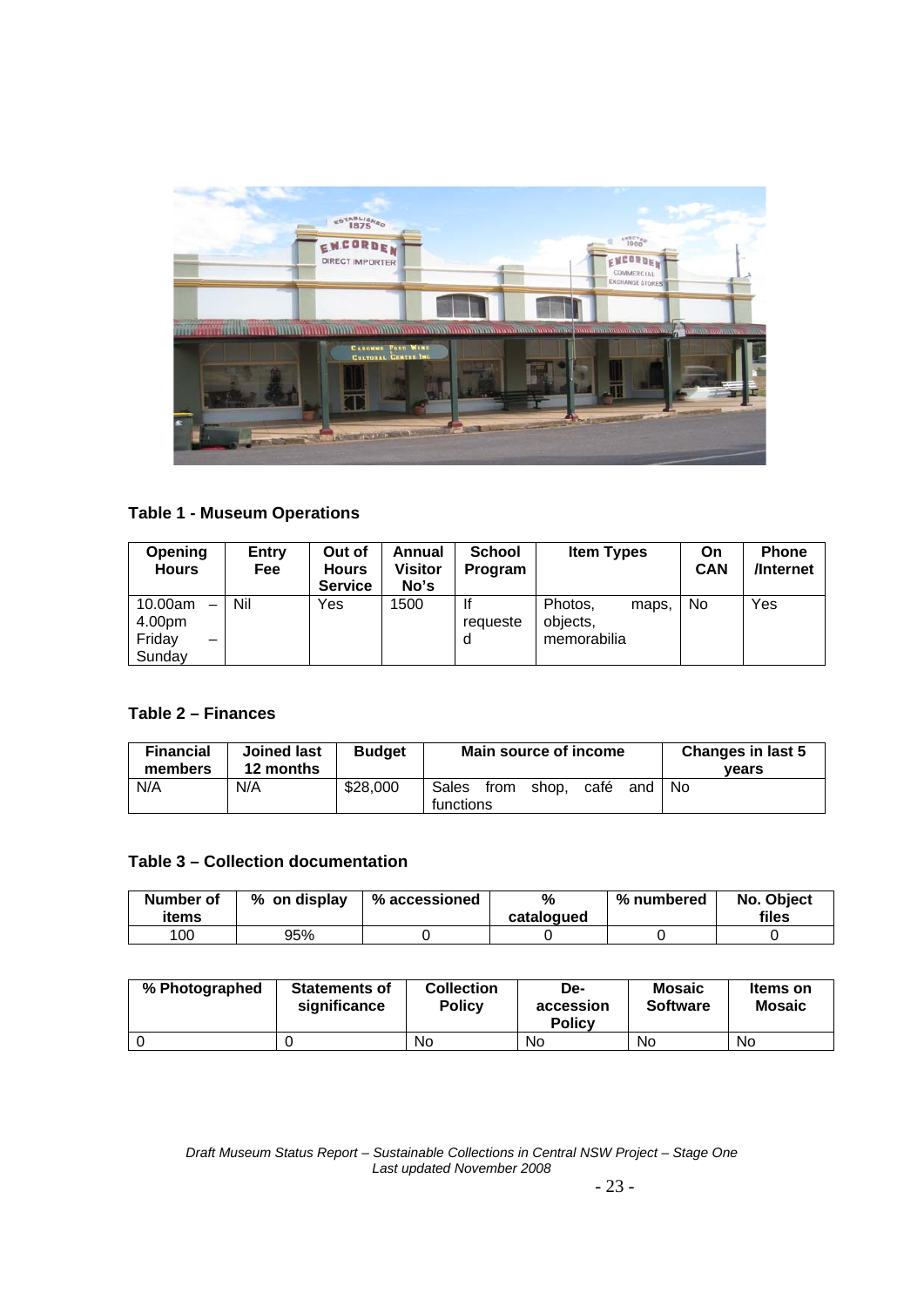## **2.6 Age of Fishes Museum Canowindra (AOF)**

Following the discovery in 1993 of thousands of Devonian fish fossils near Canowindra, the Age of Fishes Museum was built to house and display the fossils, and opened to the public in 1998. The museum and land is owned by Cabonne Council, the fossil collection is owned by the people of NSW.

The AOF is in a slightly different situation because of the scientific nature of the collection, and the funding and support received during the establishment of the museum. The collection is housed in an architect designed building which provides disability access and facilities. The building has telephone and broadband access with a small computer network and is well represented online with a dedicated website and comprehensive coverage through the Australian Museum's website. The Museum also receives annual funding from Cabonne Shire Council for one full time staff member and a permanent casual cleaner. Of all the museums in the study the Age of Fishes Museum is a beacon of excellence in its operations, community service and presentation. It is an important exemplar for other museums in the study.

The variation in volunteer numbers over time reflects the general pattern of volunteering in regional NSW, but a small core of dedicated workers enables the museum to open seven days from 10.00 – 4.00pm. This core is complemented by a larger group who periodically assist with working bees, ground and building maintenance and special events. The AOF endeavours to return support to the community by sponsoring awards and prizes for schools and participating in local events and programs.

The scientific collection is completely accessioned as part of the Australian Museum in Sydney. It is described in great detail and that information is available in a variety of formats and media. There is a Statement of Significance for the collection and the significance of individual specimens is well documented. The fossil slabs are large and unwieldy, some weighing around ½ tonne, which makes changing displays difficult and limits the space available for travelling or temporary exhibitions. The AOF is the only organisation surveyed which has a completely documented collection. It is also the only organisation surveyed which has paid staff.

The museum's main source of income is from Cabonne Council, grants, admissions and shop sales, Friends of the Fossils program and donations. It has worked towards developing a range of AOF souvenirs and literature in the form of pamphlets, information packs and a children's book, and it is also the only Accredited Level II Visitor Information Centre in Cabonne Shire. In spite of its ongoing development the Age of Fishes experiences some difficulty in attracting funding for annual operating expenses.

Respondents indicated that the key needs were development of areas such as fossil storage, outreach education programs and group marketing which are largely ignored due to lack of funding and staff resources. A five year financial plan is currently with Cabonne Shire Council in an effort to secure stable core funding for staff, building maintenance and capital works. The Age of Fishes is also in need of more volunteers and new exhibitions.

Themes: **Evolution**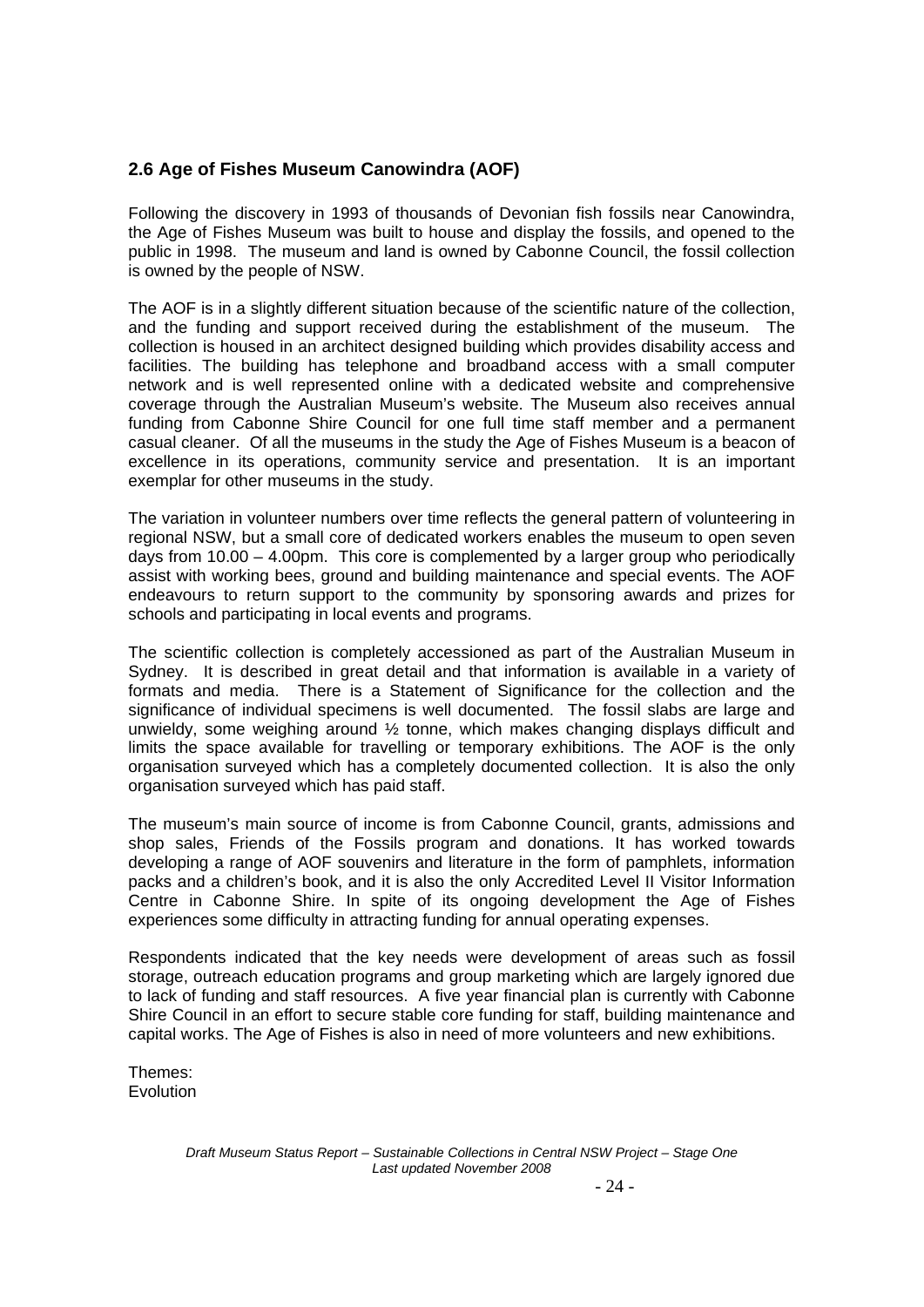

Interior Age of Fishes Museum

## **Table 1 - Museum Operations**

| Opening<br><b>Hours</b>   | <b>Entry</b><br><b>Fee</b>          | Out of<br><b>Hours</b><br><b>Service</b> | Annual<br>Visitor<br>No's | <b>School</b><br><b>Program</b> | <b>Item Types</b>          | On<br><b>CAN</b> | <b>Phone</b><br>/Internet |
|---------------------------|-------------------------------------|------------------------------------------|---------------------------|---------------------------------|----------------------------|------------------|---------------------------|
| $10 - 4$<br>Seven<br>days | \$7.70 A<br>\$5.50<br>P<br>\$3.30 C | Yes                                      | 4500                      | Yes                             | Devonian<br>Fossil<br>Fish | No               | Yes                       |
|                           | \$19.50 F                           |                                          |                           |                                 |                            |                  |                           |

## **Table 2 – Finances**

| <b>Financial</b><br>members | <b>Joined last</b><br>12 months | <b>Budget</b> | Main source of income    | Changes in last 5<br>vears     |
|-----------------------------|---------------------------------|---------------|--------------------------|--------------------------------|
| 80                          |                                 | \$80,000      | Funding, admission, shop | Loss of some salary<br>fundina |

## **Table 3 – Collection documentation**

| Number of<br>items              | % on display | % accessioned | %<br>catalogued | % numbered | No. Object<br>files     |
|---------------------------------|--------------|---------------|-----------------|------------|-------------------------|
| 100 slabs<br>3.600<br>specimens | 20%%         | 100%          | 100%            | 100%       | 0 all data<br>published |

| % Photographed | <b>Statements of</b><br>significance | <b>Collection</b><br><b>Policy</b> | De-<br>accession<br><b>Policy</b> | <b>Mosaic</b><br><b>Software</b> | Items on<br><b>Mosaic</b> |
|----------------|--------------------------------------|------------------------------------|-----------------------------------|----------------------------------|---------------------------|
| 100%           |                                      | Yes                                | Yes                               | <b>No</b>                        | No                        |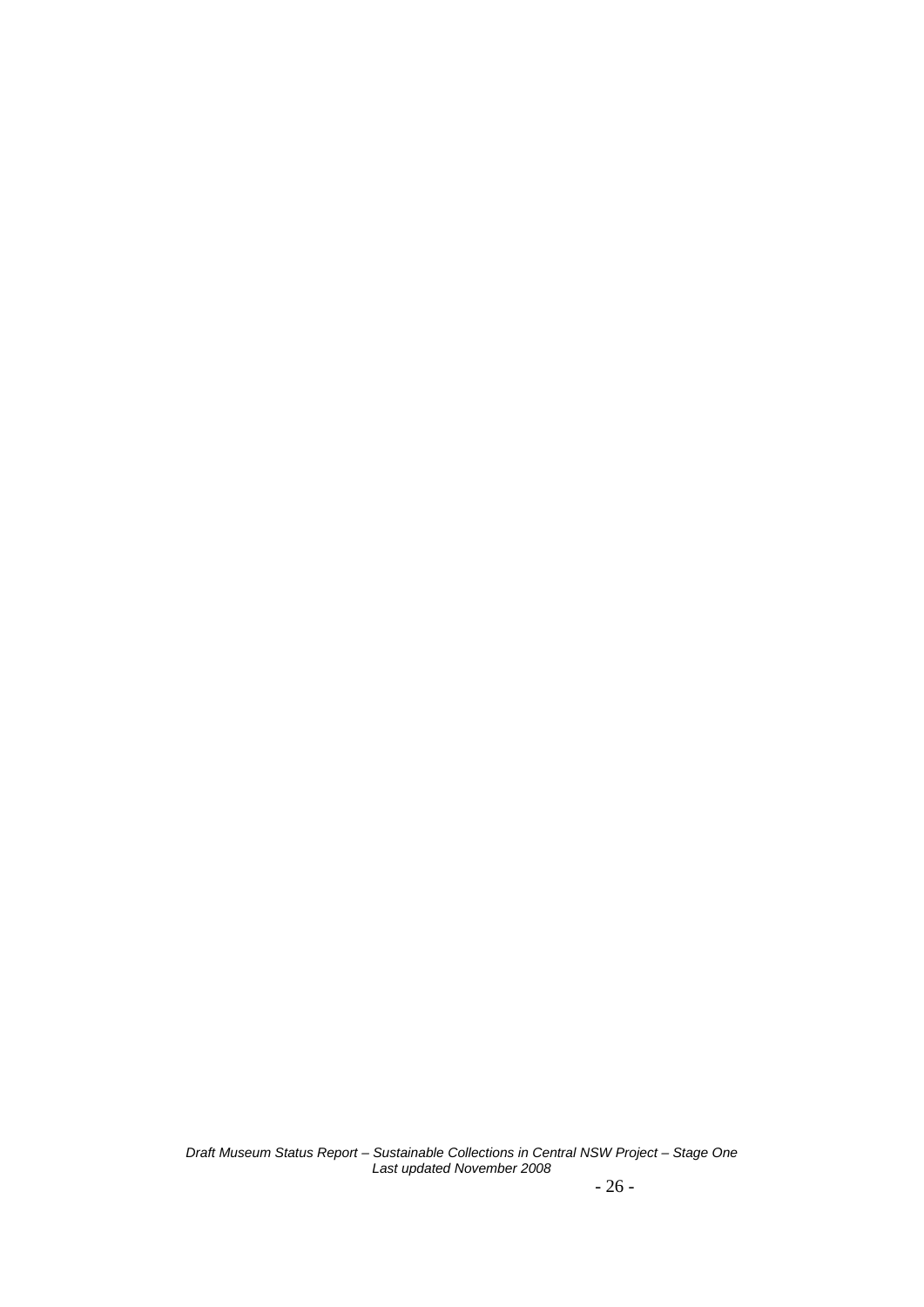## **2.7 Eugowra Historical Museum and Bushranger Centre**

This collection has been located in a variety of premises with a number of owners/ caretakers over the past 40 years. It is now overseen by volunteers, and is under the umbrella of the Eugowra Promotion and Progress Association. It comprises elements of previously privately owned collections, donations and items on loan. Since 2003 the collection has been housed and displayed in the current museum premises, which is the rebuilt Douglas' Skins and Hides shed in the main street of Eugowra and air conditioning has been installed. The bulk of the costs for renovations to the building were covered by grants with some minor costs being met by donations and other EPPA fundraising.

Eugowra is well known as the scene of the biggest gold escort robbery when bushrangers Frank Gardiner, Ben Hall, John Gilbert and their gang held up the coach carrying £14,000 worth of gold and cash from the Forbes gold fields to the bank in Orange.

Eugowra is a small village and the volunteers are involved in many other organisations but still aim to open the Museum from Wednesday to Sunday each week from 10.00am until 4.00pm. However, occasionally the museum remains closed due to unforeseen circumstances.

The museum building is owned by Cabonne Shire Council and held in trust for the community of Eugowra. The building is reasonably secure as the windows are barred and there is a second set of full length wooden doors which close over the half glass entrance doors when the museum is not open. The main themes of the displays are pioneer, military, bushrangers, Aboriginal and town and district history.

The museum's collection is well displayed but is not catalogued in any way and documentation is scarce. At the time of the survey volunteers were unsure whether if there is a collection policy. Like all the museums surveyed, the provenance and history of most items in the collection is not on paper, but may be in the heads of the volunteers and local identities, some of whom are aged and in poor health.

Respondents identified the key needs as assistance with cataloguing and documentation, more storage space, fundraising, maintenance and development of buildings and improved collection workspace.

Collection documentation priorities include preparation of an accession register, cataloguing, researching the history and provenance of the most significant items, preparing objects files, a collection policy, and deaccessioning of items of low significance.

Themes

Bushrangers, Aboriginal artifacts, military, domestic, clothing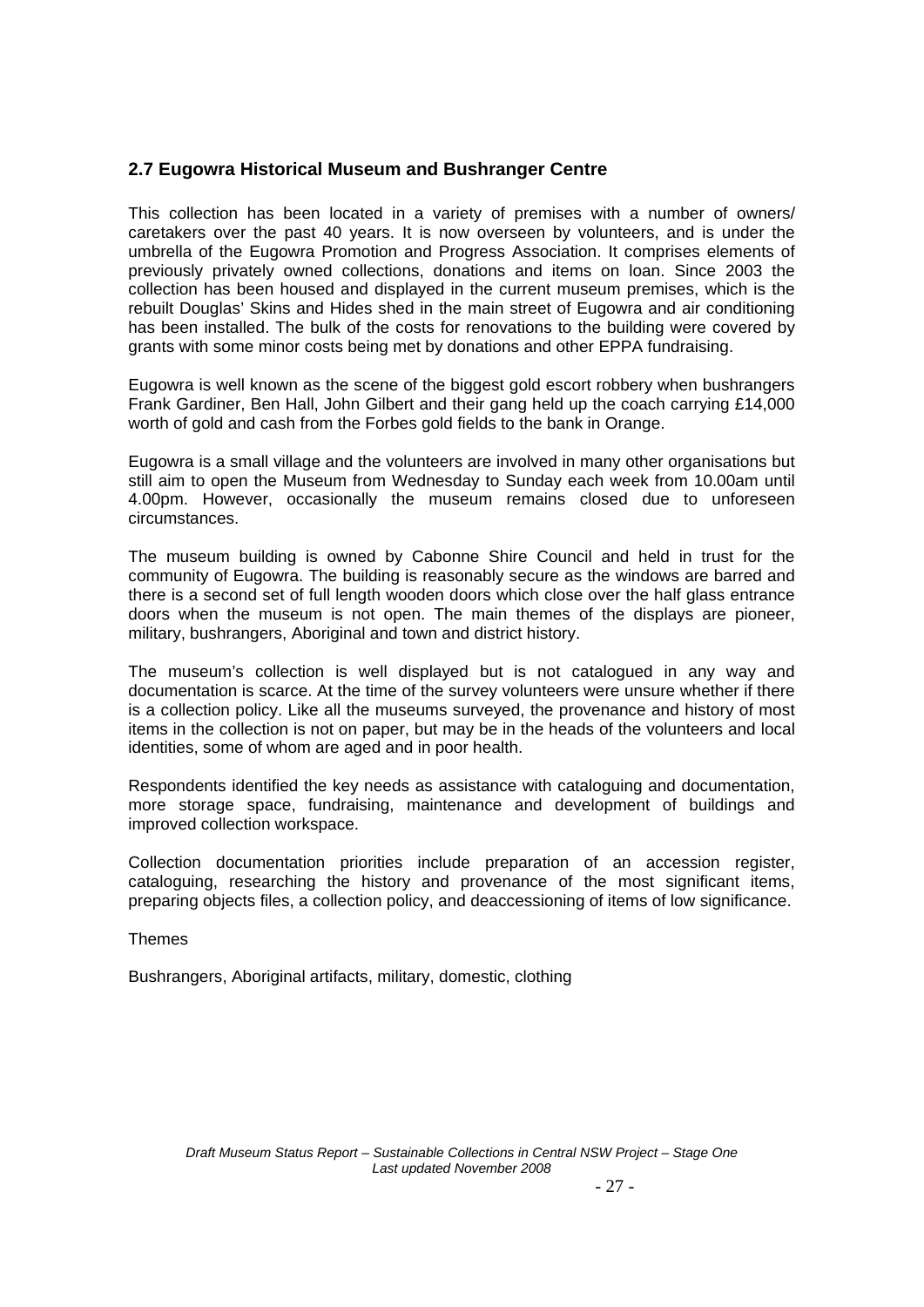

## Eugowra Museum

## **Table 1 - Museum Operations**

| Opening<br><b>Hours</b>            | <b>Admittan</b><br>cе<br>Charge | Out of<br><b>Hours</b><br><b>Service</b> | Annual<br>Visitor<br>No's | School<br>Program | <b>Item Types</b>                                    | On<br><b>CAN</b> | <b>Phone</b><br><b>Internet</b> |
|------------------------------------|---------------------------------|------------------------------------------|---------------------------|-------------------|------------------------------------------------------|------------------|---------------------------------|
| $10 - 4$<br>Wednesday<br>to Sundav | \$2 adult<br>.50 child          | Yes                                      | 400                       | N <sub>o</sub>    | Photographs,<br>archives.<br>objects.<br>memorabilia | No.              | No                              |

## **Table 2 – Finances**

| <b>Financial</b><br>members | <b>Joined last</b><br>12 months | <b>Budget</b> | Main source of income | Changes in last 5      | vears |     |
|-----------------------------|---------------------------------|---------------|-----------------------|------------------------|-------|-----|
| 10                          |                                 | \$3,000       | Admission, donations  | Moved<br>premises 2004 | to    | new |

### **Table 3 – Collection documentation**

| <b>Number of</b><br>items | % on display | % accessioned | %<br>catalogued | % numbered | No. Object<br>files |
|---------------------------|--------------|---------------|-----------------|------------|---------------------|
| 2000                      | 95%          | 0%            | 0%              | 0%         |                     |

| % Photographed | <b>Statements of</b><br>significance | <b>Collection</b><br><b>Policy</b> | De-<br>accession<br><b>Policy</b> | <b>Mosaic</b><br><b>Software</b> | Items on<br>Mosaic |
|----------------|--------------------------------------|------------------------------------|-----------------------------------|----------------------------------|--------------------|
|                |                                      | No                                 | No                                | No                               | No                 |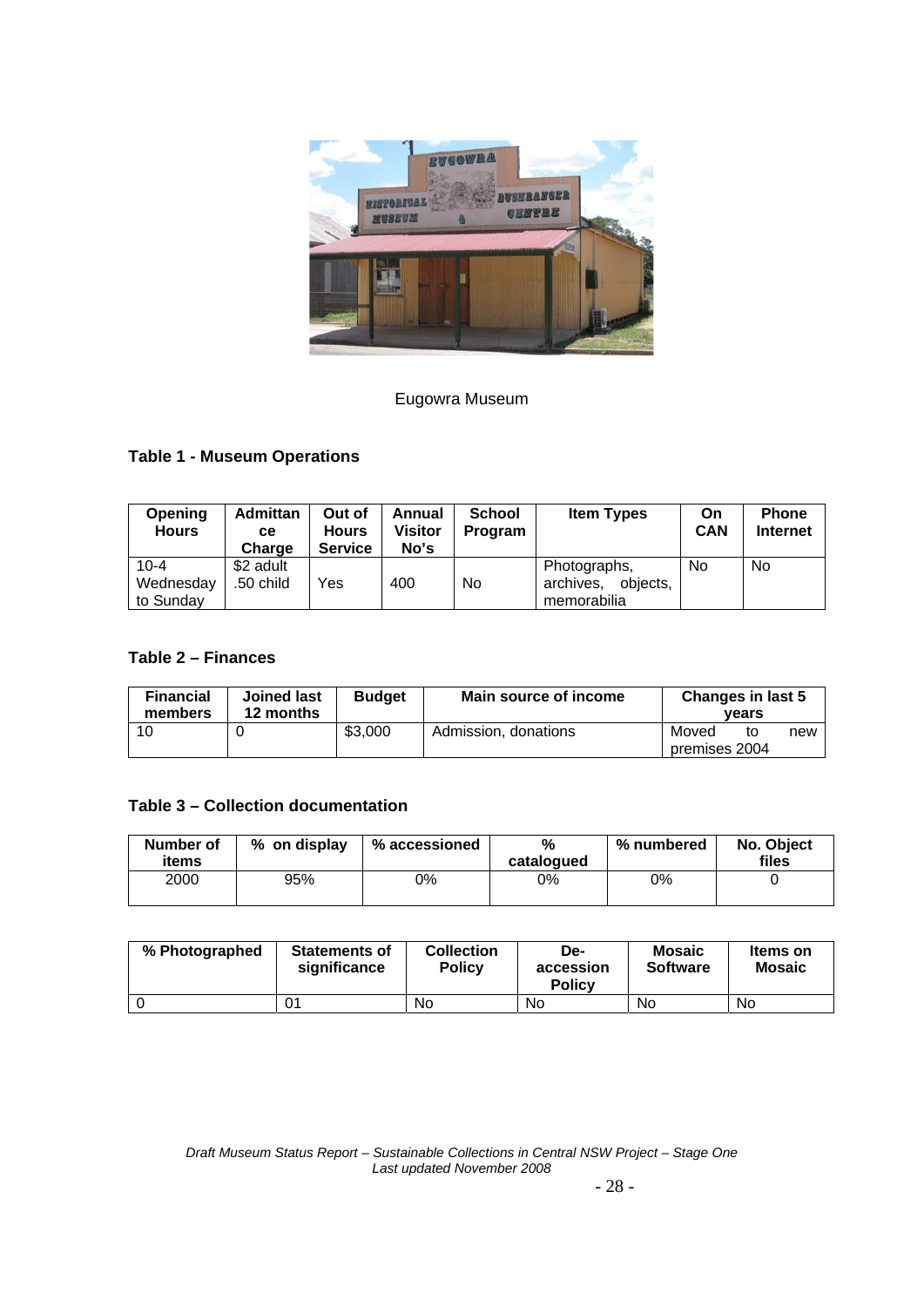## **3 Orange LGA Museums/ Collections**

## **3.1 Orange City Council Collection (OCC)**

Orange City Council's museum and collection work is guided by its Museum Development Plan, organised under four key goals. These are:

Developing a Regional Museum Developing Local Collections and Promoting Awareness of Significant Objects Interpreting People, Places, Cultures and Identity Strengthening Museum Networks, Developing Collaborative Programs, Partnerships and Museum Skills

The Sustainable Collections Project fits into each of these key goals.

Orange City Council provides approximately \$150,000pa for museum and collection projects, including employment of a museum adviser, with funding assistance from Museums and Galleries NSW. The museum program undertakes a range of museum and collection projects, as well as providing training and other support for museum and heritage volunteers in the region. In addition, Council also provides free accommodation for Orange and District Historical Society and storage of their collection, and free accommodation / meeting space for the Marsden Memorial Rural History Research Centre.

Key projects in the museum program in the last few years include the *Watermarks* exhibition and website, and the publication, exhibition and website *Half a World Away, postwar migration to the Orange District, 1948-1965.<sup>4</sup>* These exhibitions were developed in collaboration with Orange Regional Gallery and Library, and with a range of individuals and community groups from Orange and surrounding areas. Council is planning to develop a museum wing in the cultural precinct with the Orange City Library and Gallery.



www.watermarks.com.au and www.halfaworldaway.com.au

1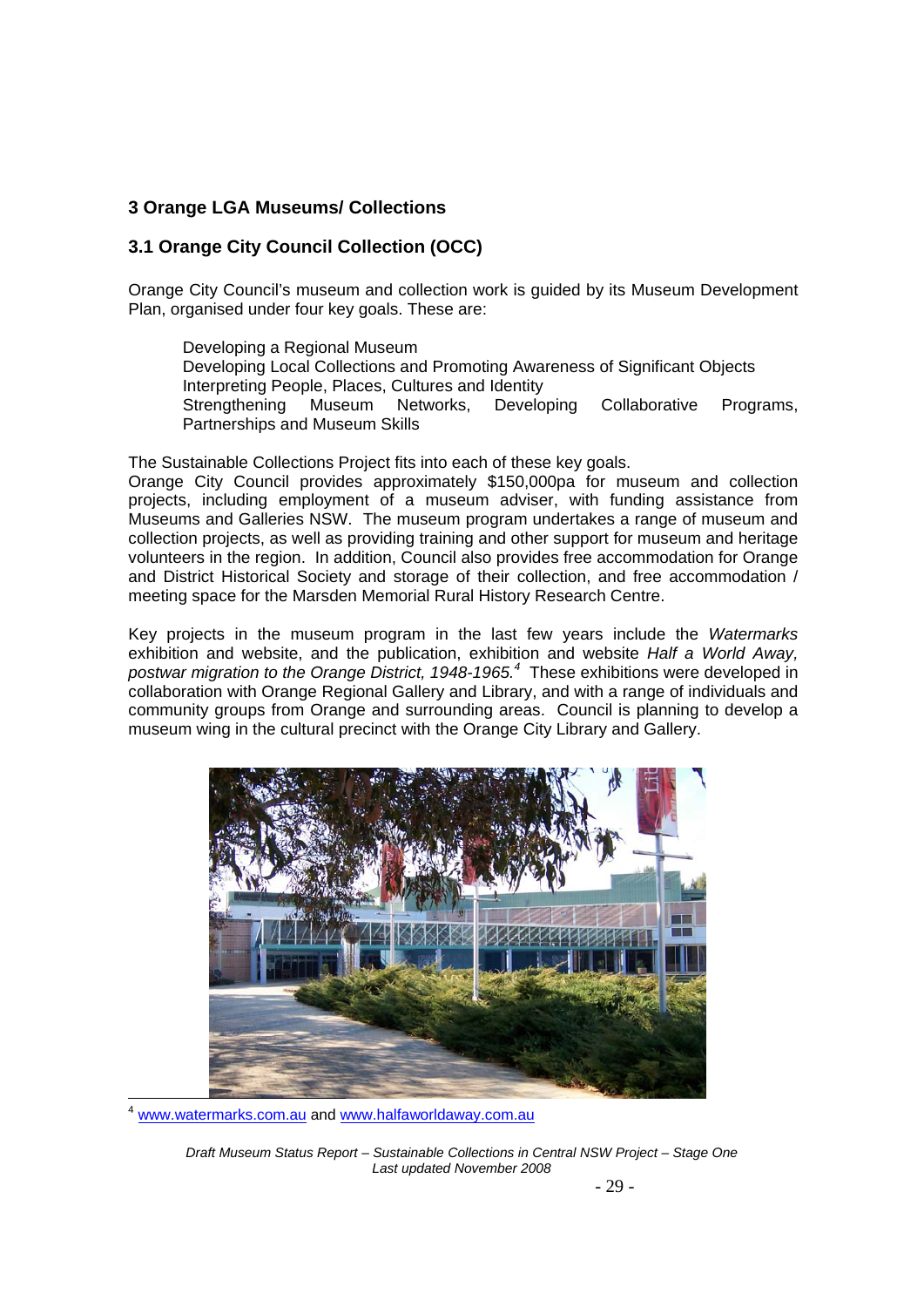#### Orange Regional Library Art Gallery (ORLAG)

The growth of Orange over the last 30 years and the improvement and replacement of buildings and services has meant that the Council has become the custodian of many heritage items relating to local history and Council's work and services. These items are additional to the collection of photographs, maps, books and documents which are already accessioned in the Library's Local Studies collection. A heritage collection policy (2005) provides a structured framework for the strategic development of Council's heritage collections, with a particular emphasis on complementing collection themes that are well covered by other museums and historical societies in the district.

Orange City Council's heritage collection is held throughout its buildings and in a range of Council departments. Parts of the collection are on display in various locations and items are also used for temporary exhibitions in the Library, Gallery and Visitor Information Centre. There is a small exhibition called *Fruitful Landscapes* in the Visitor Information Centre, and a large display case with heritage items and civic gifts in the foyer of the main Council building. Temporary exhibitions such as the *Watermarks* project, exploring the centrality of water in the region's development, have been instrumental in identifying heritage items related to Council's work and services. Some of these items are on Council's website or related exhibition websites.

While Orange City Council has a strong policy and planning framework for its collections, heritage items held in various locations around Council's offices and sites remain substantially undocumented. The priority is to locate, accession, number and photograph all items in the collection and document this information in an accession register, through object files and onto the Mosaic Database which will be an important community resource for local and regional studies. This will make Council's distributed collections more secure, and facilitate access to the collection on line, with linkages with related research and exhibition projects.



Half A World Away Exhibition held at the Orange Regional Gallery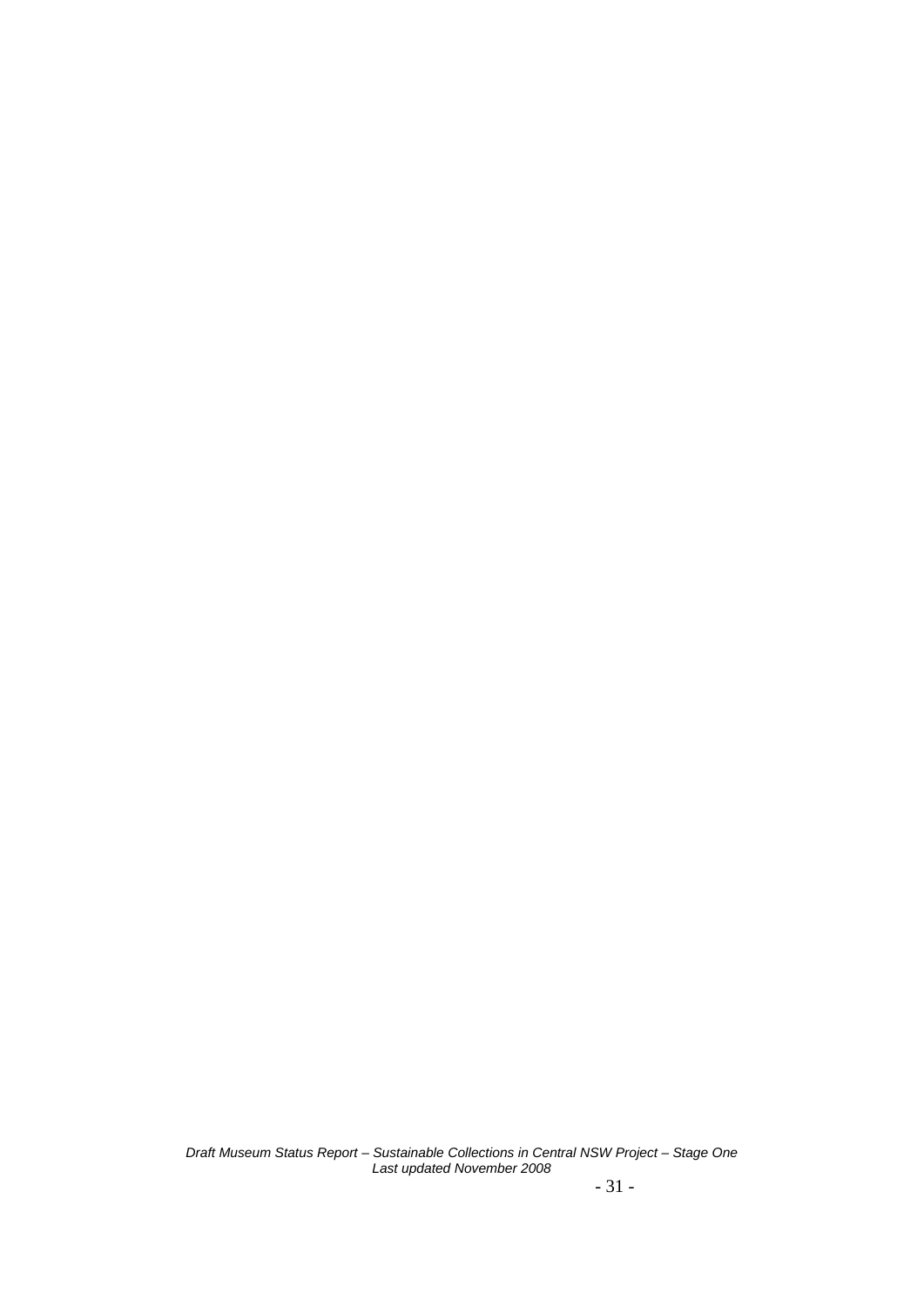## **3.2 Orange & District Historical Society (O&DHS)**

The Orange & District Historical Society was formed in May 1949 and met at members' homes before moving to the Cultural Centre (old infants' school) in 1968 where the first museum was established. The Society moved to McNamara Lane in 1986 in the former library building, and the museum operated there until 1999 when the site was sold for redevelopment. The collection has been in storage for approximately 8 years, held partly in a store at the rear of their current base in March Street, with larger items held at another site, pending consolidation of the collection at March Street. Some of the smaller items such as books and photographs are stored in the March Street cottage.

The Society participates in a range of community and heritage activities including Heritage Week, Australia Day and Banjo Patterson's birthday and it works closely with other history groups such as The Marsden Group and Orange Family History Group and the National Trust.

The Society's cottage premises in March Street are owned and maintained by Orange City Council and are fully alarmed with window bars and deadlocks on the doors. The Council has also paid for collection storage to date and the building of a collection storage facility at the rear of the March Street premises. O&DHS is responsible for half the utilities, ie. electricity, gas, water. The Society operates on a small budget of approx. \$2,000 derived mainly from membership fees, research, donations and the occasional grant.



March Street, Cottage.

The Society holds items of local and national significance relating to the discovery of the first payable goldfield in Australia, which led to the beginning of the Australian gold rushes and the development of this region and Australia. It also holds many objects relating to the history of Orange and its development as a centre of agriculture and commerce. The collection will not be on permanent display in the foreseeable future, but items are used for temporary exhibitions from time to time.

The current fragmented status of collection documentation reflects the disjointed history of the Society's location and circumstances, resulting in a variety of catalogues and numbering sequences most of which do not interrelate. There is no accession register and little documentation of the history and provenance of the collection. O&DHS has a financial membership of 38 but has experienced a drop in volunteer numbers due to aging and ill health. Approximately 8 members volunteer on a semi-regular basis but this number also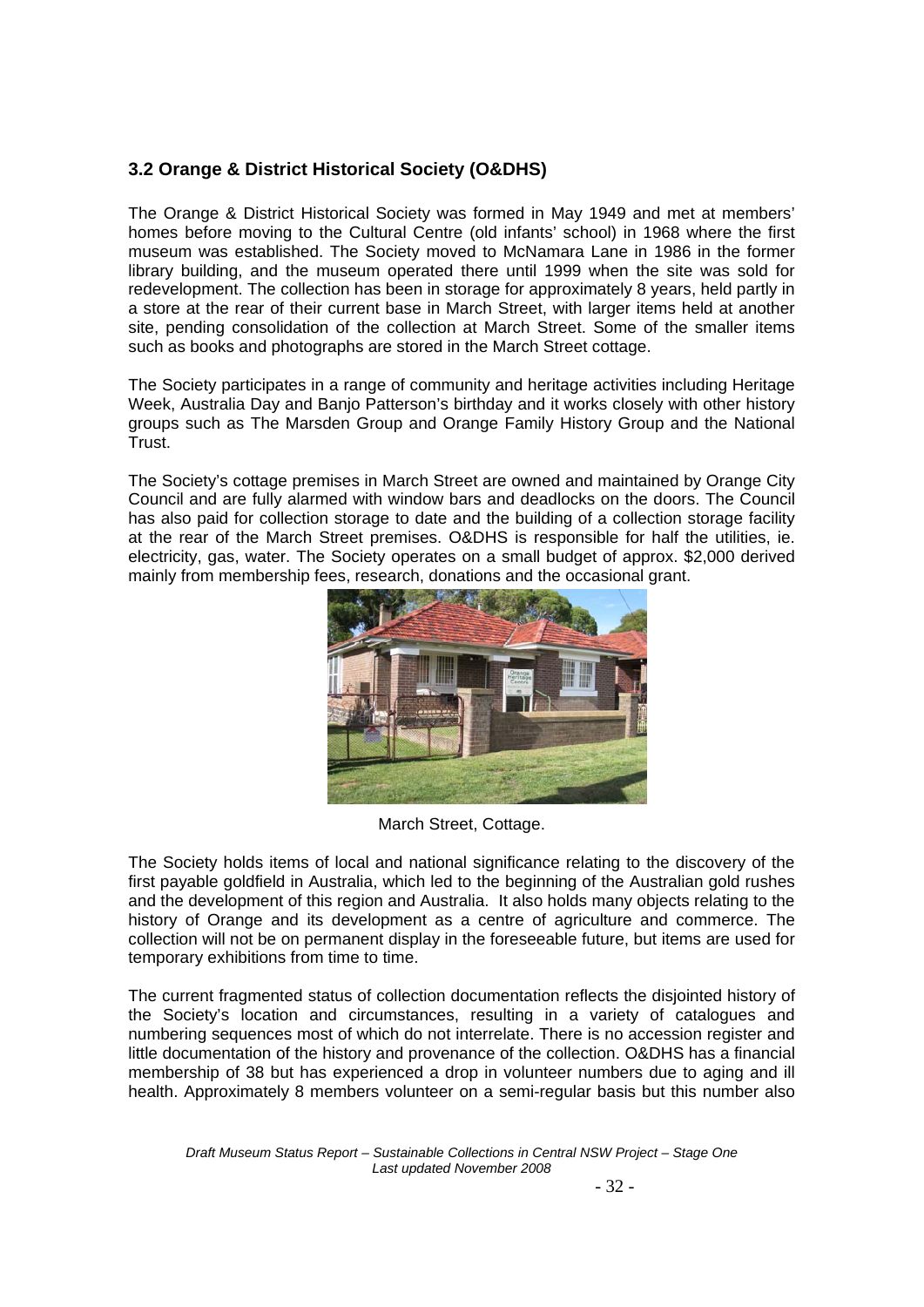varies and remaining members are having difficulty in dealing with some aspects of collection management to ill health and other demands on their time.

Key needs for the collection were identified as assistance with cataloguing and documentation, statements of significance, more volunteers, more storage space, fundraising and exhibition space.

The process of moving the objects from the current storage site and relocating them at the March Street premises is an opportunity to develop a coherent set of collection records, including an accession register, photographs of each item and statements of significance for key items. Improved catalogue records will facilitate collection analysis and deaccessioning of items of low significance, as well as improving access for further research of object provenance and history.

Themes

Domestic, people, business and gold mining.

#### **Table 1 - Museum Operations**

| <b>Opening</b><br><b>Hours</b> | <b>Entry</b><br>Fee | Out of<br><b>Hours</b><br><b>Service</b> | Annual<br>Visitor<br>No's | <b>School</b><br><b>Program</b>      | <b>Item Types</b>                                                  | On<br><b>CAN</b> | Phone/<br><b>Internet</b> |
|--------------------------------|---------------------|------------------------------------------|---------------------------|--------------------------------------|--------------------------------------------------------------------|------------------|---------------------------|
| N/A                            | N/A                 | N/A                                      | N/A                       | Volunteer<br>visits<br>to<br>schools | Objects.<br>maps,<br>archives<br>photos<br>machinery,<br>buildings | <b>No</b>        | No                        |

#### **Table 2 – Finances**

| <b>Financial</b><br>members | <b>Joined last</b><br>12 months | <b>Budget</b> | Main source of income                                   | Changes in last 5<br>vears |
|-----------------------------|---------------------------------|---------------|---------------------------------------------------------|----------------------------|
| -38                         | 12                              | \$2,000       | Membership Fees, research and   No changes<br>donations |                            |

#### **Table 3 – Collection documentation**

| Number of<br>items | % on display | % accessioned | %<br>catalogued | % numbered | No. Object<br>files |
|--------------------|--------------|---------------|-----------------|------------|---------------------|
| 2000?              | ገ%           | ን%            | 10% $^{\circ}$  |            |                     |

| % Photographed | <b>Statements of</b><br>significance | <b>Collection</b><br><b>Policy</b> | De-<br>accession<br><b>Policy</b> | <b>Mosaic</b><br><b>Software</b> | Items on<br>Mosaic |
|----------------|--------------------------------------|------------------------------------|-----------------------------------|----------------------------------|--------------------|
| 10%            |                                      | Yes                                | Yes                               | Yes                              | 400 books          |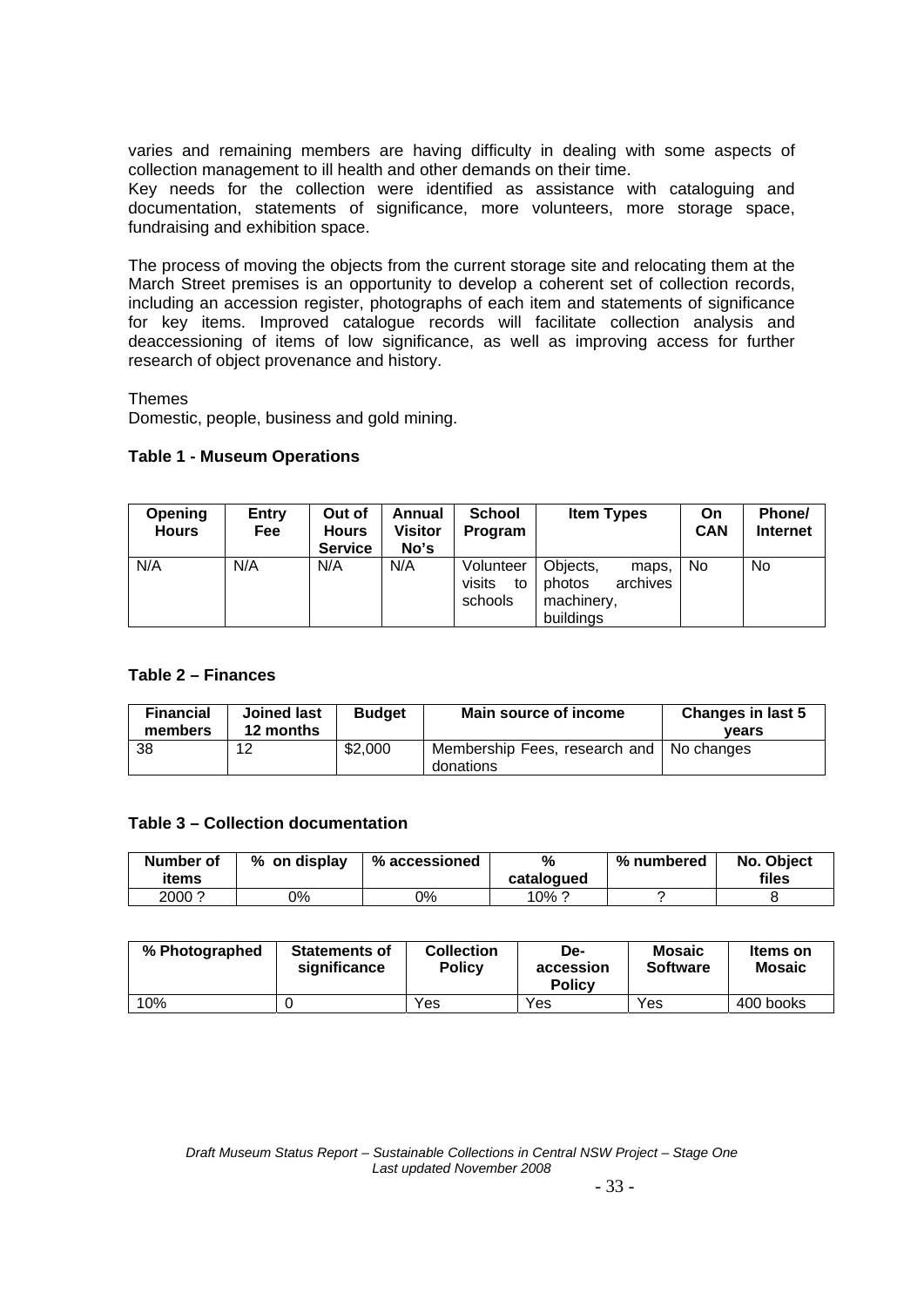## **4 Survey Analysis**

## **4.1 - Museum Operations**

The volunteer run organisations' collections fell broadly into two groups; those established more than 40 years ago; Orange, Molong, Canowindra and Eugowra, and those established within the last 5 years; Yeoval and Cudal.

Apart from the Age of Fishes Museum in Canowindra, which has a full time manager and a cleaner, participating organisations were entirely volunteer run. Those with collections on display attempted to open their museums to visitors for a few hours most weekends, although respondents indicated that this was not always possible. The exception was Eugowra which currently opens 5 days each week from  $10am - 4$  pm. All respondents indicated that collections were made available to visitors and researchers out of hours.

The collections of Orange and Molong Historical Societies are not currently on display and Molong Museum is temporarily closed for maintenance.

All respondents indicated that opening the museum to visitors was only a small part of the necessary work which included, cleaning, compiling rosters, maintaining and changing displays, fundraising, building and ground maintenance, research and organising special events.

Phone and internet connections were not available in most of the small museums. Respondents indicated that costs were prohibitive and not all volunteers were familiar with computers and internet access.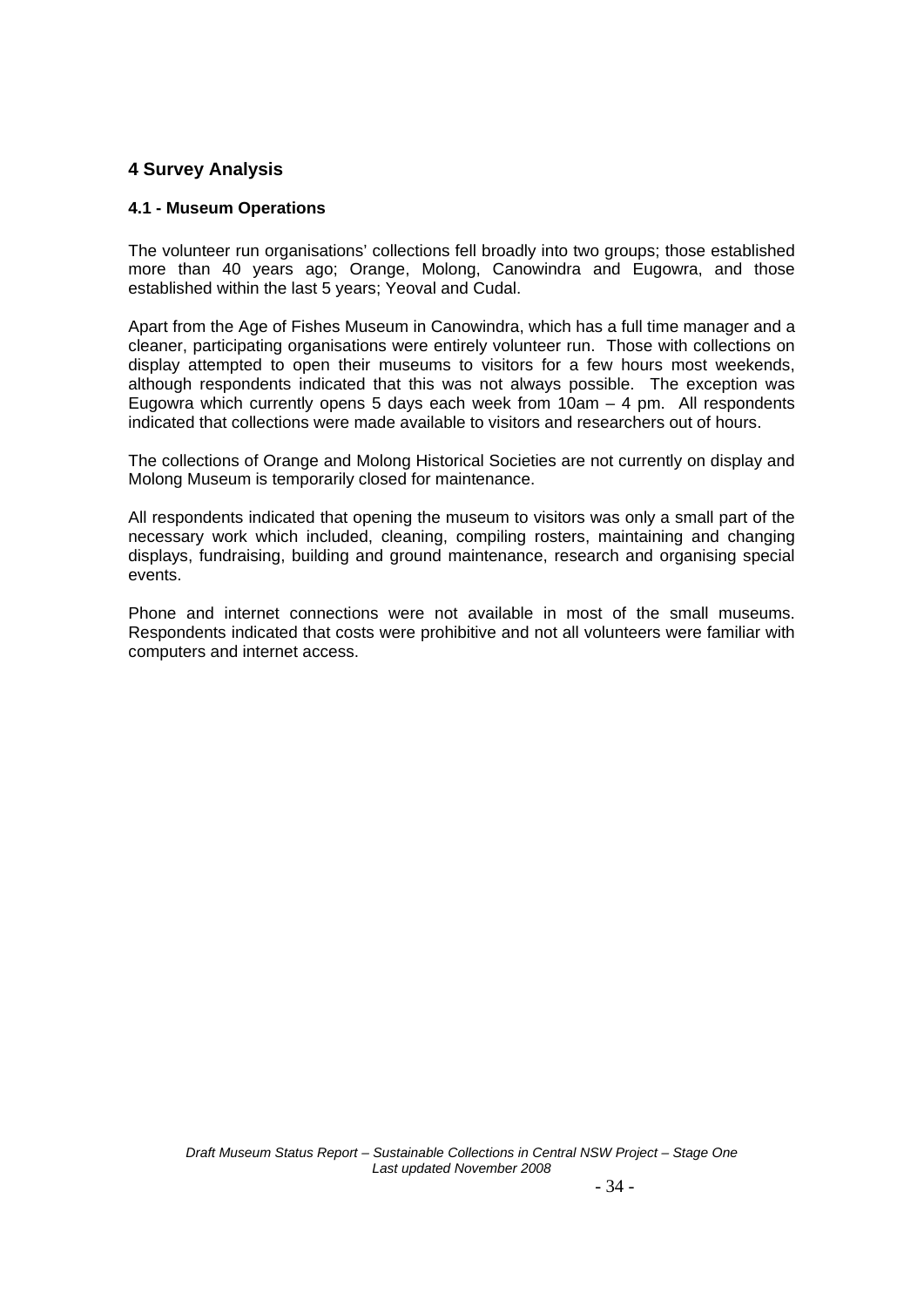## **4.2 - Collection Themes**

Many areas of duplication in collection themes were indicated in the surveys (Table 1) and better collection documentation will undoubtedly reveal duplicate objects held within each collection as well as across the region. Identifying this duplication will enable museums to deaccession duplicate objects thereby making better use of the space and resources available. Key areas of duplication include domestic life, farming technology and medical.

Current political boundaries did not exist in the historical context of these collection objects. The characters, stories and themes are often common to more than one town or region and better collection documentation will enable these commonalities to be identified and allow museums to work collaboratively towards better exhibitions and displays.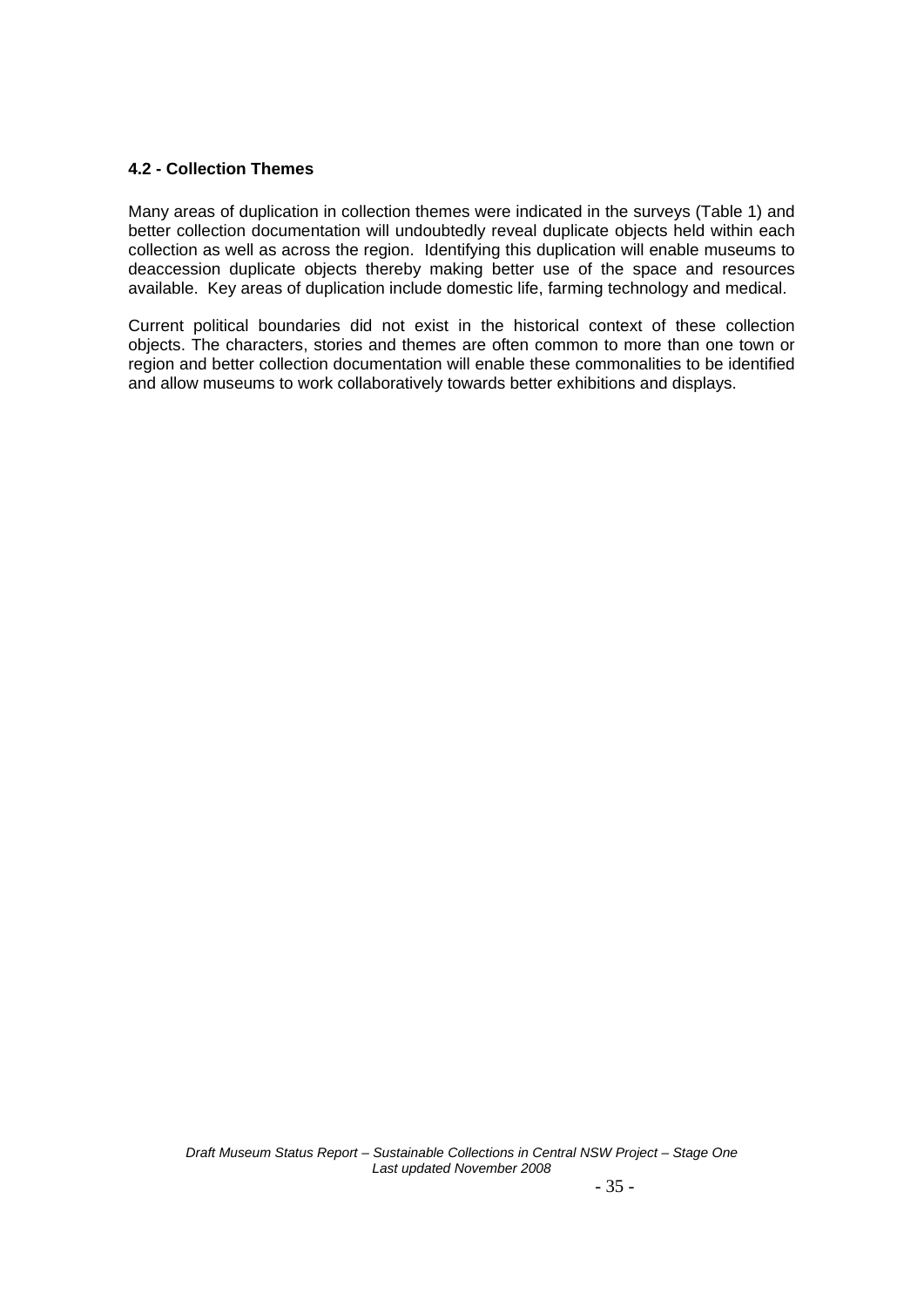## **Table 1 Museum operations and Collection themes**

| <b>Museum</b>               | Opening<br>hours                                              | <b>Entry</b><br>Fee                           | Out of<br>hours<br>servic<br>е | Annual<br>visitor<br>number<br>s | <b>School</b><br>program<br>available | Item types                                                                       | Collection themes (will be<br>clarified<br>project<br>as<br>proceeds)                                      | On<br><b>CAN</b> | Phone/<br><b>Internet</b> |
|-----------------------------|---------------------------------------------------------------|-----------------------------------------------|--------------------------------|----------------------------------|---------------------------------------|----------------------------------------------------------------------------------|------------------------------------------------------------------------------------------------------------|------------------|---------------------------|
| Orange<br><b>Historical</b> | Not open                                                      | n/a                                           | n/a                            | n/a                              | Volunteer<br>visits<br>to<br>schools  | Objects, maps, photos,<br>archives, large items                                  | Domestic, garden, people,<br>business, gold mining                                                         | <b>No</b>        | <b>No</b>                 |
| Orange City<br>Council      | Library<br>and VIC<br>hours                                   | n/a                                           | n/a                            | n/a                              | n/a                                   | Objects, maps, photos,<br>archives                                               | public<br>Domestic, garden,<br>services & buildings                                                        | <b>No</b>        | Yes                       |
| Canowindra<br>Historical    | 2 <sup>1</sup><br>hours<br>Sat. am 2<br>hours<br>Sunday<br>pm | \$3 adult<br>\$1 child                        | Yes                            | 500                              | <b>No</b>                             | Objects, maps, photos<br>archives<br>machinery,<br>buildings                     | Wedding<br>gowns,<br>dental<br>surgery, school room,<br>agriculture,<br>bushrangers,<br>domestic, clothing | Yes              | <b>No</b>                 |
| Molong<br><b>Historical</b> | Not open                                                      | \$3 adult<br>\$1 child                        | $n/a$ at<br>presen             | not<br>given                     | n/a<br>at<br>present                  | Photographs, archives,<br>memorabilia, objects                                   | Fairbridge<br>Farm,<br>clothing,<br>medical,<br>agriculture,<br>domestic, dolls, lace,<br>clothing         | <b>No</b>        | Soon                      |
| Eugowra<br>Historical       | $10 - 4$<br>Wednesd<br>to<br>ay<br>Sunday                     | \$2 adult<br>.50 child                        | Yes                            | 400                              | <b>No</b>                             | Photographs, archives,<br>objects, memorabilia                                   | Aboriginal<br>Bushrangers,<br>artifacts, military, domestic,<br>clothing                                   | <b>No</b>        | <b>No</b>                 |
| Yeoval<br>Historical        | $10-2$<br>$1st$ and $3rd$<br>Saturday                         | \$2 adult                                     | Yes                            | 300                              | No                                    | Photographs,<br>maps,<br>archives,<br>objects,<br>memorabilia,<br>large<br>items | Bootmaker/saddlery,<br>domestic, commercial                                                                | <b>No</b>        | <b>No</b>                 |
| <b>CFWCC</b><br>Cultural    | $10 - 4$<br>Friday to<br>Sunday                               | Nil                                           | Yes                            | 1500                             | lf<br>requested                       | Photographs,<br>maps,<br>objects, memorabilia                                    | History of Cordons Store,<br>domestic, military, agriculture                                               | <b>No</b>        | Yes                       |
| <b>AOF</b><br>Scientific    | $10 - 4$<br>Seven<br>days                                     | \$7.70 A<br>\$5.50 P<br>\$3.30 C<br>\$19.50 F | Yes                            | 4600                             | Yes                                   | Devonian Fossil Fish                                                             | Evolution                                                                                                  | <b>No</b>        | Yes                       |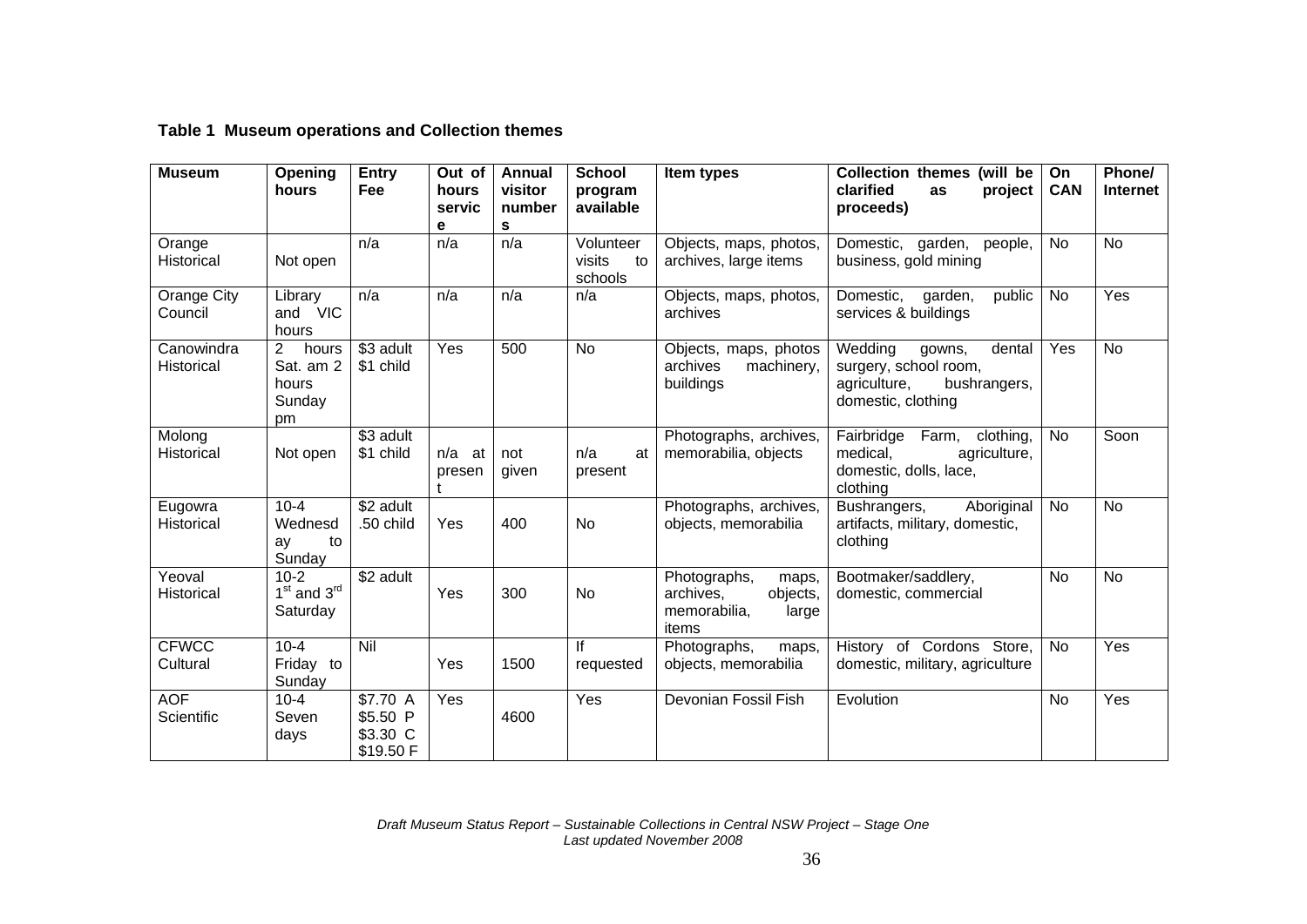#### **4.3 - Finances**

As can be seen from Table 2 below, most of the small museums list membership fees, admissions and donations as among their main sources of income and operate on a small annual budget of less than \$4,000. Notable exceptions are the CFWCC at Cudal which operates as a cultural centre and the AOF at Canowindra which is open 7 days a week and operates a retail outlet on the premises.

Yeoval Progress Association has purchased the museum premises with a loan provided by Cabonne Council and has a commitment to meet repayments and Molong Historical Society had the added income from rental of part of their premises to a restaurant for two years. Otherwise most organisations experienced no significant changes in their annual budget over the last 5 years but all cited urgent building maintenance as being beyond their financial reach.

|                                         | <b>Financial</b><br>members | <b>Joined</b><br>last 12<br>months | <b>Budget</b> | Main<br>οf<br>source<br>income                                                      | -5<br><b>Changes</b><br>last<br>in.<br>years                  |
|-----------------------------------------|-----------------------------|------------------------------------|---------------|-------------------------------------------------------------------------------------|---------------------------------------------------------------|
| Historical<br>Orange<br>Society         | 38                          | 12                                 | \$2000        | M/ship fees, research,<br>donations                                                 | No significant changes                                        |
| Orange City                             | n/a                         | n/a                                | n/a           | n/a                                                                                 | n/a                                                           |
| Canowindra<br><b>Historical Society</b> | $100+$                      | 10                                 | \$4,000       | functions,<br>Books,<br>m/ship<br>fees,<br>admission,<br>cottage<br>rental, funding | Differing<br>annual<br>maintenance costs                      |
| Historical<br>Molong<br>Society         | 20                          | $\mathbf{0}$                       | \$3,000       | Grants                                                                              | Rent from restaurant (2)<br>yrs), no income since<br>May 2007 |
| Eugowra Progress<br>Association         | 10                          | $\Omega$                           | \$3,000       | Admission, donations                                                                | Moved<br>to<br>new<br>premises 2004                           |
| Progress<br>Yeoval<br>Association       | 18                          | $\Omega$                           | \$23,000      | Fundraising,<br>selling<br>scrap steel                                              | Museum opened 2006                                            |
| Cultural<br>Cabonne<br>Centre           | n/a                         | n/a                                | \$28,000      | café.<br>Sales<br>shop,<br>functions                                                | No significant changes                                        |
| Age Of Fishes $-$<br>Fossile Museum     | 80                          | 8                                  | \$80,000      | admission,<br>Funding,<br>shop                                                      | Loss of<br>salary<br>some<br>funding                          |

## **Table 2 - Finances**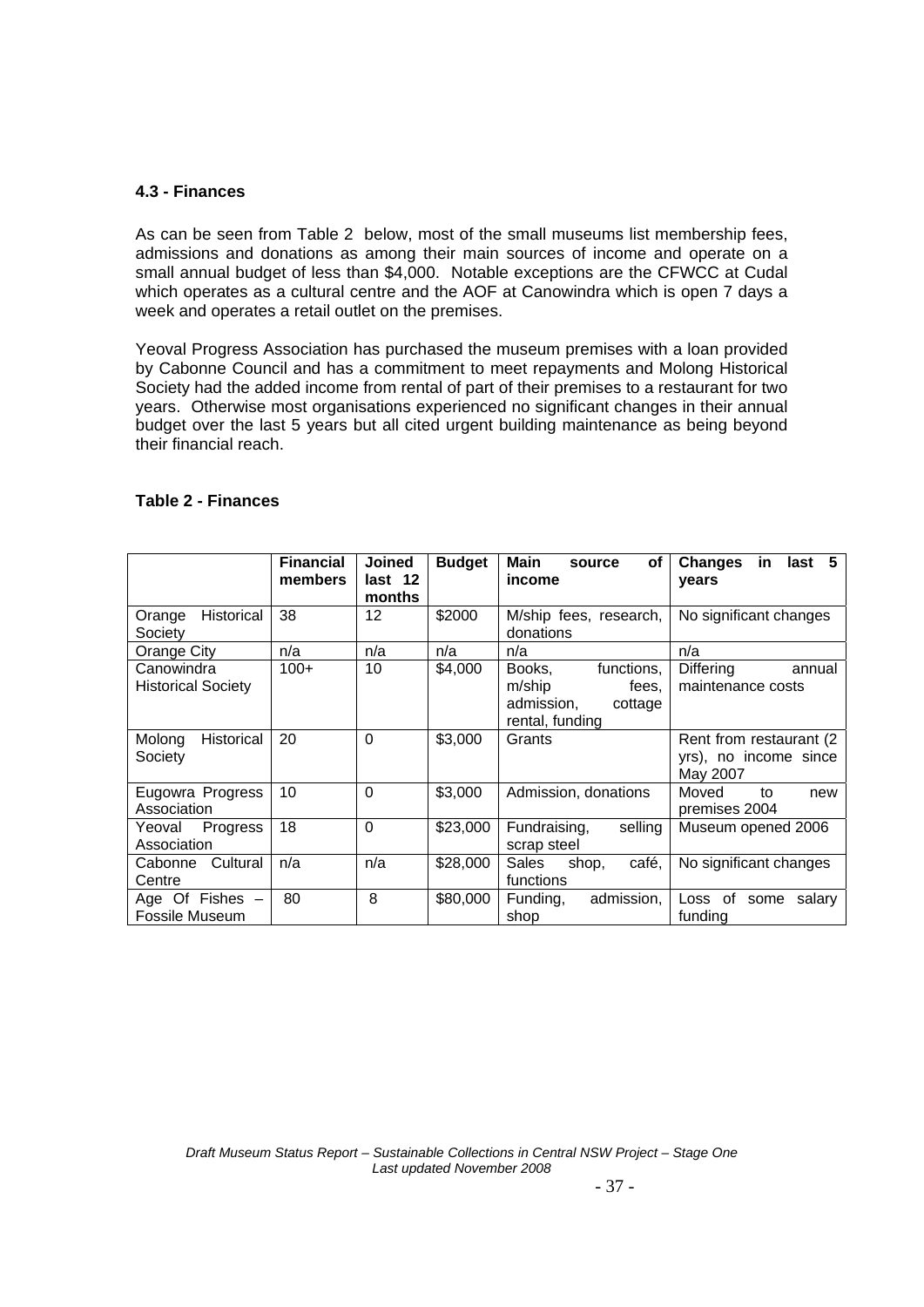#### **4.5 - Collection documentation**

Results of the survey indicated that collection documentation, if it exists at all, is incomplete and fragmented in most cases. From a total of approximately 18,000 items held in 7 collections, less than 20% has been catalogued. Three organisations have collection and deaccession policies, however, none had deaccessioned any items during the last 12 months.

Three museums have the Mosaic software and, of those, Orange has catalogued approximately 300 books, Canowindra has not yet catalogued anything and Orange City Council's program will commence as part of this Project.

Respondents were unsure of how to assess the significance of objects and often had differing opinions about the most significant objects in their collections. Canowindra HS and Orange HS have commenced compiling object files for their most significant items but the only historical statement of significance in the region relates to an item in Orange City Council's collection.

Volunteers expressed concern at the high percentage of objects which had to remain on permanent display due to lack of appropriate storage space. They are concerned about the deterioration of objects, such as clothing and leather, being continually subjected to extremes of temperature, light, dust and insects.

They were also concerned about the security of the collection when museums were opened without sufficient volunteers to supervise visitors as they move around the displays. Many indicated that alternative exits had to be blocked or some displays closed off to limit opportunities for theft. In some cases this creates further health and safety issues in buildings which are ill equipped to cope with emergencies.

 Much of the provenance and history of objects held in these collections is oral and has not been recorded. Many volunteers expressed regret at the loss of information resulting from long term volunteers leaving the area or dying, taking with them the only information about items in the collection. Poor collection documentation makes the retrieval of that lost information almost impossible.

 The collection of the Age of Fishes Museum comprises approximately 100 fossil slabs, some weighing in excess of  $\frac{1}{2}$  tonne. It has a well researched and documented collection with collection and deaccession policies and a Collection Statement of Significance. Information regarding the significance of individual specimens and the collection as a whole is available in a range of printed formats and online.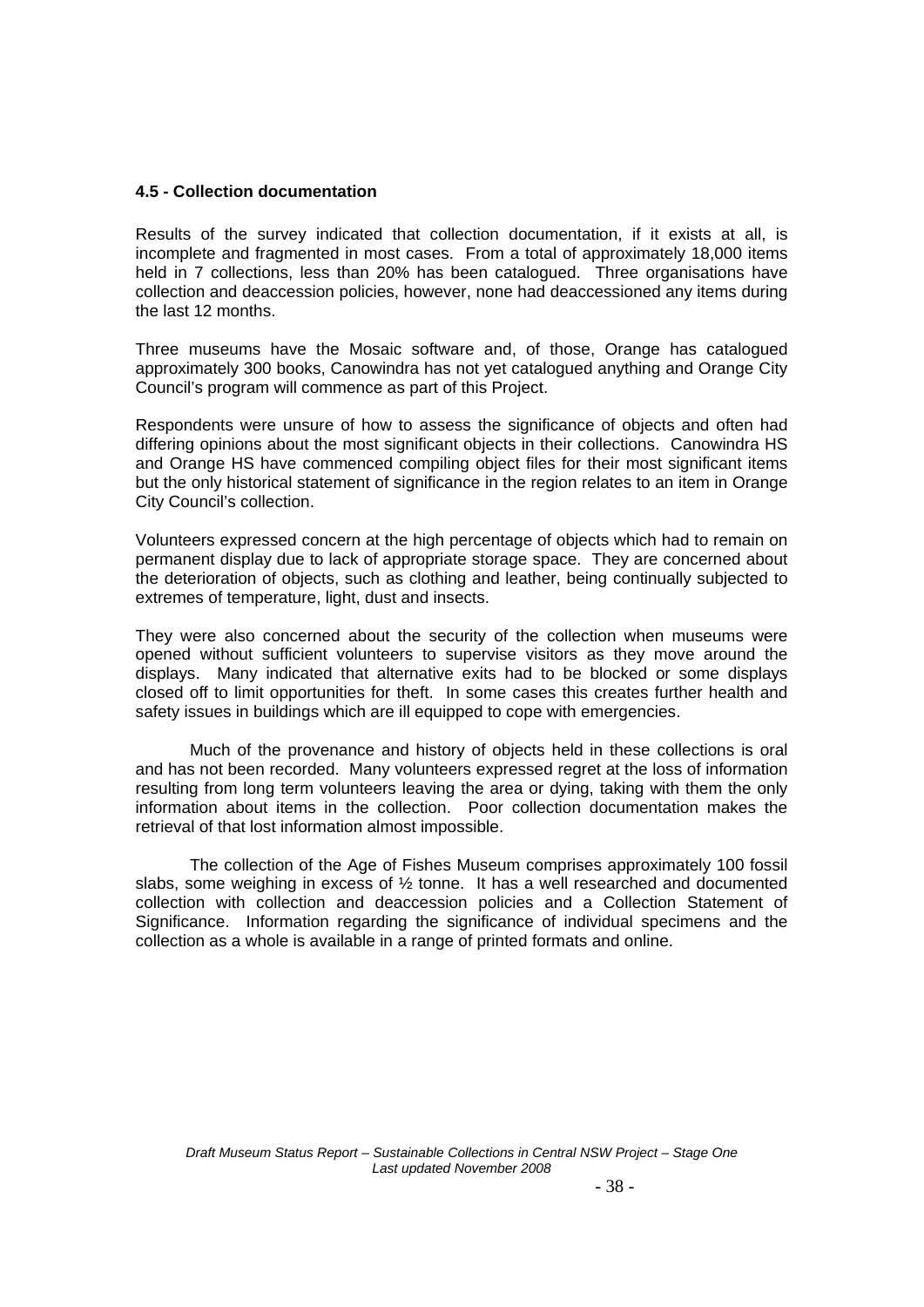## **Table 3 - Collection Documentation**

| <b>Estimate</b>                                  | <b>OHS</b>     | <b>OCC</b>     | Canowindra  | <b>Molong</b>            | Eugowra        | Yeoval         | Cudal       | Total | AOF*                              |
|--------------------------------------------------|----------------|----------------|-------------|--------------------------|----------------|----------------|-------------|-------|-----------------------------------|
|                                                  |                |                |             |                          |                |                |             |       |                                   |
| <b>Number</b><br>of<br>items<br>in<br>collection | 9000           | 200(?)         | 3350        | 2000                     | 2000(?)        | 1000<br>(?)    | 100         | 17650 | 100 slabs,<br>3600<br>specimens   |
| Percentage of<br>collection on<br>display        | $\Omega$       | ?              | 85%         | 90%                      | 95%            | 30%            | 95%         |       | 20%                               |
| Percentage<br>accessioned                        | $\Omega$       | $\mathbf 0$    | 85%         | $\Omega$                 | $\mathbf 0$    | 50%            | $\mathbf 0$ | 3340  | 100%                              |
| Percentage<br>catalogued                         | 10%            | $\overline{0}$ | 85%         | O <sub>Id</sub><br>lists | $\overline{0}$ | 50%            | $\mathbf 0$ | 3430  | 100%                              |
| Percentage<br>numbered                           | Old            | $\mathbf 0$    | 85%         | ?                        | $\mathbf 0$    | 50%            | $\mathbf 0$ | 3340  | 100%                              |
| <b>of</b><br><b>Number</b><br>object files       | $\overline{8}$ | $\overline{6}$ | 20          | $\overline{0}$           | $\overline{0}$ | $\overline{0}$ | $\mathbf 0$ | 28    | $\Omega$<br>all data<br>published |
| <b>Number</b><br>photographed                    | 10%            | Unknown        | 5%          | 5%                       | $\mathbf 0$    | 10%            | $\mathbf 0$ | 1250  | 100%                              |
| <b>Statements of</b><br><b>Significance</b>      | $\mathbf 0$    | $\overline{2}$ | $\mathbf 0$ | $\overline{0}$           | $\mathbf 0$    | $\mathbf 0$    | $\Omega$    | 1     | 1                                 |
| <b>Collection</b><br>policy                      | Yes            | Yes            | Yes         | Yes                      | Unsure         | <b>No</b>      | <b>No</b>   | 3     | Yes                               |
| <b>Deaccession</b><br>policy                     | Yes            | Yes            | yes         | yes                      | no             | no             | no          | 3     | ves                               |
| <b>Mosaic</b><br>software                        | Yes            | Yes            | Yes         | <b>No</b>                | <b>No</b>      | No             | No          | 3     | <b>No</b>                         |
| <b>Items</b><br>on<br><b>Mosaic</b>              | 400<br>books   | $\Omega$       | $\mathbf 0$ | n/a                      | n/a            | n/a            | n/a         |       | n/a                               |

NB \* Figures for the Age of Fishes Museum have not been included in the estimated totals for collection documentation. Its circumstances differ substantially from other volunteer run historical museums and inclusion of those figures would skew the result considerably.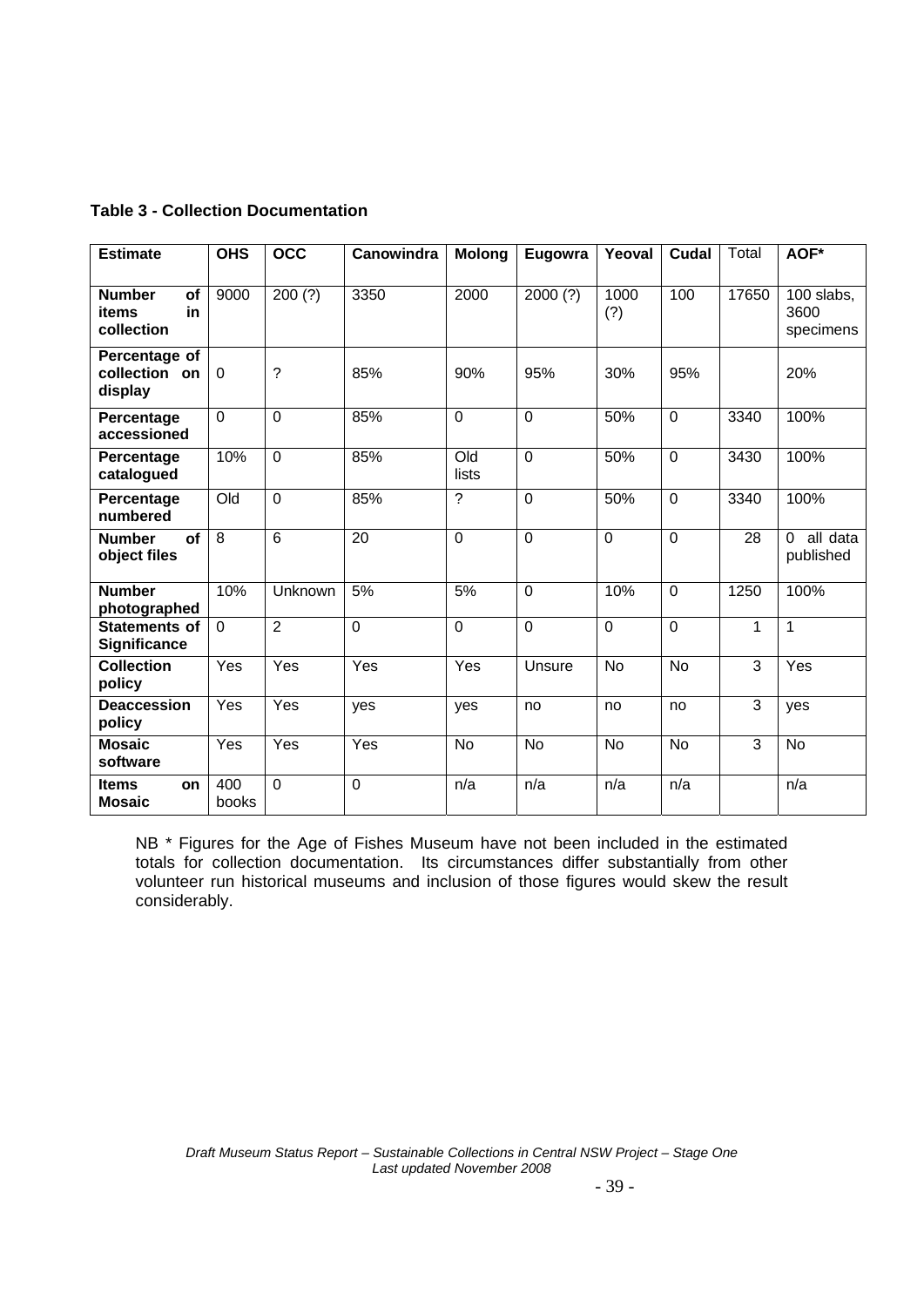#### **4.***6* **Volunteers**

Competition for volunteers is extreme, especially in smaller communities. Volunteering in museums is onerous, often uncomfortable and volunteers are asked to work in spaces that are dirty, hot in summer, freezing in winter, lacking basic amenities. The work required is overwhelming in the scale, range of jobs and lack of resources to meet minimum standards museum practice. At the same time professional standards and expectations are rising, enlarging the gulf between expectations and reality. Volunteering in community museums is in many cases unrewarding as many volunteers lack the skills and resources to do the range of work that is now expected.

Very few museums are attracting new volunteers and many lack the skills and education for the demanding tasks involved. Older volunteers are often more interested in staffing the desk and interacting with visitors and often lack the skills and interest in collection research and documentation.

Volunteers from all participating organisations were overworked, involved in other community organisations and in some cases exhausted. The survey indicated that only 4% of volunteers were under the age of 45 while 47% were over 70 (and a substantial number [Chart 2] were over 80). As volunteer numbers drop due to aging and ill health the workload increases. All respondents acknowledged a need for better collection documentation but some were daunted by the size of the task, exhausted and desperate to retire completely or at least to the back benches.



#### **Chart 1 Volunteer Age Groups as a percentage**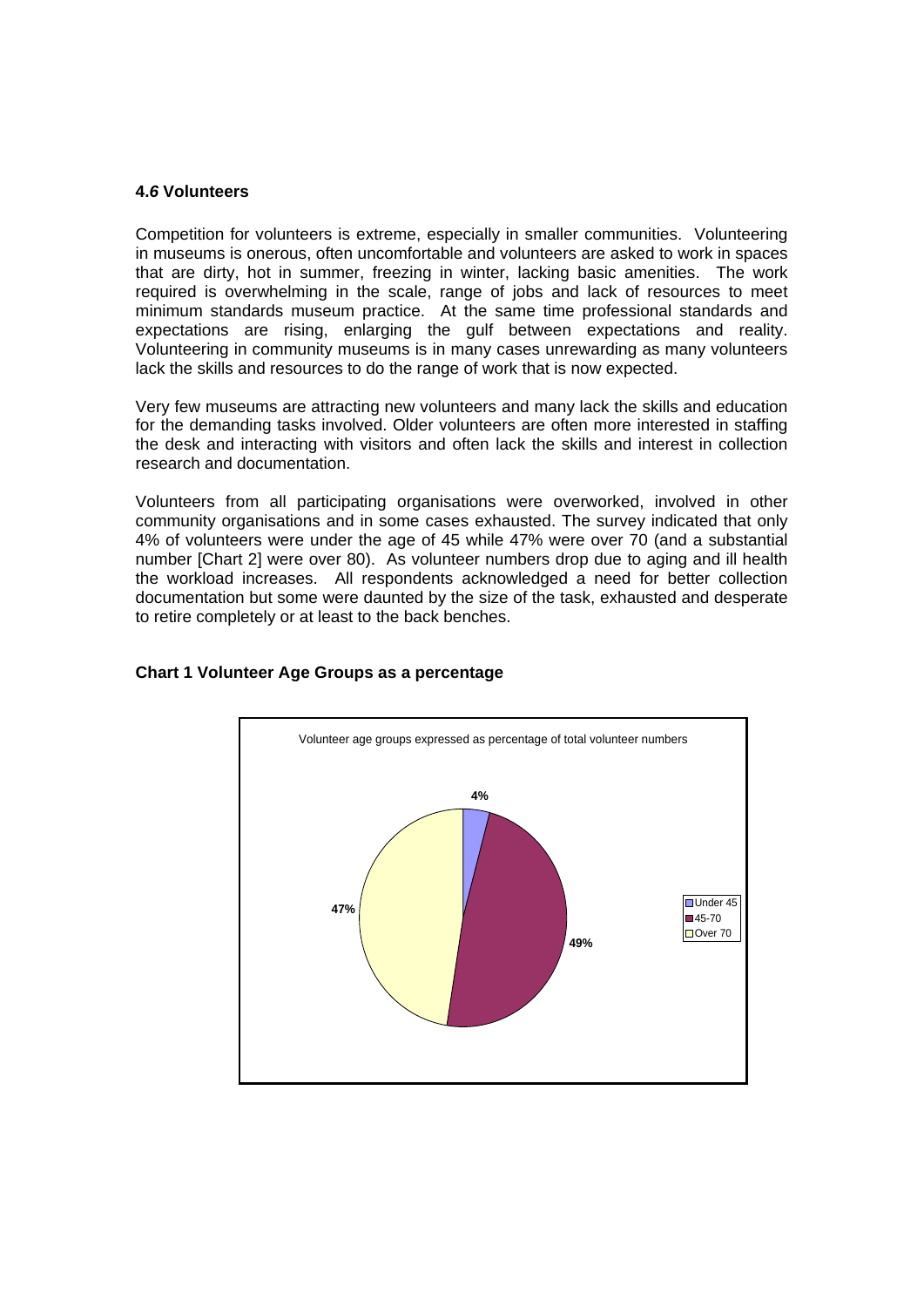

**Volunteer Age**

**Chart 2 below –Volunteer Age Groups** 

It was felt that this air of desperation was possibly transmitted to potential volunteers, and when added to the formidable workload, unsuitable work space and lack of facilities, served to deter newcomers. However, inappropriate working conditions are not the only issue, as is indicated by survey. The Age of Fishes Museum has very modern facilities but still has difficulty attracting long term volunteers. This reflects a general trend throughout regional NSW where the next generation of volunteers is still working, traveling or caring for other family members. The few potential new recruits have many community organisations clamouring for their support and often choose to volunteer on a one-off casual basis such as working bees.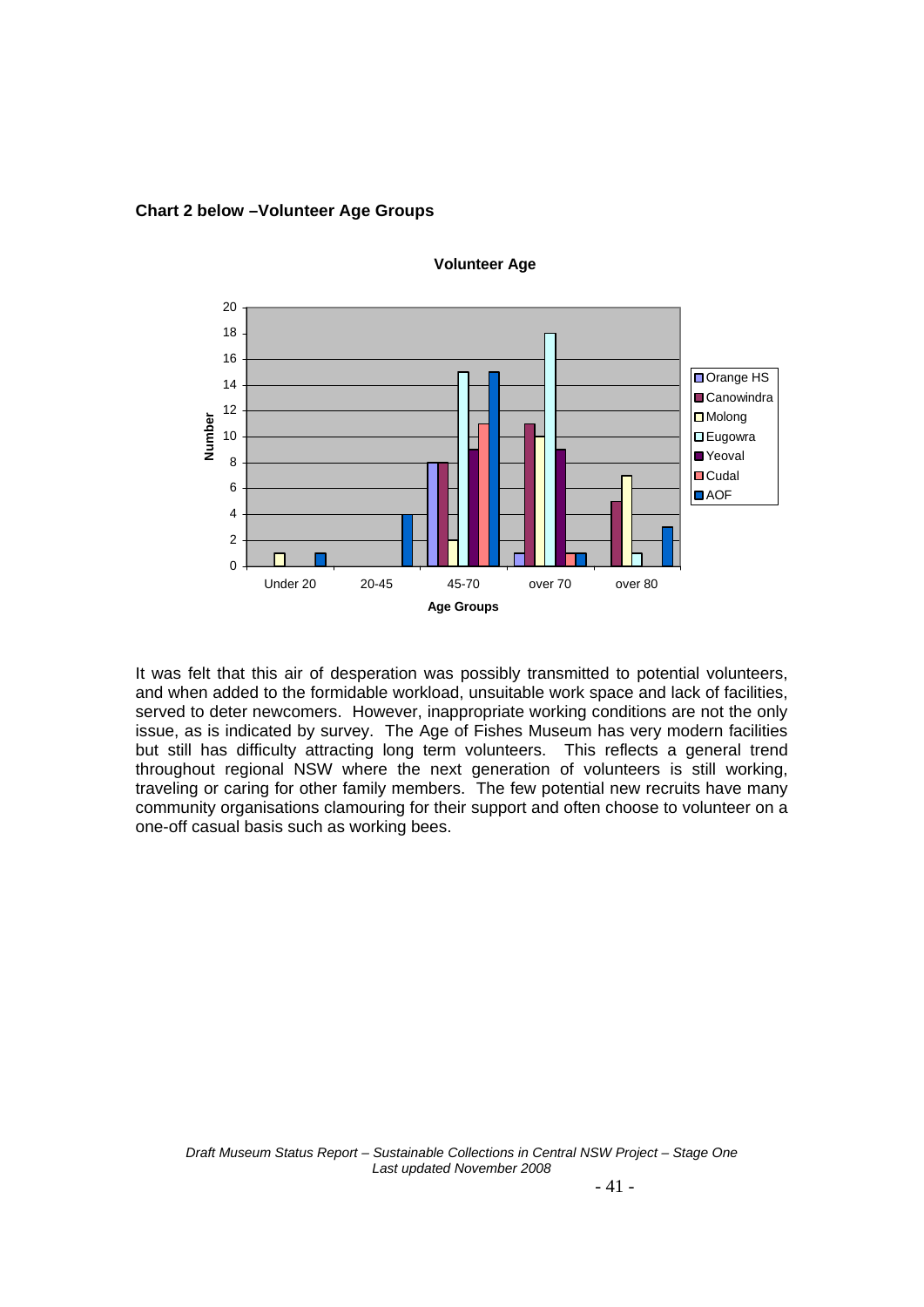## **4.7 Buildings**

Many of the museums are based in significant heritage buildings. Heritage buildings do attract visitors to the museums, but they can also add to their problems. Depending on the building, these problems may include:

- $\triangleright$  Small spaces that make supervision of the exhibit areas and collections difficult, exacerbating security risks to the collection
- $\triangleright$  The age of the buildings means they need higher levels of maintenance and repair
- $\triangleright$  Maintenance and repairs to heritage buildings can be more expensive and require careful planning and supervision if the significance of the building is to be retained
- $\triangleright$  There is limited grant funding for work on heritage buildings, especially those of local significance
- $\triangleright$  There may be conflict between the needs of the museum and the heritage values of the building, leading to unsympathetic adaptations over time
- $\triangleright$  The museums do not have the funds or skills to manage a program of asset maintenance

The most serious building problems are facing Molong Historical Society where the poor condition of the building is putting the collection at risk.

#### **4.8 Interpretation**

Almost all the museums need professional assistance to improve the interpretation of their collections. In many museums the interpretation is extremely basic, amounting to simple labelling of objects rather than the interpretation of a theme or story relevant to the mission of the museum.

While a number of the museums have a brief for the collecting and interpretation of local history in their mission, this rarely translates into a coherent presentation of local history in the museum. However the collections do hold many items of great significance for the history and heritage of their area. As the Sustainable Collections Project develops, the opportunity is to work with the museums to identify and research these items and plan for new displays that will do justice to the distinctive history and identity of each community.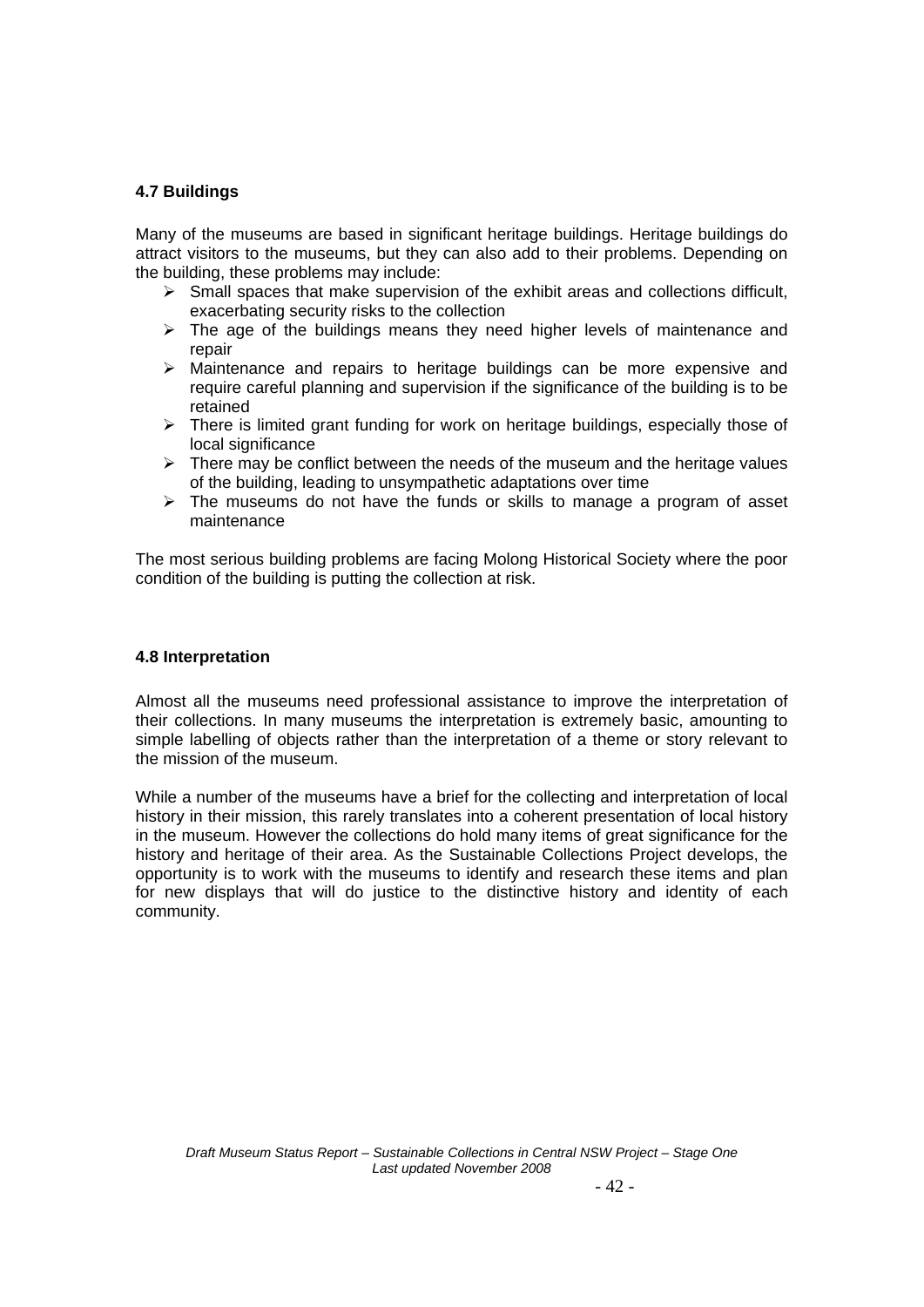### **4.9 Key needs**

Results of this section of the survey replicate the areas of needs identified by Kylie Winkworth<sup>1</sup> in 2005 as being critical to the development of sustainable collections in regional NSW, and ensuring their cultural and economic value into the future.

See 1.5 for summary of key issues

#### **Table 4 – Key Needs**

|                                                       | Orange | Orange<br><b>City</b> | Canowin<br>dra | <b>Molong</b> | Eugowra | Yeoval | Cudal | <b>AOF</b>              |
|-------------------------------------------------------|--------|-----------------------|----------------|---------------|---------|--------|-------|-------------------------|
| &<br>Cataloguing<br>documentation                     |        |                       |                |               |         |        |       |                         |
| <b>Statements</b><br><b>of</b><br><b>Significance</b> |        |                       |                |               |         |        |       |                         |
| <b>More volunteers</b>                                |        |                       |                |               |         |        |       |                         |
| <b>More</b><br>storage<br>space                       |        |                       |                |               |         |        |       |                         |
| <b>Fundraising</b>                                    |        |                       |                |               |         |        |       |                         |
| <b>Building</b><br>maintenance                        |        |                       |                |               |         |        |       |                         |
| Improved<br>facilities                                |        |                       |                |               |         |        |       |                         |
| <b>New exhibitions</b>                                |        |                       |                |               |         |        |       |                         |
| <b>Volunteer</b><br>training                          |        |                       | Mosaic         |               |         |        |       | Custom<br>er<br>service |

Without exception, respondents indicated a need for assistance with historical collection cataloguing and documentation, significance assessment and Statements of Significance. The Age of Fishes, Canowindra, Eugowra and Molong Museums also listed building maintenance as one of the collection's key needs.

1 Winkworth, K. *Fixing the slums of Australian Museums,* Museums Australia Conference, 2005

The collections of Canowindra and Eugowra Historical Societies are housed in smaller premises. These respondents indicated an urgent need for improved collection work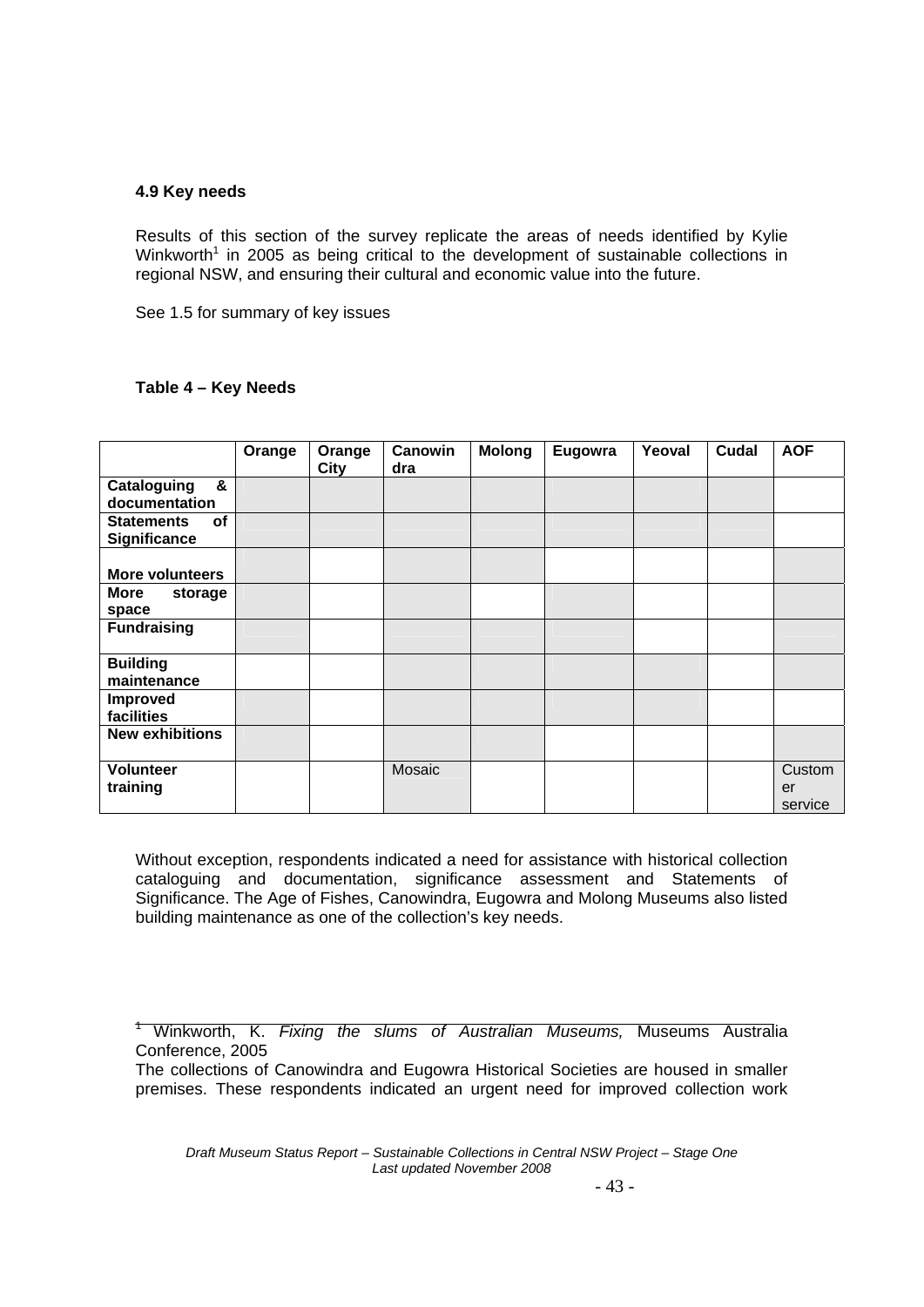space and storage facilities and in Canowindra facilities for the volunteers, such as running water, toilets and temperature control.

Volunteer training was not considered to be important to most organisations at this time although Canowindra requested Mosaic training as there is only one volunteer with that knowledge. However, at the time of the survey, they were unable to name any other volunteer available to participate in the training. This highlighted another issue which is quite common among older volunteer groups; many are not computer literate and have no desire to be. The Age of Fishes indicated that volunteer training in customer service would be appropriate for their organisation.

Orange, Canowindra and Molong all expressed the need for more and younger volunteers. These societies have been in operation for more than 40 years and in some cases their volunteers are the original founding members. (See Volunteer Section 2.6 ).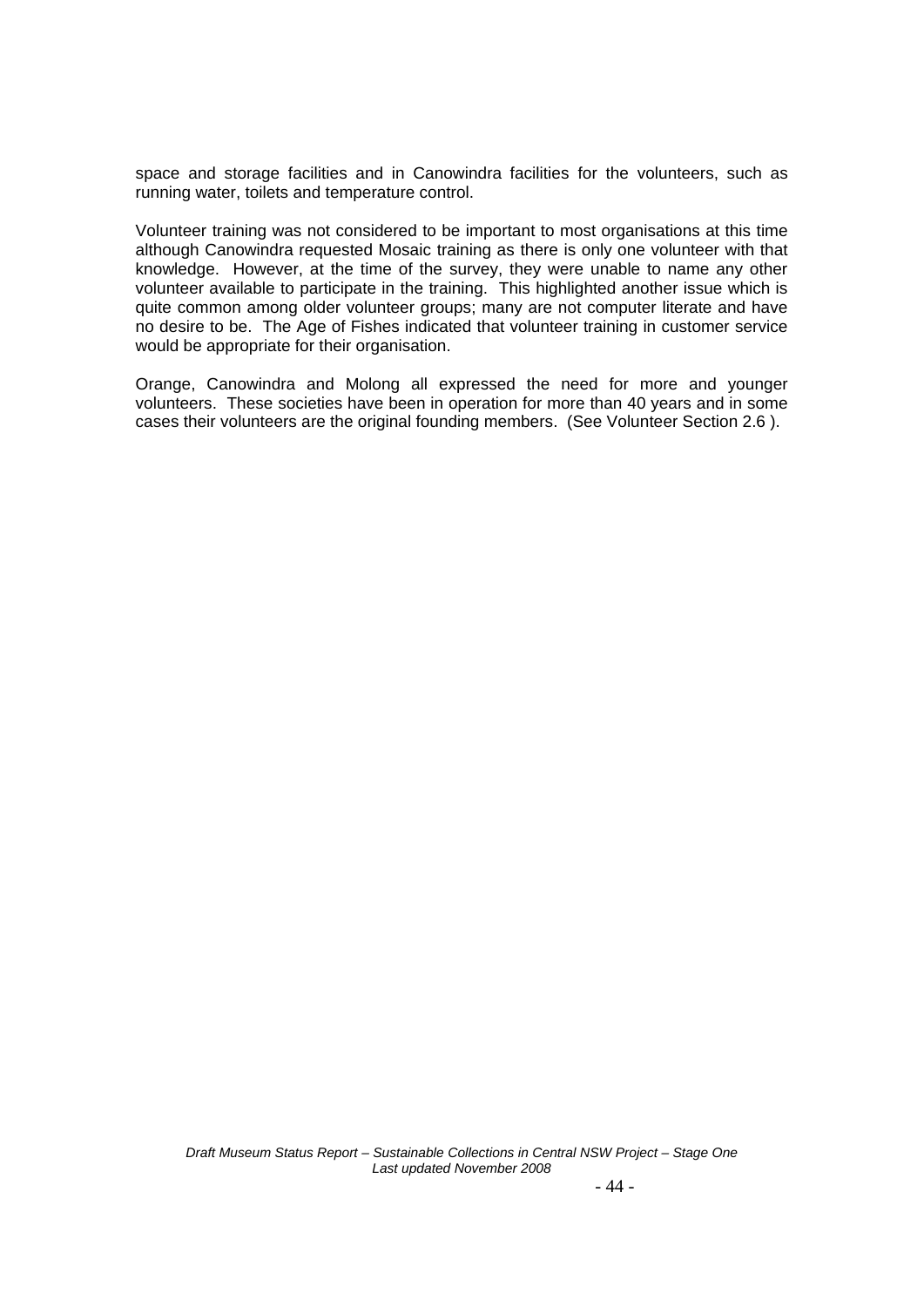## **5 Preliminary Conclusions and Recommendations**

Survey results indicate that there is an urgent need for development of collection documentation and management in the majority of organisations surveyed as well as a need for attention to maintenance and facilities in the museum premises.

Of particular urgency are the needs of collection with the historical Molong and Orange Historical Societies wherein collection documentation is fragmented, there is a great deal of unrecorded oral history, and the depletion of volunteer numbers may threaten the future significance of those collections.

Eugowra is a collection without any documentation and for that reason also requires urgent attention, but the volunteer situation at Eugowra is slightly more buoyant.

The new collection at Yeoval is gradually being accessioned but volunteers need guidance with assessing the significance of objects as many of the newly acquired items may be of low significance and need not be accessioned to the collection.

CFWCC holds a very small collection and is capable of progressing towards complete documentation with minimum guidance and assistance.

Documentation of the collection of the Age of Fishes is complete but the organisation will benefit from future collection collaboration and museum networking.

Documentation of the collection of Orange City Council will commence as soon as possible as part of Stage One of this Project.

## **5.1 Recommendations – for further discussion**

Molong and District Historical Society: a stock take of their collection, reconciling incomplete collection records and lists, dismantling displays and packing costumes into conservation boxes, moving items at risk, identifying loan items for return and items in poor condition for possible deaccessioning.

Canowindra and District Historical Society: update accession records, check each item is numbered and photographed, research on the provenance of the most significant objects, continue developing object files, statements of significance, identifying items for possible deaccessioning, assessment of the archives.

Eugowra: establish accession register, complete accession sheets, number and photograph items, research provenance, identify donors, establish object files for the most significant items, and adopt a collection policy

Yeoval: update/ complete accession register, accession sheets, number and photograph each item, identify and research the most significant items, draft and adopt a collection policy.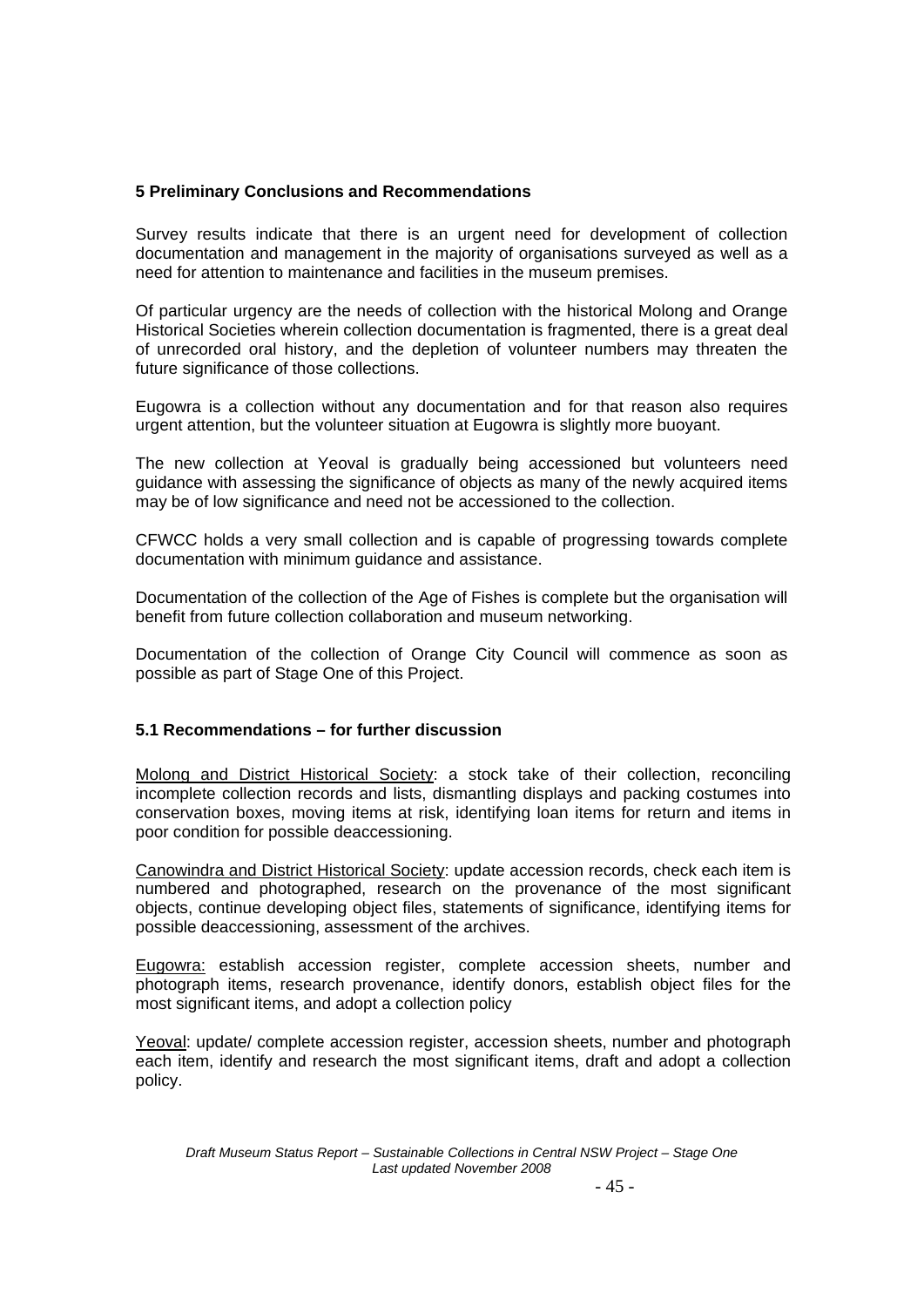Cudal: develop accession register, number and photograph items, identify significant items, draft and adopt a collection policy.

Orange and District Historical Society: reconcile and upgrade basic accession records, create an accession register, accession sheets, photographing and numbering objects and identifying items for deaccessioning before moving part of the collection into new storage.

To support this program of work targeted training and workshops will be offered on assessing significance and related priorities. The first workshop was held in February with good feedback from participants.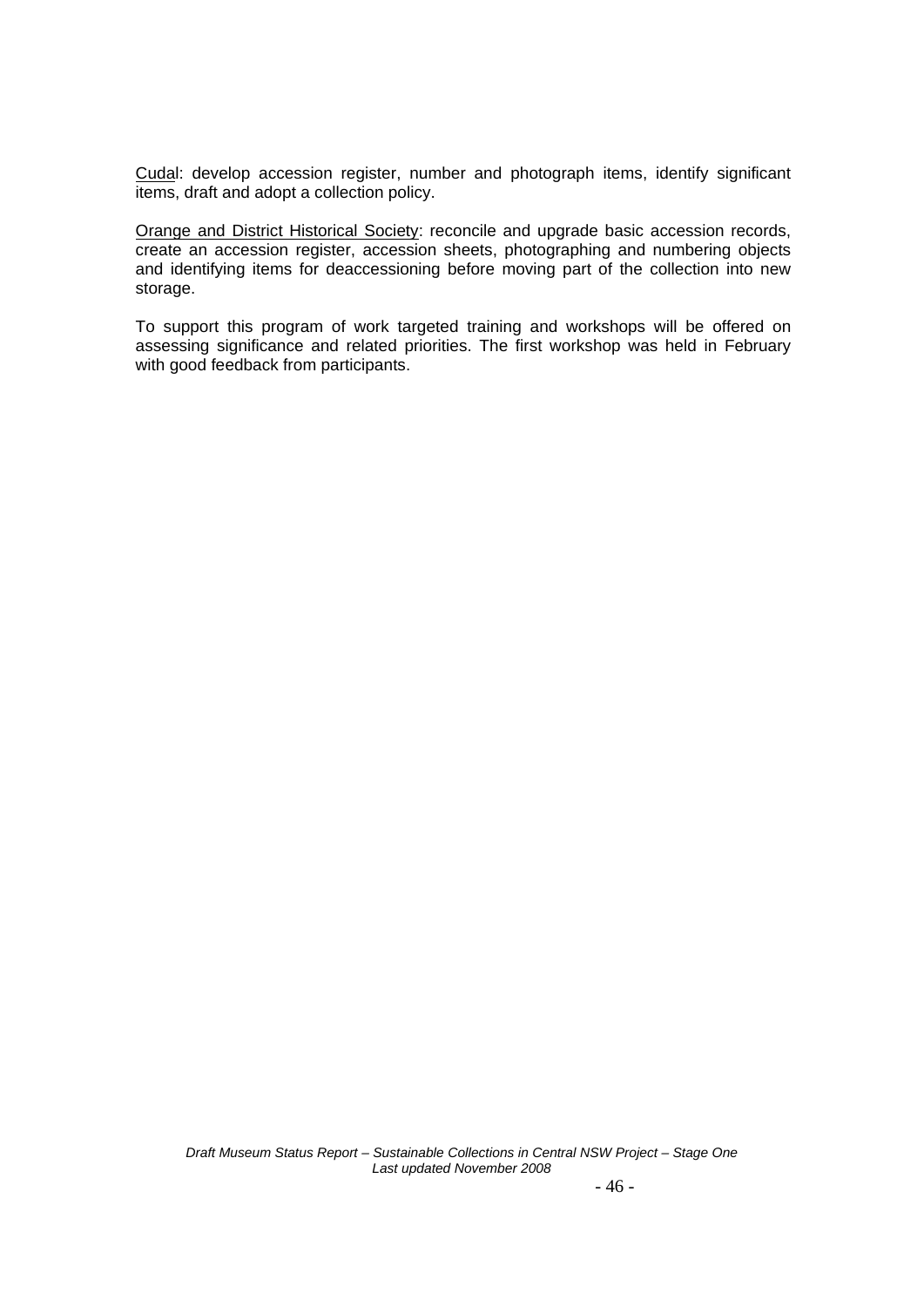#### **Glossary**

Accession To register an item into a collection

Accessioning is the process of registering an item into a collection. This generally includes entering the item into a bound register with a sequential numbering system, numbering the item with the same number from the register, briefly describing the item so it can be readily identified, and recording the details of the donor or vendor, including name, address and date of acquisition.

#### **Catalogue**

To document and describe an item in a collection, or the record of a collection

Cataloguing creates a detailed record of an item in a collection so it can then be used and retrieved for a variety of purposes. Information documented in the catalogue usually includes the item number, the appearance of the item, materials, maker, design, date of manufacture, history and provenance, condition, exhibition history, acquisition details, index terms and location record.

#### Collection Policy

A publicly accessible document that guides the development and management of a museum's collection, specifying why, what, where, how and when the museum collects, and how and why items may be deaccessioned from the collection

The collection policy includes a range of clauses or policy statements that provide an ethical framework for making sound decisions about the development and use of the collection.

De-accession

To de-register an item from a collection

Deaccessioning is the process of de-registering an object from the collection for clearly stated reasons, and disposing of it in accordance with approved policies and procedures spelt out in the collection policy or in a separate deaccessioning policy.

#### Interpretation

All of the ways of presenting the significance of an item or collection, from simple object labels to exhibitions, education programs and web-based resources.

#### Mosaic

A proprietary computer-based cataloguing program and database for small museum collections

#### Provenance

The documented chain of ownership of an item or collection, or more broadly the life history of an item including previous owners, origin, and context of use.